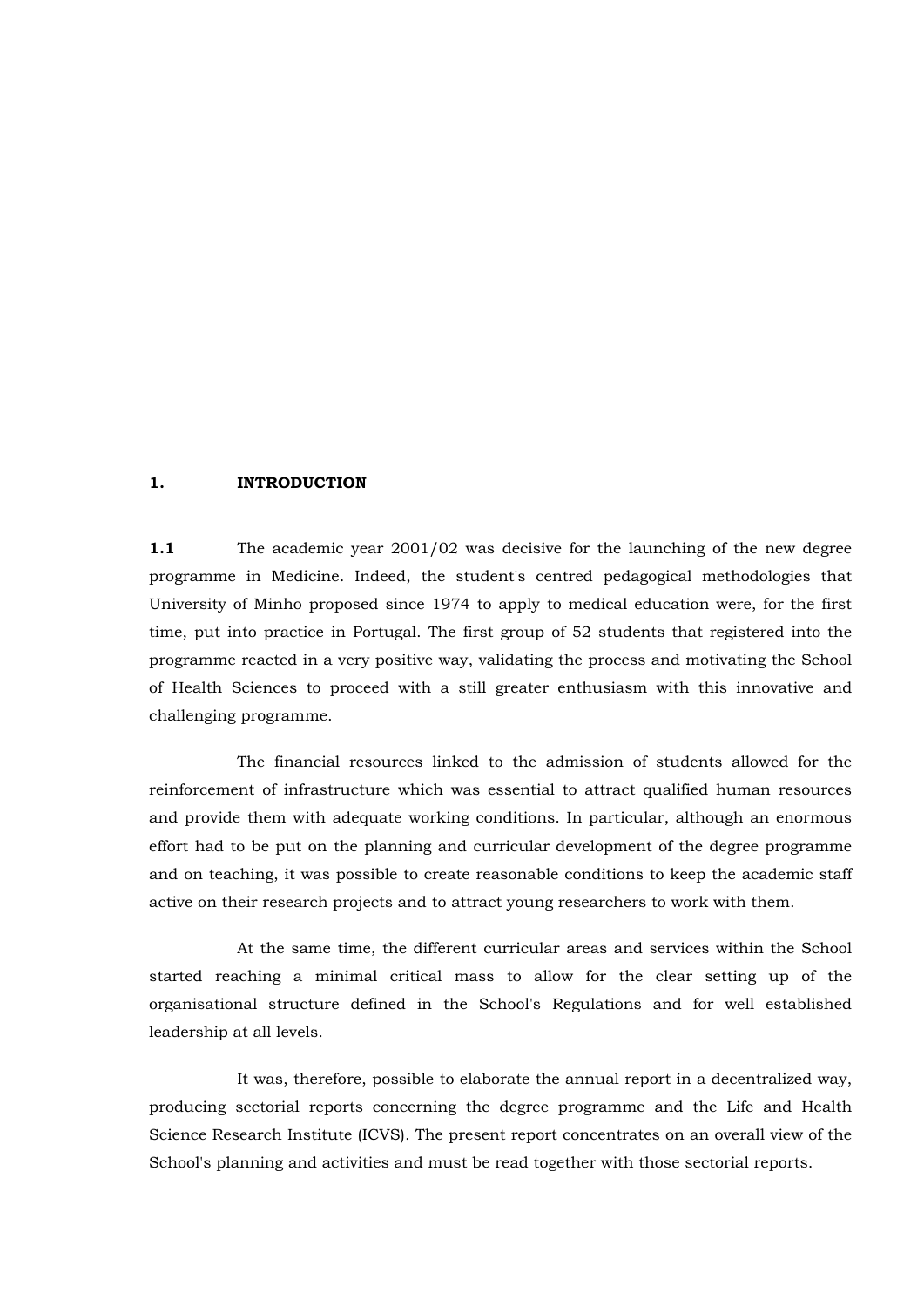**1.2** The year 2002 was a period of great change in the political landscape in Portugal, which is liable to create additional problems for projects on the launching phase. The call for a general election in January and the change to a new Government in April meant significant delays in the adoption of decisions on critical issues for the School of Health Sciences, such as the call for tenders for the new buildings, the financing of infrastructure for the research institute and, in relation to the Health System, the constructions of the new Hospital in Braga. However, the contacts frequently kept with the Government are very positive and, notwithstanding the severe national financial difficulties, the School of Health Sciences was established as a priority project by the Ministry for Science and Higher Education, which raises our expectations that very soon the proper decisions are taken and the contract concerning this School can proceed developing in a smooth way.

There was also a change in the leadership of University of Minho with the election of Prof. António Guimarães Rodrigues as the new Rector and the entrance of a completely new team at the Rector's office. Nevertheless, the School of Health Sciences continued to receive all the institutional support which has been so crucial for its setting up.

## **2. PLANS AND STRATEGIES FOR 2002**

## **2.1 Objectives and policies**

The main objective established for 2002 was to continue the preparation of the necessary elements, in terms of human resources, proper facilities and equipments, and of courseware, to keep the dynamics of the School operation and allow for the reinforcement of projects, namely the admission of a new batch of 50 students.

The principal strategies for the effect were:

- to finish the preparations of the second curricular year of the undergraduate programme and to proceed with the preparation of the third and following years;
- to proceed with the post-graduation programme;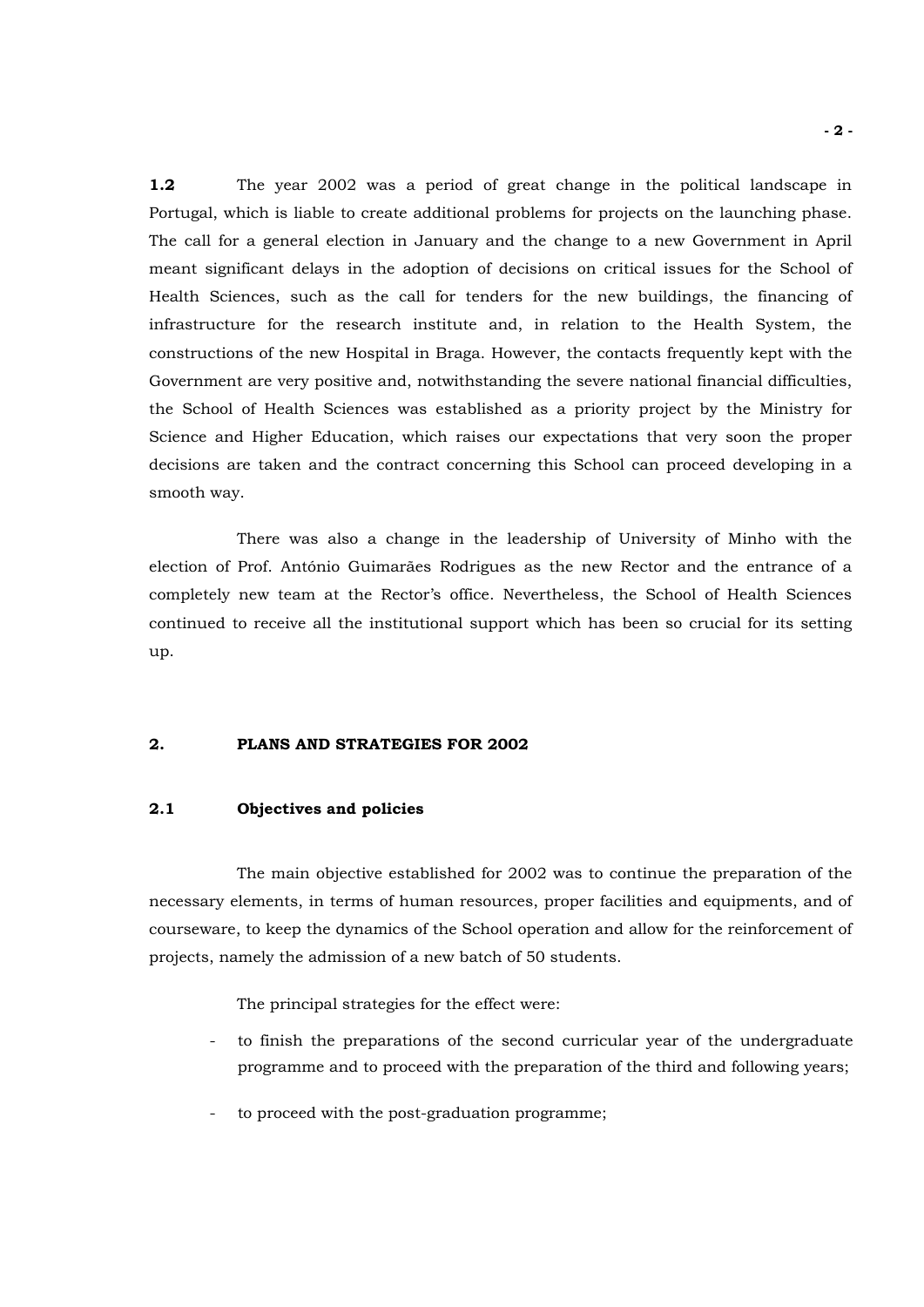- to reinforce research, by continuing to create the conditions for a steady participation of the academic staff in research projects and by attracting new researchers on fellowship schemes;
- to strengthen the human resources, by recruiting and training new staff members and supporting the development of the staff, taking into consideration not only the admission of a new batch of students but also the preparation of the subsequent years;
- to proceed with the planning and the administrative procedures for the construction of the new buildings;
- to prepare and equip the necessary extra provisional spaces;
- to continue and deepen the contacts and dialogue with the national health system (Ministry, Regional and Sub-regional Administration, Hospitals, Health Centres) and to formalize the links and cooperation with health services;
- to support the operation of the governing bodies, paying special attention to the monitoring and improvement of quality.

## **2.2 Organisation and Management**

The operation of the governing bodies is essential for the fulfilment of the specified objectives. The composition and main duties of the School bodies is presented next.

## **2.2.1 The Steering Committee**

The Steering Committee was reappointed in August 2002, following the election of the new Rector. All the former members were kept and two Pro-Rectors were appointed as new members, guaranteeing the direct links with the Rector's Office which proved to be so useful in the past.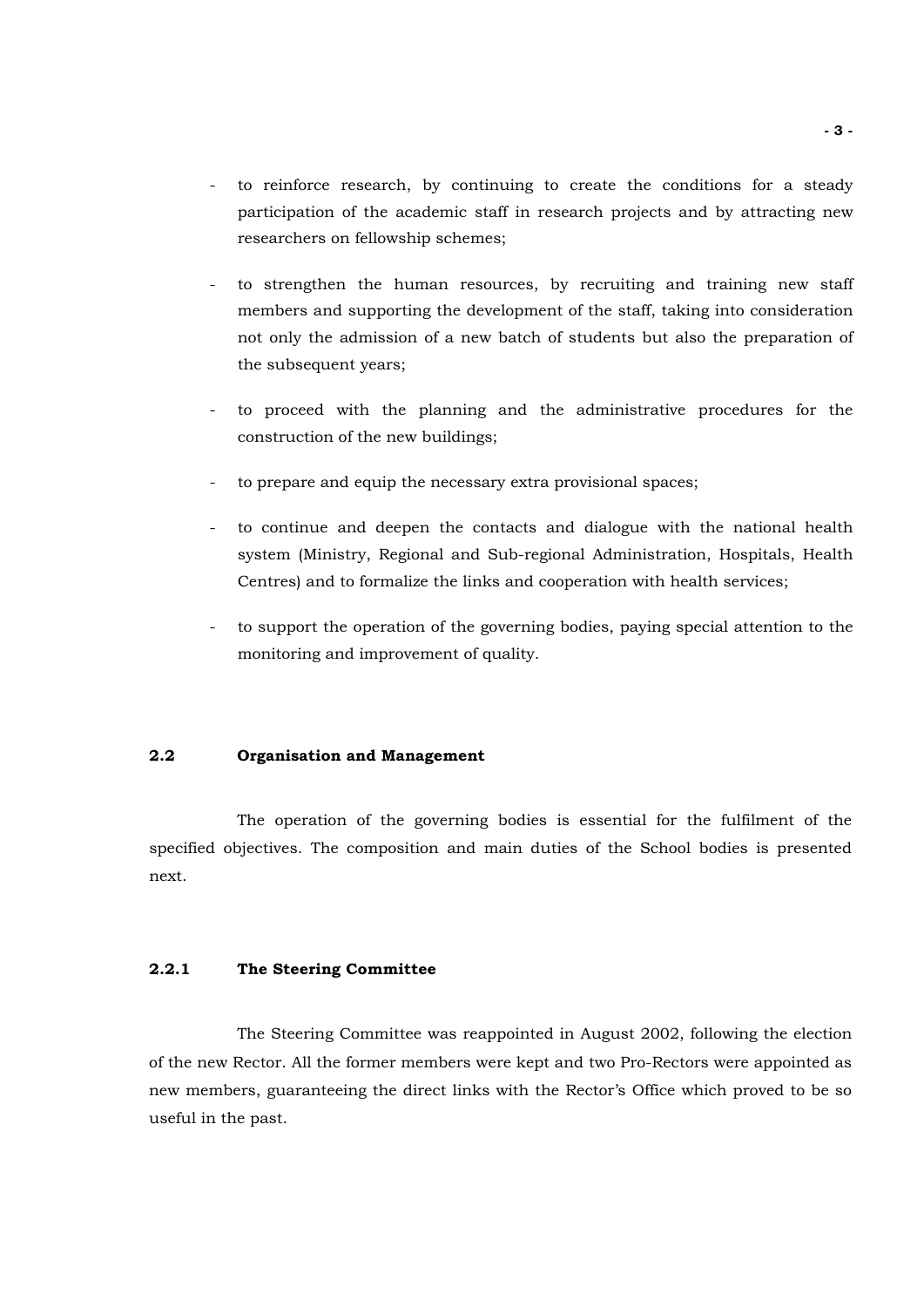The Dean kept the nomination of Prof. Joaquim Pinto Machado as Deputy Dean for scientific and pedagogical affairs and nominated Prof. Maria Cecília Leão as Deputy Dean for administrative affairs.

Meanwhile, there were new appointments from the Ministry of Health for the posts of Director of Hospital de São Marcos and Coordinator of the Braga Sub-Regional Health Administration.

The present composition is therefore the following:

- *Sérgio Machado dos Santos*, **Dean** (former Rector);
- *Joaquim Pinto Machado*, **Deputy Dean** (Professor Emeritus);
- *Maria Cecília Lemos Pinto Estrela Leão*, **Deputy Dean** (former Vice-Rector for Research);
- *José Manuel Pereira Vieira* (former Vice-Rector for Planning);
- *Maria Irene Magalhães Assunção Montenegro* (Pro-Rector for Quality Assurance);
- *José Fernando Gomes Mendes* (Pro-Rector for Planning);
- *Américo dos Santos Afonso* (Director of Hospital de São Marcos);
- *Carlos Carvalho Moreira* (Coordinator of the Braga Sub-Regional Health Administration).

The Steering Committee met on a monthly basis, concentrating its activities on the planning of the School development in all its dimensions, on monitoring the on-going activities and on reinforcing the links with the health services and authorities.

## **2.2.2 The Scientific Council**

The Scientific Council integrates all the School academic staff with a doctoral degree. Its present composition is the following:

- *Joaquim Pinto Machado*, President
- *Maria Cecília Lemos Pinto Estrela Leão*, Vice-President
- *António Gil Pereira de Castro*
- *Armando Alberto Pinto de Almeida*
- *Fernando José dos Santos Rodrigues*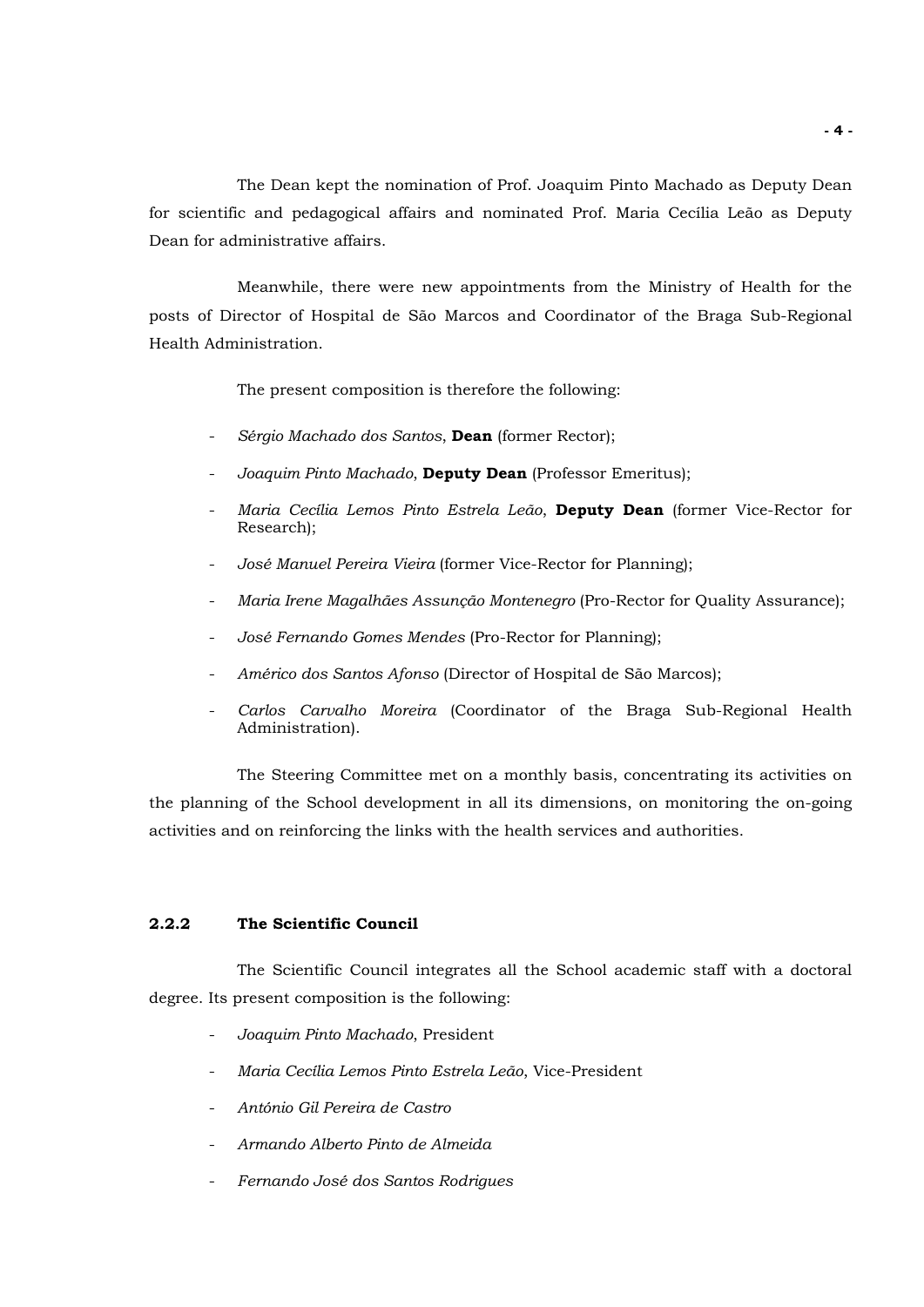- *Isabel Maria Mestre Palmeirim Esteves*
- *Joana de Almeida Santos Pacheco Palha*
- *Jorge Manuel Rolo Pedrosa*
- *Nuno Jorge Carvalho de Sousa*
- *Patrícia Espinheira Sá Maciel*
- $Paula$  Cristina Ludovico
- *Rui Manuel Vieira Reis*

The Scientific Council met regularly every fortnight, dealing with the scientific policy for the School, namely in what concerns the decisions on the general guidelines for the planning and development of research, teaching and extension activities and on matters concerning the recruitment and promotion of academic staff. The Council concentrated particularly on the supervision of the curricular areas of the undergraduate programme, on the supervision and programming of post-graduation activities and on the initiative for proposals relating to the financing of the research laboratories and projects.

## **2.2.3 The Medical Course Committee (Curriculum Committee)**

The regulations concerning the Course Committees at Universidade do Minho need some adaptations when applying to the medical undergraduate programme, due to specificities of the curricular organization in relation to the horizontal and vertical integration of the curriculum and also to the concept of curricular organization by phases and their role in both the referred dimensions of integration.

Indeed, as specified in the conception of the degree programme  $1$ , the curriculum is designed as an ongoing educational process and "although this process has periods with specific characteristics, its sequence has no boundaries that may affect its essential unit. Such periods are called *phases*, transmitting the idea of continuous stages in a path that is from the very beginning designed to arrive to a precise final destination. Each phase is not only firmly interconnect with the following one but it also covers, although in a different proportion, the major science fields of life, health, anthropology and medical practice".

 $\overline{a}$ 

<span id="page-4-0"></span>**<sup>1</sup>** *Medical Degree Course*, Health Sciences School, Universidade do Minho, September, 2001, p.23.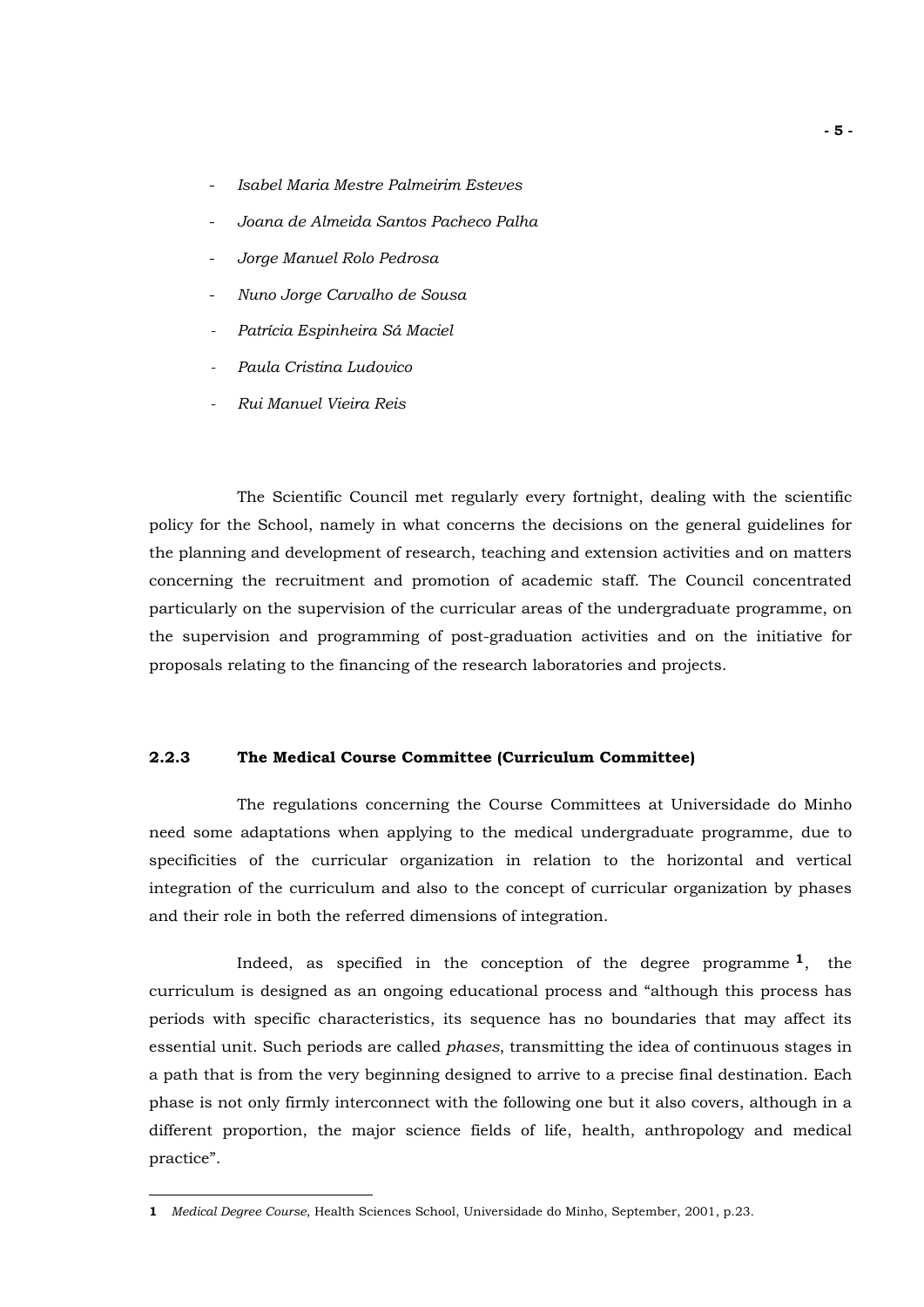The coordination of each phase is, therefore, of vital importance, as well as the coordination between phases. This points out the convenience of the participation of the phase coordinators in the Medical Course Committee.

The School prepared and submitted to the University bodies a proposal for specific Regulations for the Medical Course Committee, which were adopted by the University Academic Council last December (Annex I).

The Committee will integrate, on a steady-state basis, the Course Director, the Coordinators of Phases I to IV, the Coordinator of the Vertical Themes, the Scientific Director of the Medical Education Unit and six students elected by and among the students of each of the six curricular years of the course. During the installation period the composition of the Committee will be established, each year, by the Steering Committee, on a proposal from the Dean, guaranteeing parity between students and academic staff apart from the Course Director.

The Medical Course Committee was therefore set up in early January 2003, with the following composition:

- *Joaquim Pinto Machado*, Course Director (and Coordinator of the Vertical Themes);
- Jorge Manuel Rolo Pedrosa, Coordinator of Phase I (1<sup>st</sup> and 2<sup>nd</sup> years)
- *Maria Cecília Lemos Pinto Estrela Leão*, Coordinator of Phase II (3<sup>rd</sup> year)
- *Nuno Jorge Carvalho de Sousa*, Coordinator of Phase III (4th and 5th years)
- *Joana Palha* (as Delegate of the Scientific Director of the Medical Education Unit)
- *Diana Teixeira Ferreira da Silva* (Student, 2nd year)
- *Pedro Ricardo Luís Morgado* (Student, 2nd year)
- *Carla Marina Mendonça Gonçalves* (Student, 1st year)
- *Marta Soares Nunes* (Student, 1st year)

 The main competences of the Medical Course Committee are to watch over the normal operation of the degree programme and the continuing review of the curricula, to propose changes in the curricula and to adopt the course annual report prepared by the Director.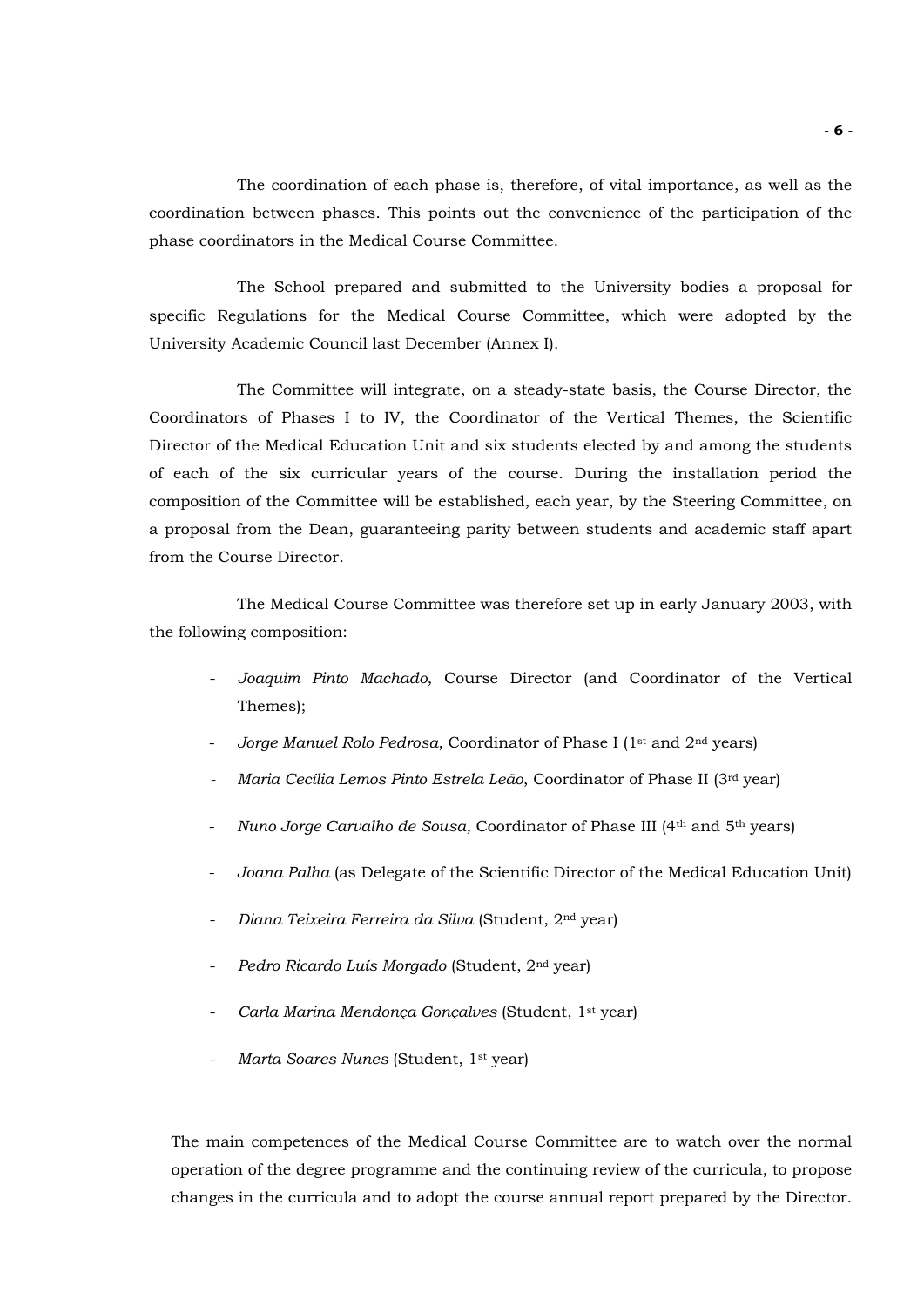It will also keep a look on the actions taken as a result of the recommendations from the External Advisory Committee and on the organization and updating of the course dossier under responsibility of the Medical Education Unit.

## **2.2.4 The Phase, Curricular Area and Module Coordinators**

The Area and Module Coordinators are responsible for the dynamization and coordination of the curricular development and teaching in the corresponding area or module, in order to assure the accomplishment of the educational strategies and pedagogical methods.

The coordinators nominated so far are listed in Tables I-a, I-b and I-c.

| <b>Curricular Area</b><br><b>Module</b>              | Coordinator                  | <b>Status</b>                          |
|------------------------------------------------------|------------------------------|----------------------------------------|
| <b>Introduction to the Degree Programme</b>          | JOAQUIM PINTO MACHADO        | Professor Catedrático (ECS-UM)         |
| Univ. of Minho and its Medical Degree                | Joaquim Pinto Machado        | Professor Catedrático (ECS-UM)         |
| The Human Being                                      | Artur Mesquita               | Professor Catedrático (IEP-UM)         |
| Medicine, Medical Doctor and Patient                 | Rui Mota Cardoso             | Prof. Associado c/Agregação (FM-UP)    |
| <b>Interpersonal Communication</b>                   | <b>MARIA TERESA MCINTYRE</b> | Prof. Associado c/Agregação (ECS-UM)   |
| <b>Molecules and Cells</b>                           | MARIA CECÍLIA LEÃO           | Professor Catedrático (ECS-UM)         |
| The Cell and the Molecules' Chemistry                | <b>Filipe Sansonetty</b>     | Prof. Auxiliar (ECS-UM)                |
| From Metabolism to Cellular Bioenergetics            | <b>Isabel Palmeirim</b>      | Prof. Auxiliar (ECS-UM)                |
| Laboratory Methodologies and Techniques              | Maria Cecília Leão           | Professor Catedrático (ECS-UM)         |
| Mol. Gen. Foundations-From Genomics to Metabolomics  | Fernando Rodrigues           | Prof. Auxiliar (ECS-UM)                |
| Cell Cycle and Molecular Basis of Cancer             | Fernando Schmitt             | Prof. Auxiliar (FM-UP)                 |
| <b>Organic and Functional Systems (SOF)</b>          | MARIA AMÉLIA FERREIRA        | Professor Catedrático (FM-UP)          |
| Gen. Introd. to SOF. Musculoskeletal System and Skin | Nuno Sousa                   | Prof. Auxiliar (ECS-UM)                |
| Cardiovascular and Respiratory Systems               | Jorge Correia Pinto          | Assistente (FM-UP)                     |
| <b>Emergency Aid</b>                                 | FERNANDO RODRIGUES           | Prof. Auxiliar (ECS-UM)                |
| <b>Optional Project - I</b>                          | <b>ISABEL PALMEIRIM</b>      | Prof. Auxiliar (ECS-UM)                |
| <b>Training in a Health Centre</b>                   | <b>MARGARIDA LIMA</b>        | MD (Coordenadora da Un. Saúde Gualtar) |

|  | Table 1.a — Area and Module Coordinators of the First Year (2001/2002) |  |  |  |  |
|--|------------------------------------------------------------------------|--|--|--|--|
|--|------------------------------------------------------------------------|--|--|--|--|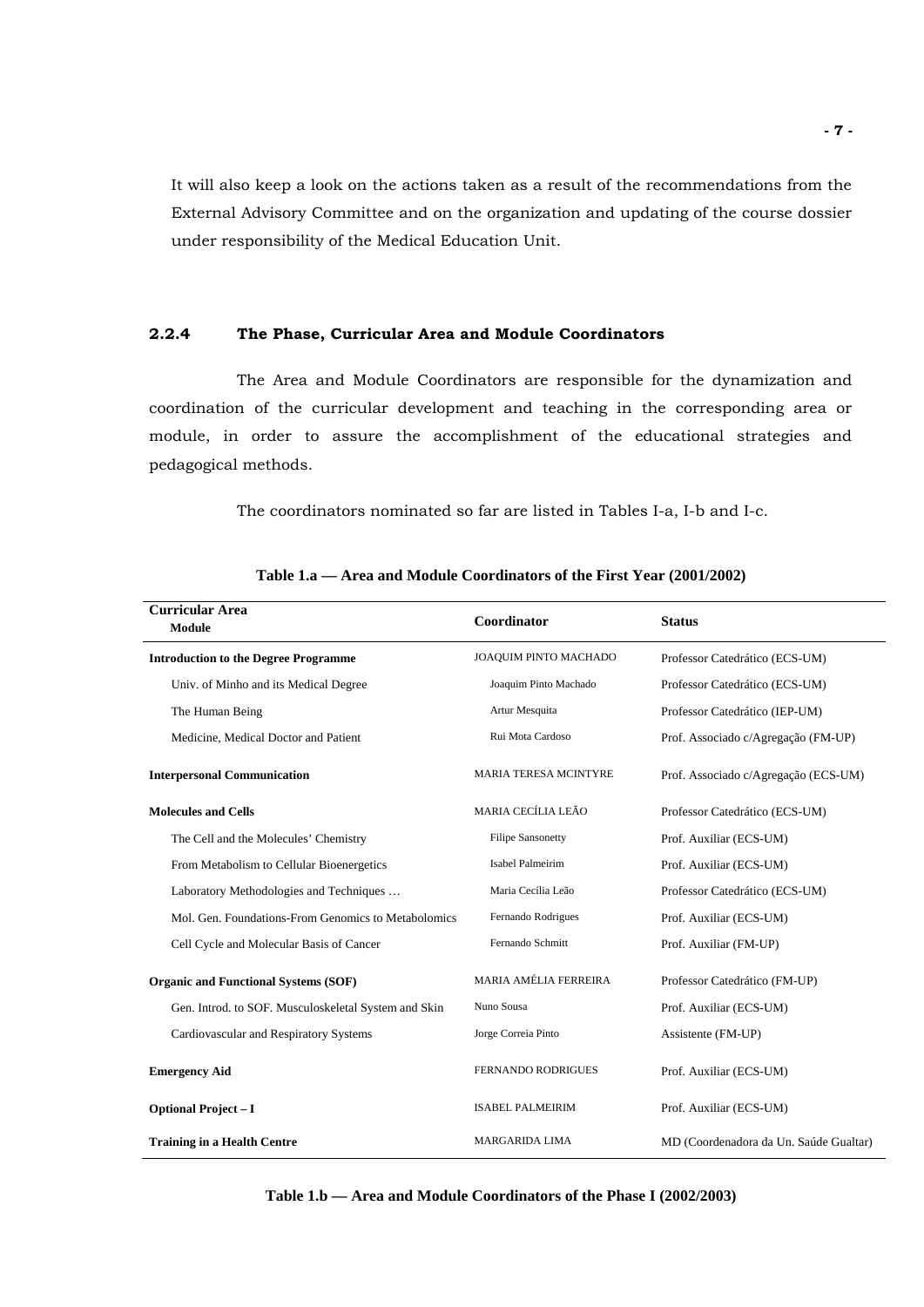| <b>Curricular Area</b><br>Module                     | Coordinator              | <b>Status</b>                       |
|------------------------------------------------------|--------------------------|-------------------------------------|
| <b>Introduction to the Degree Programme</b>          | JOAQUIM PINTO MACHADO    | Prof. Catedrático (ECS-UM)          |
| The Human Being, Health and Illness                  | JOAQUIM PINTO MACHADO    | Prof. Catedrático (ECS-UM)          |
| The Human Being                                      | Maria Teresa McIntyre    | Prof. Associado c/Agregação (FM-UP) |
| Health and Illness                                   | Rui Mota Cardoso         | Prof. Associado c/Agregação (FM-UP) |
| <b>Molecules and Cells</b>                           | MARIA CECÍLIA LEÃO       | Prof. Catedrático (ECS-UM)          |
| From Molecules to Cellular Bioenergetics             | Isabel Palmeirim         | Prof. Auxiliar (ECS-UM)             |
| <b>Molecular Genetics Foundations</b>                | Fernando Rodrigues       | Prof. Auxiliar (ECS-UM)             |
| Cells and Cellular Proliferation                     | Cláudio Sunkel           | Prof. Auxiliar (FM-UP)              |
| <b>Organic and Functional Systems</b>                |                          |                                     |
| Gen. Introd. to SOF. Musculoskeletal System and Skin | Nuno Sousa               | Prof. Auxiliar (ECS-UM)             |
| Cardiovascular and Respiratory Systems               | Jorge Correia Pinto      | Assistente (FM-UP)                  |
| Digestive System                                     | Jorge Correia Pinto      | Assistente (FM-UP)                  |
| <b>Urinary System</b>                                | Joana Palha              | Prof. Auxiliar (ECS-UM)             |
| Lymphatic and Immunity Systems                       | Armando Pinto de Almeida | Prof. Auxiliar (ECS-UM)             |
| Reproductive System                                  | Armando Pinto de Almeida | Prof. Auxiliar (ECS-UM)             |
| Development, Postnatal Growth and Ageing             | Armando Pinto de Almeida | Prof. Auxiliar (ECS-UM)             |
| Nervous System                                       | Nuno Sousa               | Prof. Auxiliar (ECS-UM)             |
| <b>Endocrine System</b>                              | Nuno Sousa               | Prof. Auxiliar (ECS-UM)             |
| <b>Emergency Aid</b>                                 | FERNANDO RODRIGUES       | Prof. Auxiliar (ECS-UM)             |
| <b>Optional Projects</b>                             |                          |                                     |
| Optional Project - I                                 | Isabel Palmeirim         | Prof. Auxiliar (ECS-UM)             |
| Optional Project - II                                | Armando Pinto de Almeida | Prof. Auxiliar (ECS-UM)             |
| <b>Training in a Health Centre</b>                   | MARGARIDA LIMA           | MD (Coordenadora Un. Saúde Gualtar) |
| <b>Family, Society and Health</b>                    | JOAQUIM PINTO MACHADO    | Prof. Catedrático (ECS-UM)          |
| <b>Follow up of a Family</b>                         | JOAQUIM PINTO MACHADO    | Prof. Catedrático (ECS-UM)          |
| Vertical Themes ("To Feel the Pulse to Life")        | JOAQUIM PINTO MACHADO    | Prof. Catedrático (ECS-UM)          |

## **Table 1.c — Area Coordinators - Phase II**

| Curricular Area                                         | Coordinator      | <b>Status</b>           |
|---------------------------------------------------------|------------------|-------------------------|
| Clinical and Therapeutic Biopathology                   | Fernando Schmitt | Prof. Auxiliar (FM-UP)  |
| Introduction to Clinical Medicine & Hospital Internship | Nuno Sousa       | Prof. Auxiliar (ECS-UM) |
| Community Medicine                                      | Carlos Valério   | Chefe Serviço (ECS-UM)  |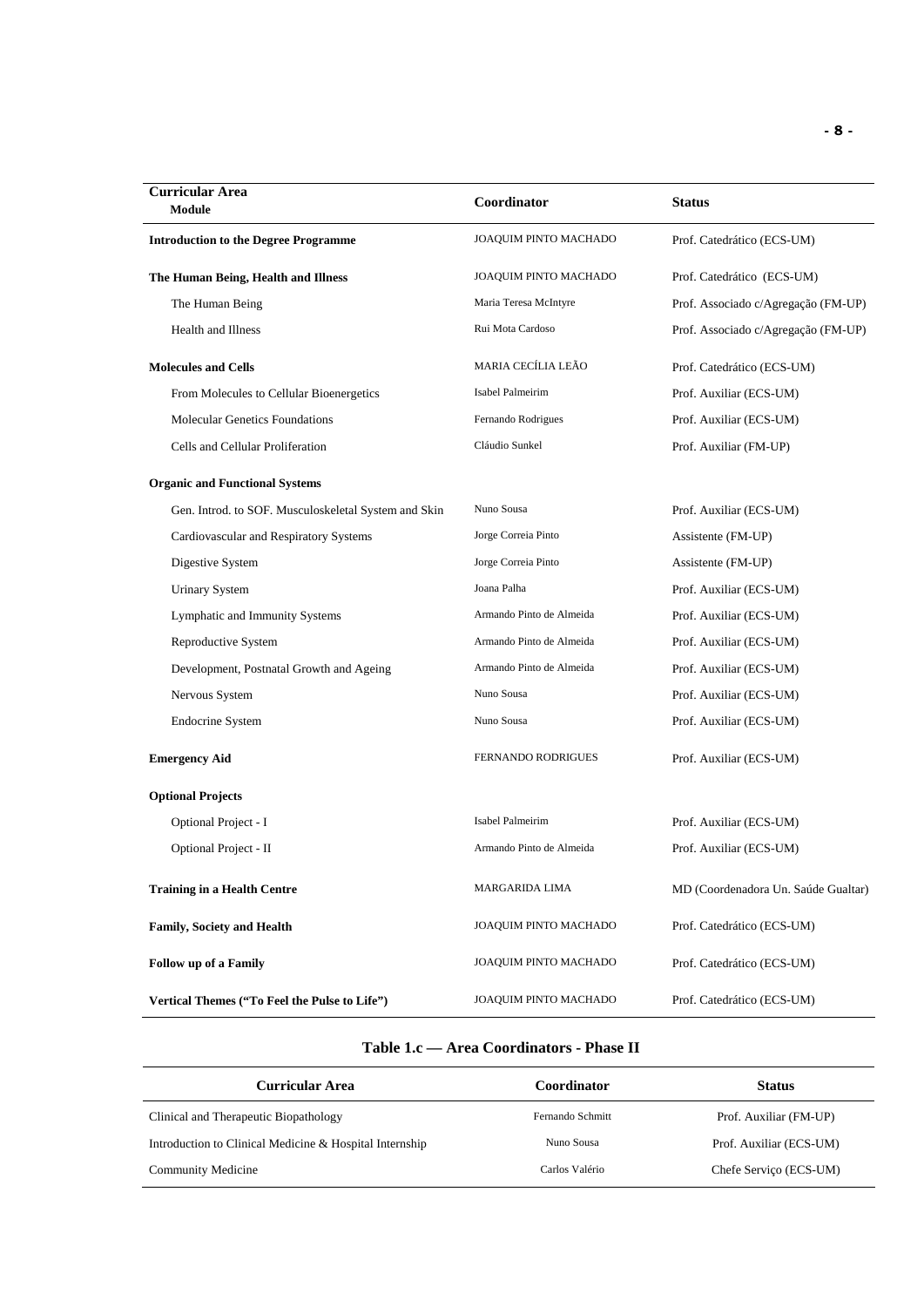The Phase Coordinators, as explained in the previous point, are responsible for the articulation of the curricular areas in each phase and for the articulation between the phases, in order to guarantee the overall coherence of the curriculum, highlight any omissions and avoid repetition. To facilitate and strengthen this role and make it more independent, the Phase Coordinator for each phase was chosen from the academic staff teaching at a different phase. The names of the nominated coordinators were already indicated in point 2.2.3.

## **2.2.5 Coordination of Postgraduate Programmes and Research**

A Director of the postgraduate programmes on health sciences oversees the whole postgraduate activities within the School. Each post-graduation programme has its own Programme Director.

The Life and Health Sciences Research Institute has its own governing bodies, according to the rules applying to the research units integrated in the national system of Science and Technology. The Director of the Institute liaises with the Scientific Council.

The Director of both the Postgraduate Programmes and the Institute of Life and Health Sciences Research Institute is Prof. *Maria Cecília Lemos Pinto Estrela Leão*.

## **2.2.6 The External Advisory Committee**

The External Advisory Committee (EAC) includes the following external members

- *Arsélio Pato de Carvalho* (University of Coimbra)
- *Júlio Fermoso Garcia* (University of Salamanca)
- *Joseph S. Gonnella* (Thomas Jefferson University)
- *Eduardo Marçal Grilo* (Calouste Gulbenkian Foundation)
- *Miguel Leão* (North Regional Council of *Ordem dos Médicos*)
- *José Avides Moreira* (North Regional Health Administration)
- *Walter Friedrich Osswald* (University of Porto)
- *Fernando Lopes da Silva* (University of Amsterdam)
- *Henry Walton* (University of Edinburgh)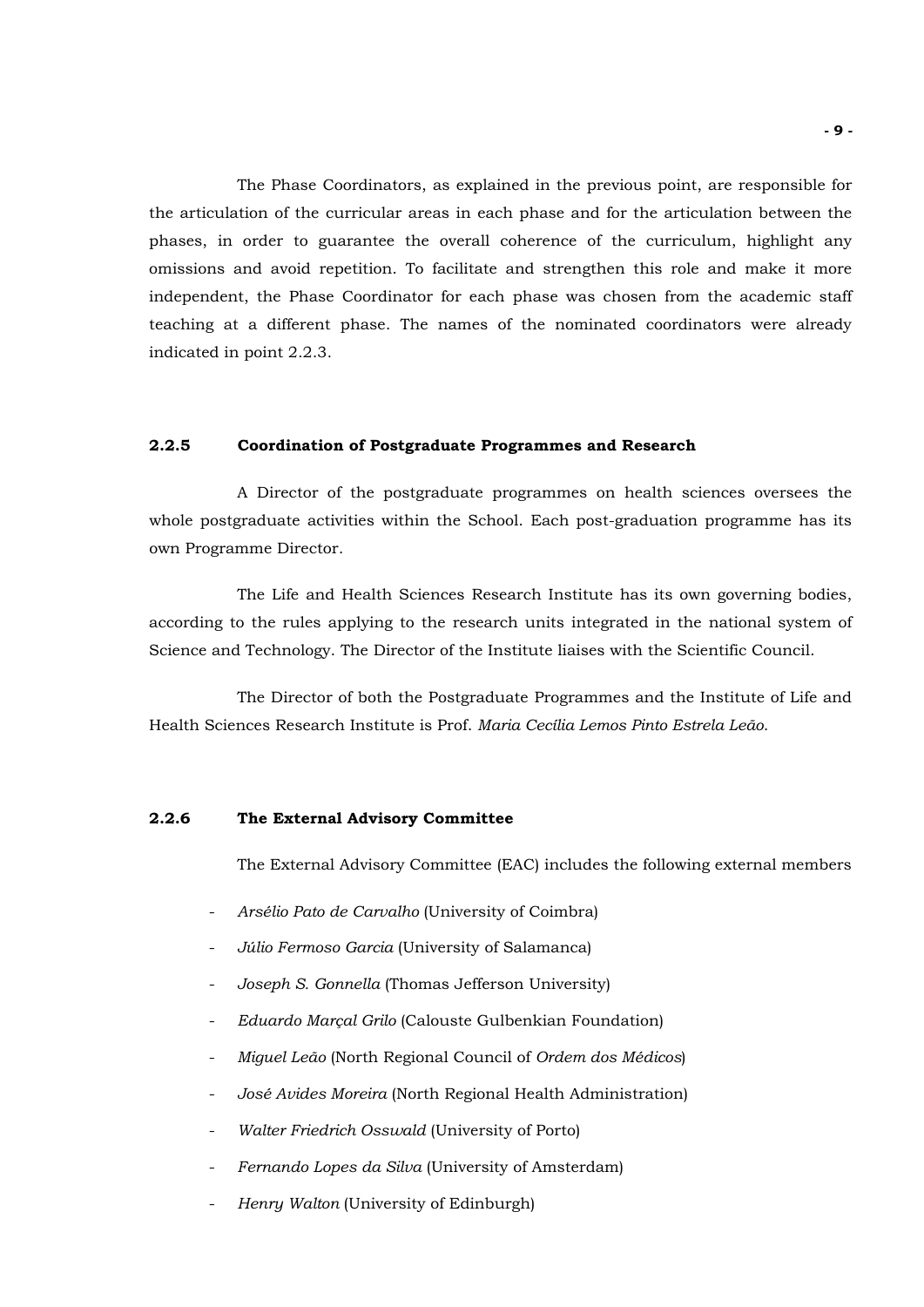- *Alistair Warren* (University of Sheffield)
- *Jean Claude Yernault* (Université Libre de Bruxelles)

The Rector and the Dean are also formal members of the Committee.

The external members have designated Prof. *Fernando Lopes da Silva* as the EAC Coordinator.

The EAC visited the School on the period 11-13 of April 2002. The report from the visit is fully transcribed next:

## **"1. Committee Members Present**

 Professor Joseph Gonnella Professor Fernando Lopes da Silva Professor Walter Osswald Professor Arsélio Pato de Carvalho Professor Henry Walton Dr Alistair Warren Professor Jean Claude Yernault In attendance: Dr. Manuel Azenha

## **2. Introduction**

The second meeting of the External Advisory Committee (EAC) took place at the Complexo Pedagógico II of the Universidade do Minho in Braga.

The EAC met with the Steering Committee, and was welcomed by the Rector, Professor Licínio Chainho Pereira. In addition to the five members of the EAC present at the first meeting, at this meeting Professor Osswald and Professor Yernault were present, and Dr. Azenha (from the Hospital of Braga) attended as the representative of the North Regional Council of the *Ordem dos Médicos*.

At the introductory session the EAC received an account of the progress made by the Health Sciences School. Two informative reports followed, the first from the Medical Education Unit; a summary was then provided of an application submitted to the Fundação da Ciência e Tecnologia (FCT), to fund a project: "Multidisciplinary Research Infrastructure for Life and Health Sciences".

#### **3. The Medical Education Unit (MEU) and Teaching Methods**

The EAC visited one of the classrooms for a demonstration of the use of the local intranet. This involved a significant contribution from students, under the supervision of Dr. Nuno de Sousa and gave a very interesting overview of the innovative teaching approaches being used. Later the EAC discussed with Dr Teresa Alfonso and other members of the Medical Education Unit (MEU) her report on the assessment and evaluation of the first semester 2001/2. The EAC was positively impressed by the way the MEU is carrying out the task of assessing the students and evaluating the teaching staff, but raised number of questions. Due importance should be given to continuous evaluation of students by their teachers and tutors. This would release the pressure of examinations and tests. The EAC consider two main points need special attention:

- *The student's assessment should always be multidimensional, i.e. not only factual knowledge should be tested, but also skills and attitudes.*
- The MEU should consider how to deal with: i. students who fail; and ii. with students who while *academically able are unsuited to a career in clinical medicine, perhaps by providing an 'exit' degree in 'Biomedical Sciences'.*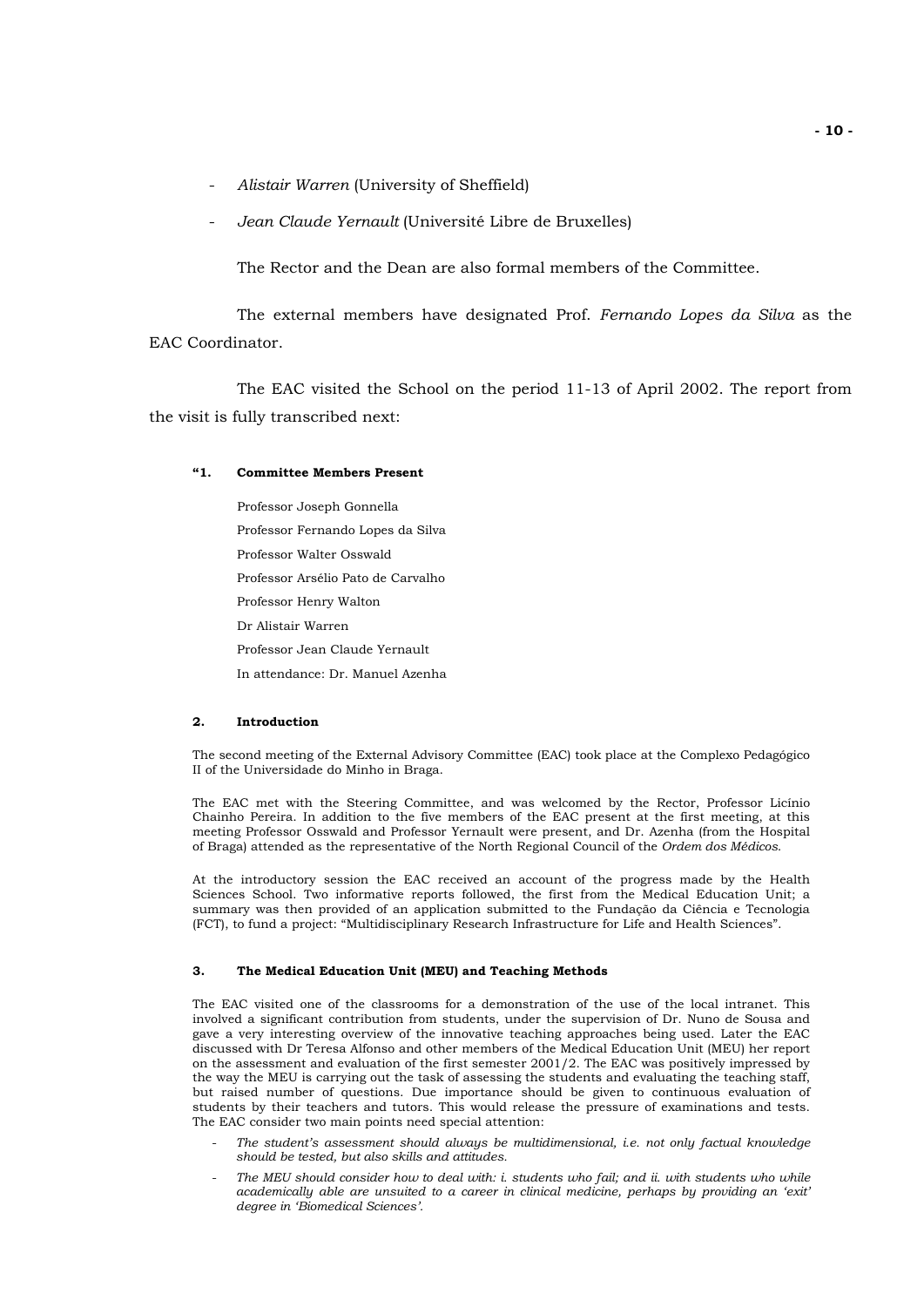#### **4. Visit to the Research Laboratories**

The EAC appreciated very much the visit to the research laboratories and the exchange of ideas with the young scientists about their research and their participation in the medical curriculum. In particular the necessity of providing training in research methods and skills to medical students was emphasized. In this respect the 3 week 'Option course' gives the opportunity to familiarize the students with practical research activities. The EAC, however, understood that only about 20% of the students choose a basic research laboratory project, while 50% choose a Hospital Department or Emergency Ward and 30% a Community Health Centre project. While these choices are valid,

The EAC believes that students motivated by research activity should have adequate opportunities to obtain experience in carrying out laboratory research.

The EAC expresses four main concerns regarding research:

- are there sufficient senior researchers to provide role-models for the enthusiastic young staff in post?
- ii. are other Faculties involved in co-operative projects?
- iii. is there sufficient potential to carry out Health Services research, such as clinical trials?
- iv. is there the possibility of realizing Educational Research projects?

#### **5. Meeting with Coordinators of Curricular Areas/Modules and with the Academic Staff**

The approach to learning adopted on the course was discussed in detail with both students and staff. Each module uses several phases, which are well described and appear to be understood in principle by both learners and teachers. While this approach is generally successful, the EAC got the impression that Phase 1 (Discussion of Objectives) can be a difficult time for both teaching staff and students. Review of the relative proportion of time spent on each phases might be worthwhile and this proportion might be modified depending on the module being studied.

There was an interesting exchange of ideas about the reasons why the academic staff had joined this Faculty. It appears that the younger staff were particularly attracted by the opportunities to start lines of research, as well as the innovative approach to teaching. In addition, they considered as challenging the new post they undertook. They clearly are highly motivated to make the extra effort demanded for realizing the objectives of the demanding teaching programme. Nevertheless, a serious risk exists that the intensity of the teaching and teaching preparation might prove unduly taxing over time, and teaching demands might limit research commitment and jeopardize the future possibility of achieving significant laboratory research.

 *Consequently, the EAC believes that the time for research should not be allowed to fall below 50% of the time available, especially for the junior scientific staff.* 

Since this condition carries implications for staff recruitment, staff retention, and for research output as well as the development and implementation of the curriculum, our suggestion calls for immediate attention by the Steering Committee.

#### **6. Meeting with the Medical Students**

The meeting with seven students provided great insight into how the curriculum is experienced by the 'consumers'. The enthusiasm and commitment to the spirit of the curriculum displayed by these students is a great credit to the School, and a validation of the educational approach. In addition the students were very positive about the living conditions on the campus and about the amenities of the region in general. Nevertheless, they expressed some reservations about the lack of time to reach sufficient depth in some subject areas. Also they reported that there was a disparity between the general learning objectives (higher order understanding of general principles) and the overly detailed form of examination questions (recall of factual information).

The EAC was surprised to hear that the students have not been informed of the results of the evaluation of the modules and of the teaching staff.

 *Students should routinely receive sufficient feedback about module evaluations and have an opportunity to contribute actively to the discussion of the results.*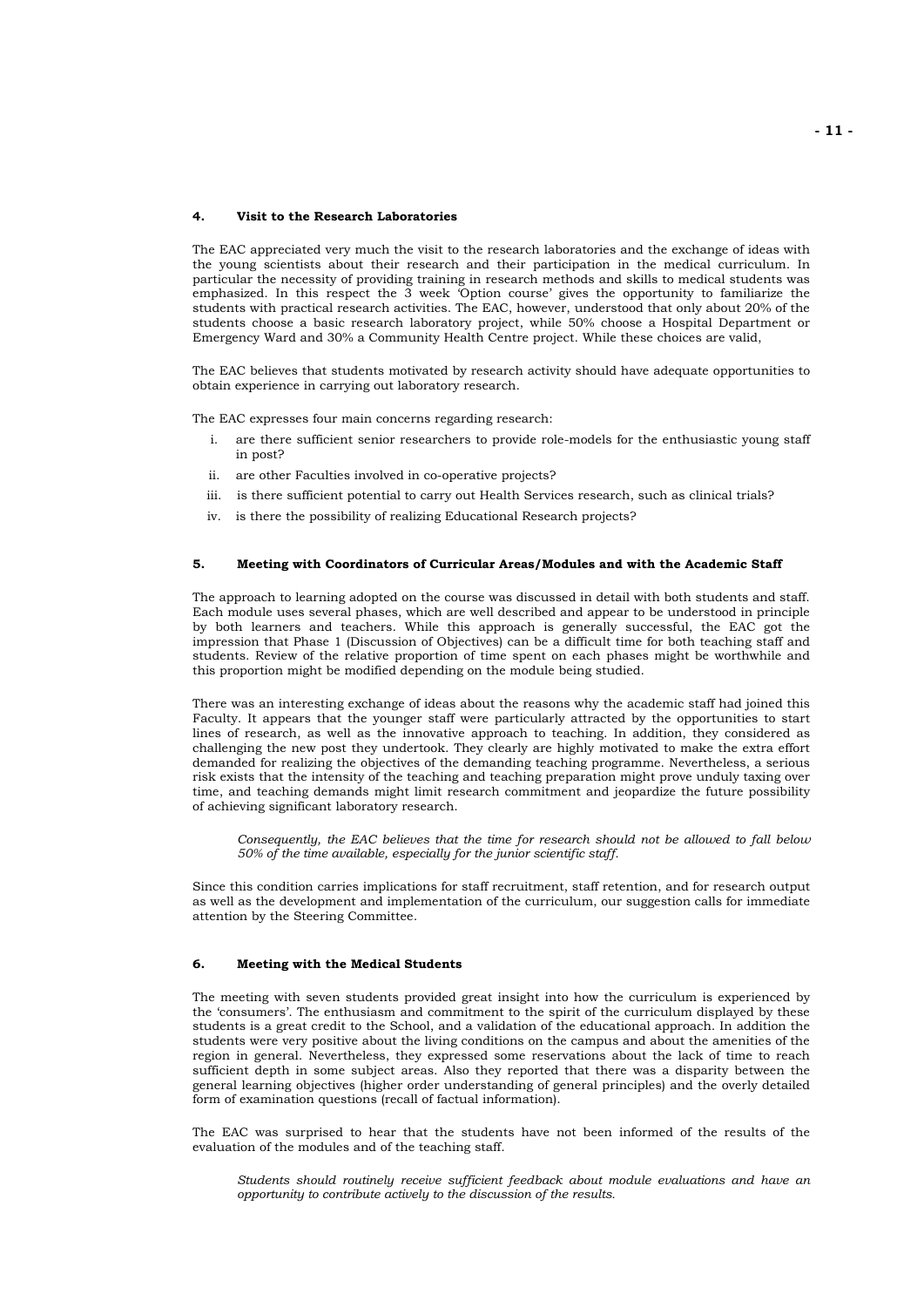#### **7. Resources**

It is important that the Health Sciences School will have the possibility, within a relatively short time, of establishing itself in the new hospital and to create a stronger research infrastructure. Regarding the latter, the School presented its candidature to acquire financial support from the FCT together with the Departments of Biology, Biological Engineering and Physics. The approval of this application would be a most important support for the development of the research activities within the School.

 *The Steering Committee was optimistic regarding the possibility that the new hospital will be ready by the end of 2005.* 

However if the hospital were to be delayed, the EAC was told that it still would be possible to accommodate 50 students using the available hospitals of Braga and Guimarães. It might even be possible to accommodate up to 100 students, but a larger number than this would cause serious difficulties without the additional facilities.

#### **8. Recommendations**

In addition to the recommendations indicated above, the EAC makes a number of additional recommendations:

#### **8.1 Public Relations**

The Health Sciences School should develop a policy for promoting their innovative curriculum and educational philosophy, particularly within the academic environment – in Braga, in Portugal, and in the medical educational literature. An active plan of Seminars covering different topics of medical education and medical education research would promote such educational commitment. Such a programme should include the student body and will naturally involve the teaching staff; in addition, visiting educational resource experts should be invited, and medical staff in both academic and clinical posts be expected to participate. The educational programme indicated will encourage current medical staff to become more aware of, and actively involved in, the new curriculum. The medical students are excellent ambassadors for the Braga School.

#### **8.2 Organization of the Health Sciences School**

The EAC understands that the Steering Committee does not yet consider it opportune to make formal appointments of the heads of the four large departments (Biomedical Sciences, Pathology, Community Health and Clinical Sciences) and that these departments have not yet been constituted. Nevertheless the EAC points out that progress in this respect within the next six months is vital in order that the School can grow in a progressive and organic way.

Regarding the Medical Educational Unit, the EAC appreciated being informed that Professor Pinto Machado has been appointed the scientific director, Dr. Teresa Alfonso the technical director.

 *The EAC recommends that the School develop an organizational scheme where the structure of the different sections and departments, and the lines of responsibility and accountability, are specified clearly.*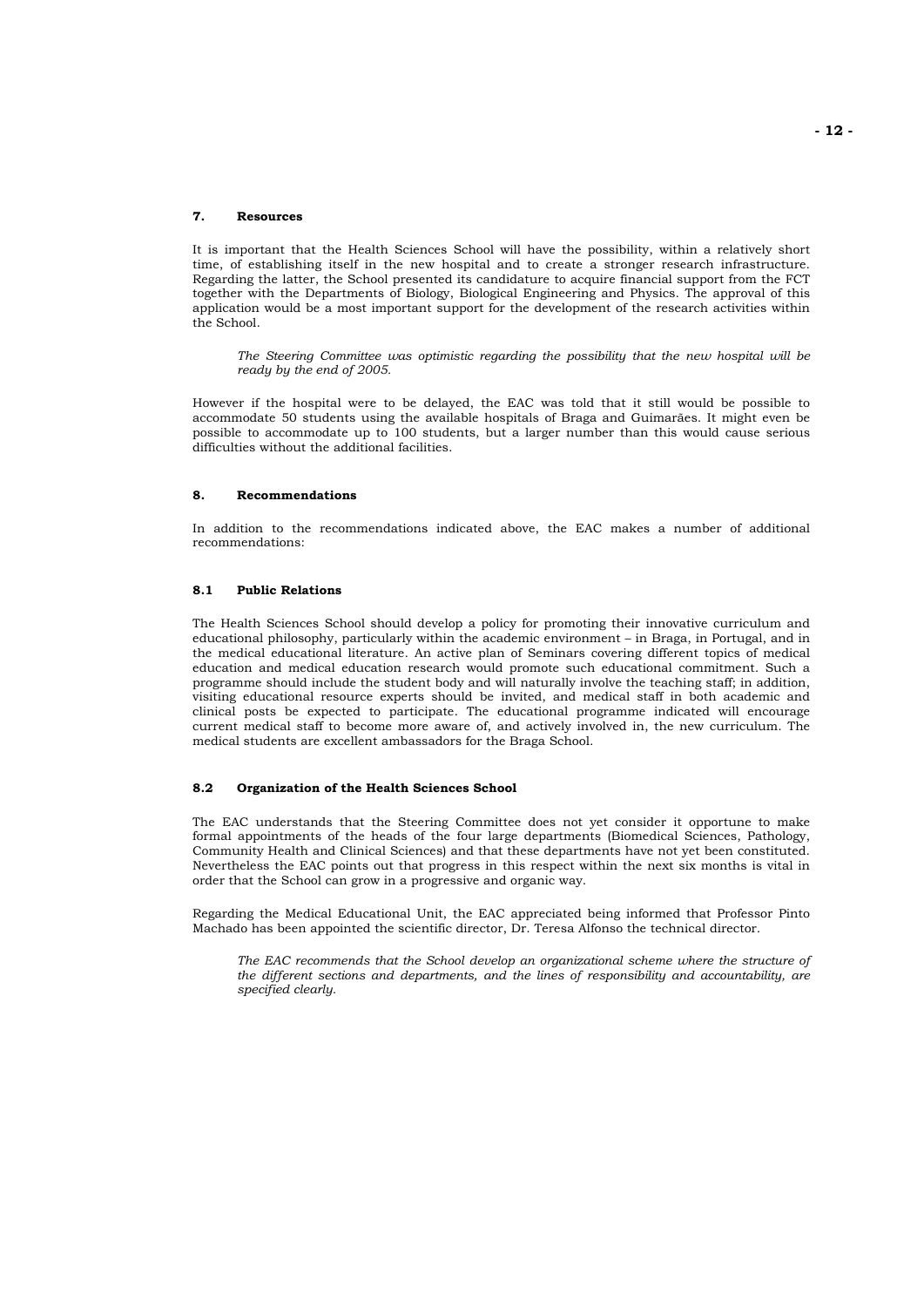#### **8.3 Selection of Staff**

The EAC continues to concern about staff recruitment, particularly the appointment of academic and (part-time) clinical teaching staff. While staff selection is outside the remit of the EAC, it is relevant to raise the qualities, skills and attributes that such staff might have.

The EAC recommends that four main selection criteria should be applied:

- i. competence as clinicians
	- ii. teaching ability
	- iii. affinity with the Braga programme
	- iv. spirit of teamwork

It is clear that great sensitivity about local and national conditions is being exercised in relation to staff recruitment. The EAC has been reassured that discussions about appointment are in progress. An important related topic is the recognition which will be given to clinical teachers for the essential contribution they make to the teaching programme (the more so given that integration of scientific and clinical subjects is a main objective).

#### **8.4 Curriculum: Specific Aspects**

An outline of the curriculum as a whole is urgently necessary, and should be made available as soon as possible. Such a comprehensive outline is essential for proper planning. It is urgent to undertake a systematic review as soon as the present First Year is completed before moving to the next stage of teaching. Identification of strengths and relative weaknesses in the teaching and learning will permit planning for the second intake, and such proper assessment will enable the Second Year programme to be planned, to remedy deficiencies, highlight any omissions, and avoid unnecessary repetition.

The EAC noted, for example, the lack of a number of basic subjects in the current first year, namely mathematics and medical statistics, scientific method, behavioral sciences (Psychology, Medical Sociology, Anthropology) and ethics.

 *The recommendation is to ensure that current First Year students receive appropriate teaching in these basic subject areas, and that these subjects should be included in the revised curriculum for the next intake of students.* 

From the very beginning, the emphasis has been on self-learning and on the development of social and communication skills and attitudes. These areas deserve to be assessed and should be revisited later in the curriculum. Options for training in research (laboratory, clinical and other) should be further stimulated. In addition more attention should be paid to general subjects such as management of the health service, medical informatics and public health issues.

#### **8.5 Integration of Clinical Subjects**

The EAC was surprised that the intention of *attaching a student to a family* from the start of the course had not yet been realized. It had been emphasized that programming such a component into the course would require significant effort, outlined in the EAC's first *Report*, and it is recognized this will be done in future years.

The EAC wishes to emphasize that the School has to make specific contracts with local Hospitals and Health Centers in order to plan the curriculum as a whole.

 *Attention must be paid not only to the traditional clinical subjects but also to para-clinical subjects and to the Residency period. The School has also to make plans for Postgraduate Training, including the number of resident posts available and how the assessment of residents will be organized.* 

The School should also consider the possibility of enabling medical graduates to follow a PhD track, and to the incorporation of MScs/Ph.D degrees into the medical curriculum.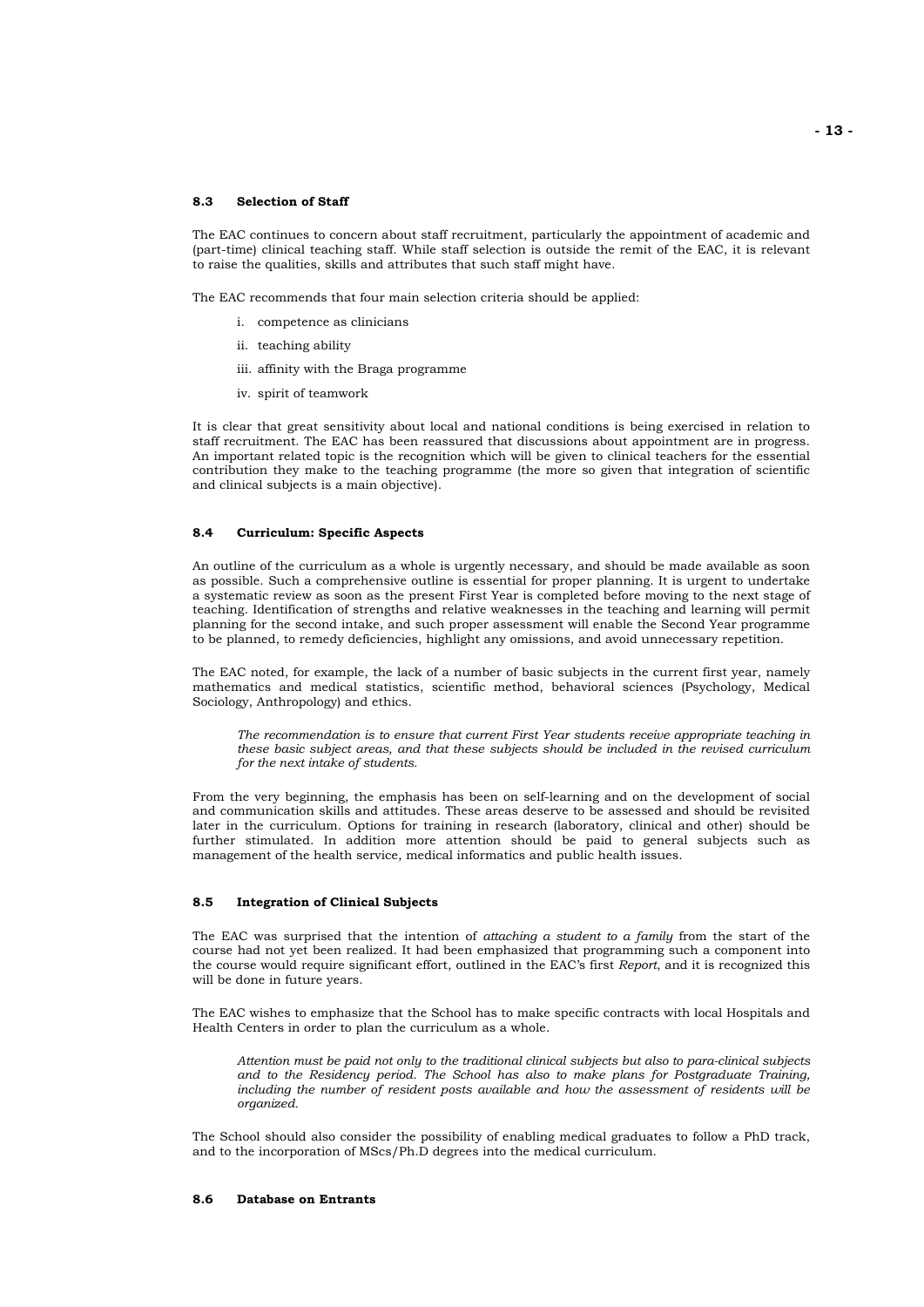The proposal to establish, from the  $1<sup>st</sup>$  year onward, a database on entrants was not put in practice this year. While recognizing the pressures on staff, the EAC considers this a significant omission that deserves to be corrected.

 *We recommend the development of research project tracking all entrants to the medical school until their graduation and beyond, which appropriately could be led by the MEU.* 

 Such a project could be a significant asset to the School locally, nationally and internationally. As was described during Professor Gonnella's lecture, when longitudinal studies of medical students were reviewed, the information derived from a follow-up project is essential if cognitive and nonintellectual characteristics of the student intake in relation to their academic progress is to be studied; such educational research can help significantly with curriculum design, career planning of staff, and development of the Medical School, and can influence Health Service delivery itself. For this purpose, the practice of issuing questionnaires to be filled in anonymously by students is erroneous

#### **8.7 Student Participation**

The EAC was surprised that a significant number of students did not reply to the module evaluation questionnaires. Apparently the reasons for this omission were unclear to the Steering Committee.

 *The EAC considers it important to ensure the full participation of the students in the assessment of all aspects of the curriculum, with appropriate feedback always provided to the students (not occurring at present).* 

#### **8.8 The Role of the EAC**

The EAC discussed its position and its role with respect to the Health Sciences School. The members of the EAC consider that their role is primarily that of an independent advisory body, in the sense of looking forward and being critically supportive. Secondly the ECA can, from time-to-time, undertake an evaluating role within its scope of expertise, although not in the formal sense of a 'teaching quality audit'.

#### **8.9 The Next Meeting**

Taking into consideration the appreciable progress achieved by the School, the EAC considers that while a meeting in six months (October 2002) has its advantages, a longer time interval is acceptable. The next meeting will take place on **6 - 9 February 2003**. It would be desirable for all members of the EAC to be present at this next site visit.

The EAC wishes to note that the participation of Dr Azenha at the EAC meeting was both important and useful, particularly with respect to the questions of the relations between the School and the Health Service system in wider Braga.

#### **9. Appreciation**

The EAC wishes to record formally its tremendous esteem and admiration of the remarkable achievement evident throughout its visit. The teaching staff, despite severe constraints, had accomplished superlative teaching of the first intake of students, their success reflected by the satisfaction and high morale of the students. The EAC witnessed excellent staff-student cooperation, of high order, with relationships between teachers and student conspicuously effective and mutually respectful.

All comments and criticisms expressed by the EAC are precisely intended to acknowledge and reinforce the tremendous effort made by the Steering Committee and by the teaching staff of the School over the past year. The EAC recognizes fully that the School succeeded in bringing together highly competent and dedicated young teachers, who have demonstrated their great motivation to accomplish the task of realizing an innovative programme of medical education in Portugal. The EAC wishes to express its thanks to the School and to the staff and students for their hospitality during the site visit.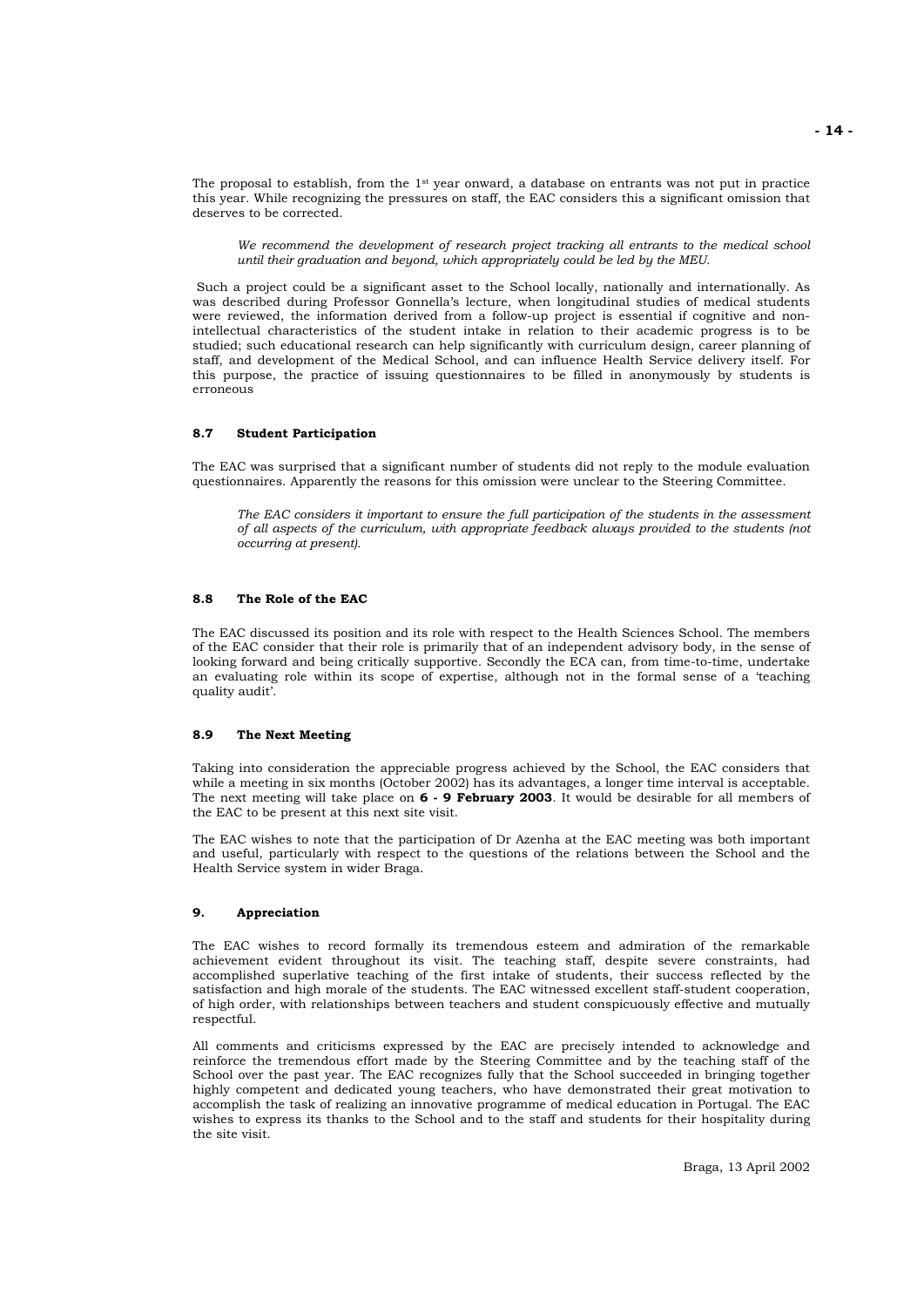## **2.3 Articulation with the National Health System**

 The strategy concerning the articulation with the health services involves different levels and developed on the following lines:

- □ Within the legal framework concerning the articulation between the Medical Faculties and the Health Services, and following a proposal from the School of Health Sciences, a legal document (*Portaria* 36/2002) was published on the 10th January, 2002, to give a formal background to the protocols with each relevant Service. It establishes that the School of Health Sciences is institutionally articulated, under the terms established by law, with *Hospital de São Marcos* - Braga, *Hospital da Senhora de Oliveira* – Guimarães, other Hospitals in the Northern Region subject to the establishment of a protocol, and with Health Centres in the Northern and Central Regions under the scope of protocols to be signed with the Regional Health Administration authorities.
- $\Box$  The protocol with the Regional Health Administration North (ARS-N) was concluded and signed up in January 2002. It sets an innovative scheme for the cooperation between the School and the Health Centre close to the Campus (*Unidade de Saúde de Gualtar*), in which a Technical Committee integrating representatives from the School and the Health Centre is responsible for the proposition of procedures and courses of action aiming at the improvement of health care, training of students and the overall performance of the health unit. It also establishes that the allocation of medical doctors to the Centre will take into consideration the specificities of the required profile, due to the double function to be fulfilled (health care and medical education).

 The Government is producing new legislation concerning the Health Centres, which may allow for a greater specificity for the *Unidade de Saúde de Gualtar,*  viz. its integration, by contract, in the School of Health Sciences. A proposal was already presented to the Sub-Regional Administration and contacts are proceeding well.

□ Frequent contacts have been established with Hospitals in the Region and all the necessary cooperation has been readily available. A formal protocol was signed with *Hospital de Viana do Castelo* last November and others are under preparation.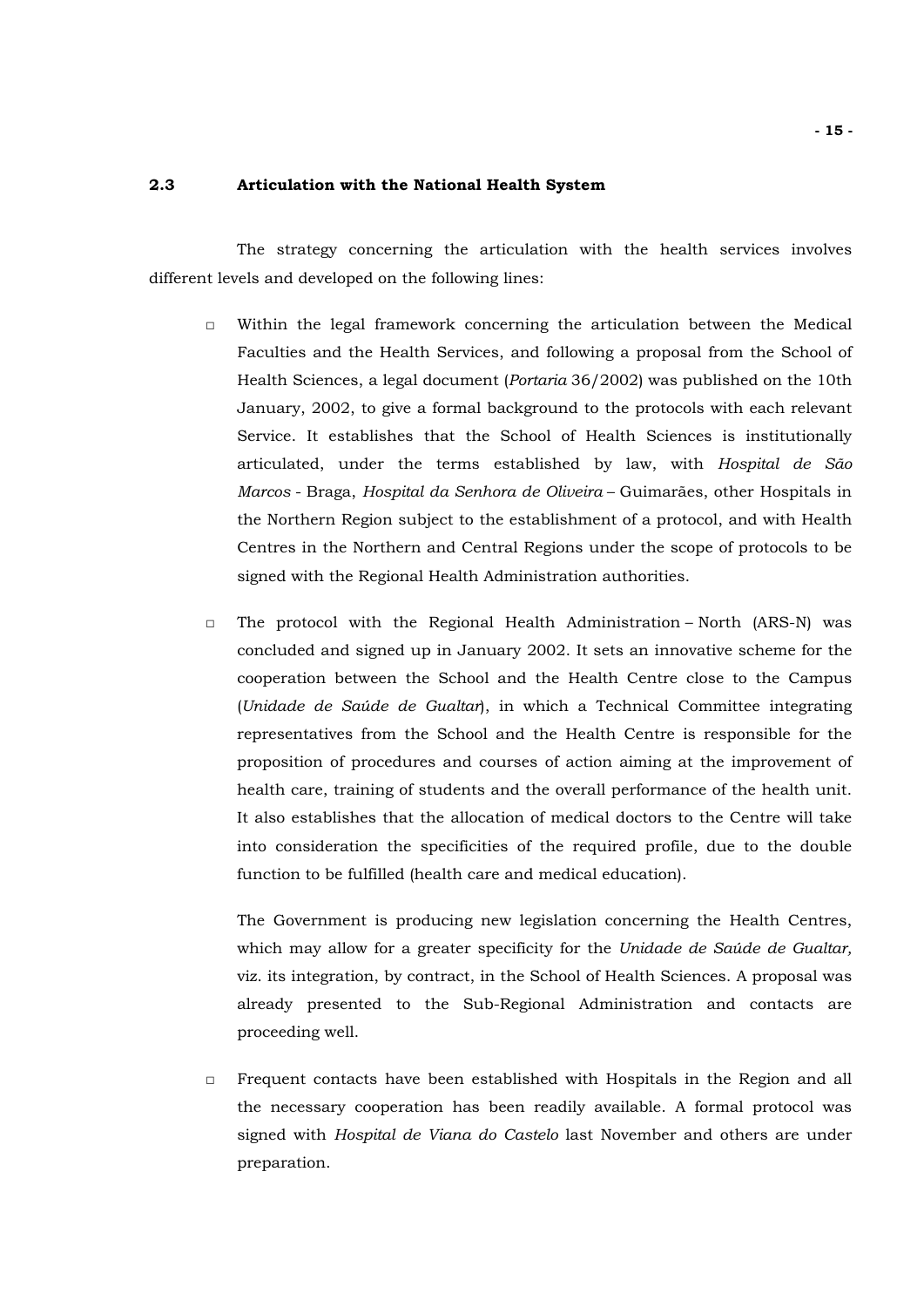- □ Regular meetings with the members of the Clinical Direction at *Hospital de São Marcos*, dealt with practical matters concerning the cooperation from this Nuclear Hospital. Conditions are now ripe for the establishment of a protocol that goes further than the usual formal statements and sets innovative ways of articulation and mutual cooperation.
- □ At a more political level, the Ministry of Health is introducing important changes in the administration of Hospitals, in a movement towards the privatization of their management. There is some concern in all Faculties of Medicine regarding the statute and financing of the University Hospitals. The Government recognizes the specific profile of such Hospitals and is producing legislation to define and safeguard their statute. The Medical Faculties (the five established ones and the new Schools in Minho and Beira Interior) are jointly following this process, in articulation with the *Grupo de Missão para a Saúde* established by Resolution 140/98 of the Council of Ministers.
- □ There were also changes in the policies concerning the construction of the new Hospital in Braga, which is being conducted in a *project financing basis* with private funds, together with several other Hospitals. A special group (*Parcerias.Saúde*) was set up by the Government to prepare the specifications and the legal and administrative procedures concerning the call for tenders and the contracts. The group has kept regular contacts with the School of Health Sciences, in relation to the definition of the spaces required for teaching and research within the Hospital and the specific profile of the Hospital mission. The Steering Committee produced a document to be sent to *Parcerias.Saúde* (Annex II), expressing its views on the subject and advancing some general specifications on the ways to organise the students' practical teaching.

## **3. ACTIVITIES IN 2002**

## **3.1 Medical Degree Programme**

An autonomous annual report was prepared for the undergraduate programme, detailing the pedagogical activities undertaken in the academic year 2001/02, the objectives, contents, methodologies and bibliography adopted for each curricular area, the teaching teams, the assessment of students and the evaluation of the staff and of the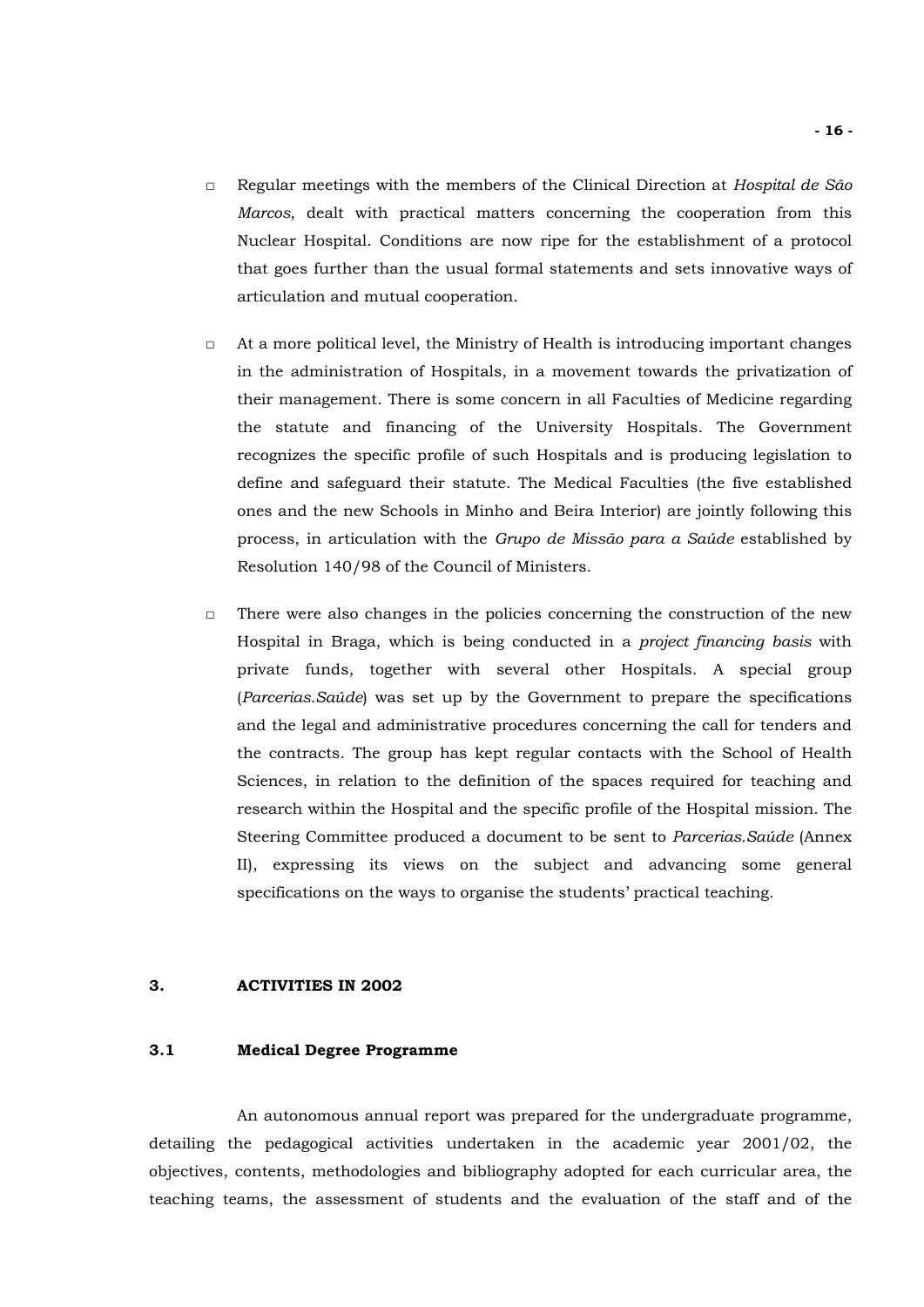programme. It also includes a review of the curriculum based on the experience of the first year and the pedagogical planning for the academic year 2002/03.

The degree programme report must be considered as an annex to the present report.

## **3.2 Post-graduation**

For the second consecutive year, high priority was given to the preparation and offer of post-graduation studies with a two-fold objective: **(i)** to contribute to a highly specialized in-service training of medical doctors under conditions compatible with their normal duties and schedules; **(ii)** to extend the opportunities for the acquisition of formal Master or Doctoral degrees in the field of life and health sciences.

The post-graduation programme in 2002 included six intensive international courses, listed in Table 2, targeting medical doctors as well as academic staff, researchers and health professionals.

Credit units are associated with each course, valid for credit accumulation pertaining to post-graduation, master and PhD programmes in the field of biology and health sciences at University of Minho.

The ICVS annual report includes detailed information on the post-graduation courses and their evaluation. It is worth mentioning that the results from the questionnaire passed to all the participants showed a high degree of satisfaction (36 % excellent, 59 % good, 3 % adequate) and many appeals for the School to proceed with the programme and repeat some of the courses.

## **3.3 Research**

The School continued its efforts to save in current expenses in every possible way, in order to push financial resources to the preparation of laboratories, acquisition of equipments and support of projects within the ICVS. Indeed, due to the change of Government the financing of new research units was postponed to 2003. Anyway, in the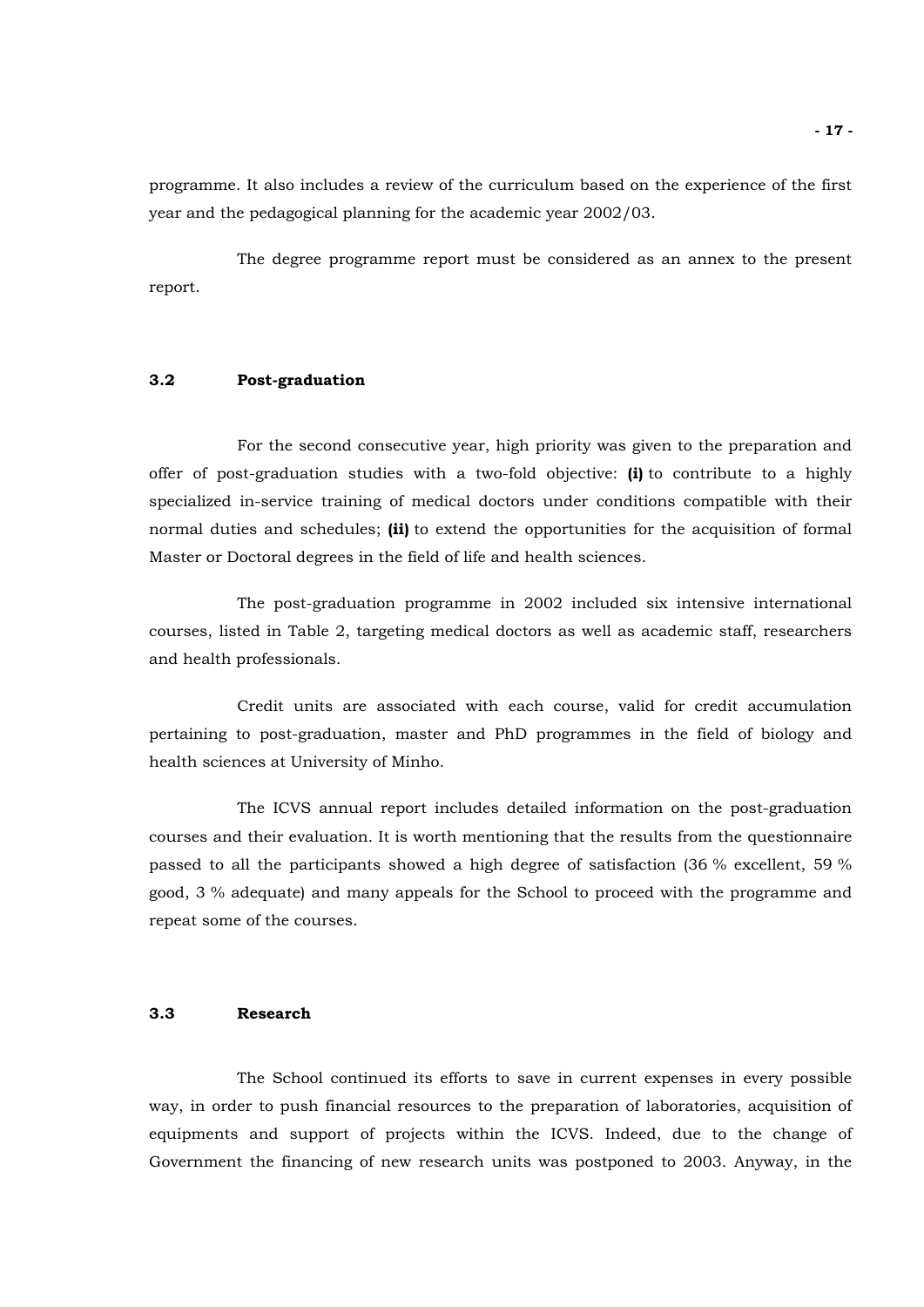last two years it was possible through internal savings and allocation mechanisms to invest above two million Euro in laboratory equipments and computers for teaching and research.

It was therefore possible not only to keep all members of the academic staff active in research, including part-time staff, but also to attract a meaningful number of research students into the research projects. In this way, although the School of Health Sciences has on its pay roll only a number of 23 FTE academic staff, 56 researchers are actively involved in the ICVS activities (13 full-time researchers with a doctoral degree, 2 MDs, 13 full-time post-graduation students, 19 MDs with a part-time contract with the School, 4 external collaboration and 5 full-time research students), supported by 14 members of the non-academic staff.

It is however important that the Foundation for Science and Technology decides urgently on the proposals that were formally submitted in 2002 for the financing of the ICVS. These proposals concern:

- the regular financing of ICVS as a research unit integrated in the national system of science and technology (which, according to the FCT rules, involves basal and programmatical financing);
- the financing of equipments for the research laboratories, aiming at the establishment of an infrastructure of "Shared Instruments Facilities" in partnership with related areas in Physics and in Biotechnology.

Contacts with the Presidency of the Foundation indicate that very soon both proposals will be supported and that ICVS will also be awarded a number of fellowships to attract young researchers.

A detailed annual report of the activities of ICVS in 2002 is available separately.

## **3.4 Human Resources**

## **Academic Staff**

As already stated in a former report, the School is paying careful attention to the recruitment of academic staff. The number of potential candidates with relevant scientific qualifications is high and keeps growing, but we must be aware that the innovative conditions of the medical degree programme at University of Minho may not facilitate the integration of scientists/professors used to more traditional ways. So, it is important to make sure that the selected candidates understand well how the project is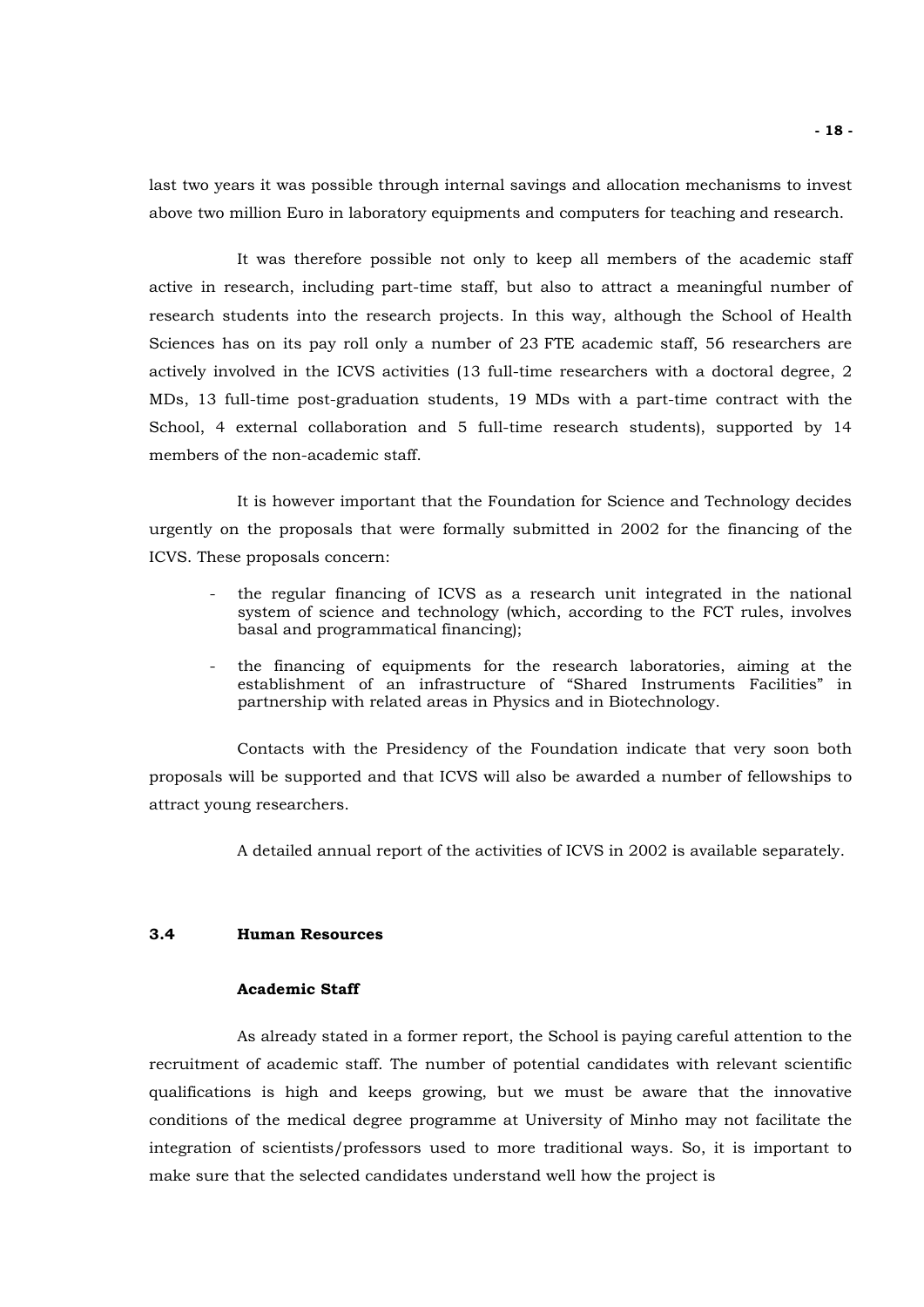| <b>Course Title</b><br>and Dates                                                                                            | Coordinator(s)                                                                                                                  | <b>Invited Tutor(s)</b>                                                                                                                                                                                                                                                                                                                                                                                                                                                                                                                                                                                                                                                                                                                                                    |
|-----------------------------------------------------------------------------------------------------------------------------|---------------------------------------------------------------------------------------------------------------------------------|----------------------------------------------------------------------------------------------------------------------------------------------------------------------------------------------------------------------------------------------------------------------------------------------------------------------------------------------------------------------------------------------------------------------------------------------------------------------------------------------------------------------------------------------------------------------------------------------------------------------------------------------------------------------------------------------------------------------------------------------------------------------------|
| <b>Light Microscopy and Analysis</b><br>(1 <sup>st</sup> edition)<br>June, 05-07                                            | Filipe Sansonetty, ICVS-ECS, UM, Portugal                                                                                       | Peter Evennet, Leed, UK<br>Oscar Madureira, HITEC, Portugal<br>Antonio Freitas, HITEC, Portugal<br>Guilherme Godinho, Leica Microsystems, Portugal                                                                                                                                                                                                                                                                                                                                                                                                                                                                                                                                                                                                                         |
| <b>From Acute to Chronic Pain</b><br>(1 <sup>st</sup> edition)<br><b>July, 08-12</b>                                        | Armando Almeida, ICVS-ECS, UM, Portugal                                                                                         | <b>Anthony Dickenson</b> , University College London, UK<br>Arantes Gonçalves, Clínica de Dor, Porto, Portugal<br>Armando Almeida, ICVS-ECS, UM, Portugal<br>Deolinda Lima, FM-UP, Portugal<br>Francisco Cruz, FM-UP, Portugal<br>Isaura Tavares, FM-UP, Portugal<br>J.M. Castro-Lopes, FM-UP, Potugal<br>Jorge Tavares, Hospital S. João, Portugal<br>Mary Heinricher, Oregon Health Sciences Univ., USA<br>Vera Soares, IEP, UM, Portugal                                                                                                                                                                                                                                                                                                                                |
| <b>Cytometry Applications in</b><br><b>Cellular Biology and Medicine</b><br>(2 <sup>nd</sup> edition)<br><b>July, 22-26</b> | Filipe Sansonetty, ICVS-ECS, UM, Portugal                                                                                       | Paul Robinson, Purdue University, USA<br>Ger Van Den Engh, Washington Univ., USA<br>Lori Krueger, Uni. Massachusetts, USA<br>Michael G. Ormerod, Reigate, England<br>Alberto Orfão, Univ. Salamanca, Spain<br>Enrique O'Connor, University of Valencia, Spain<br>João Ferreira, EC, UM, Portugal<br>Filipe Sansonetty, ICVS-ECS, UM, Portugal<br>Maria do Céu Monteiro, IPCSN, Paredes, Portugal<br>José Miguel Ferreira, Hospitrans, Portugal<br>Maria José Gonçalves, IPCSN, Paredes, Portugal<br>Manuela Côrte-Real, EC, UM, Portugal<br>Paula Ludovico, EC, UM, Portugal<br>Alexandre Salvador, Enzifarma, Porto, Portugal<br>Nuno Garganta, Izasa, Porto, Portugal<br>Florêncio Carretero, Izasa, Barcelona, Spain<br>Giovanni Salerno, Cytomation, Freiburg, Germany |
| <b>Photodynamic Therapy</b><br>(1 <sup>st</sup> edition)<br>September, 12-13                                                | João Moura, EC, UM, Portugal<br>Filipe Sansonetty, ICVS-ECS, UM, Portugal<br>A. Sousa Bastos, Serv. Dermatologia, HSM, Portugal | Stephen Brown, University College London, UK<br>Raymond Bonnett, University of London, UK<br>Sally Ibbotson, University of Dundee, UK<br>Faria de Abreu, Hospitais Univ. Coimbra, Portugal<br>José Cavaleiro, Universidade Aveiro, Portugal<br>João Ferreira, EC, UM, Portugal                                                                                                                                                                                                                                                                                                                                                                                                                                                                                             |
| <b>Hormone-Dependent</b><br><b>Organization of the Brain</b><br>(1st edition)<br>September, 30-October, 04                  | Nuno Sousa, ICVS-ECS, UM, Portugal                                                                                              | Osborne Almeida, Max Planck Inst. Psychiatry,<br>Germany<br>Barbara Demeneix, MNHN, Paris, France<br>Angela Maia, IEP, UM, Portugal<br>Joana Palha, ICVS-ECS, UM, Portugal                                                                                                                                                                                                                                                                                                                                                                                                                                                                                                                                                                                                 |

## **Table 2 — Post-graduation Programmes in 2002**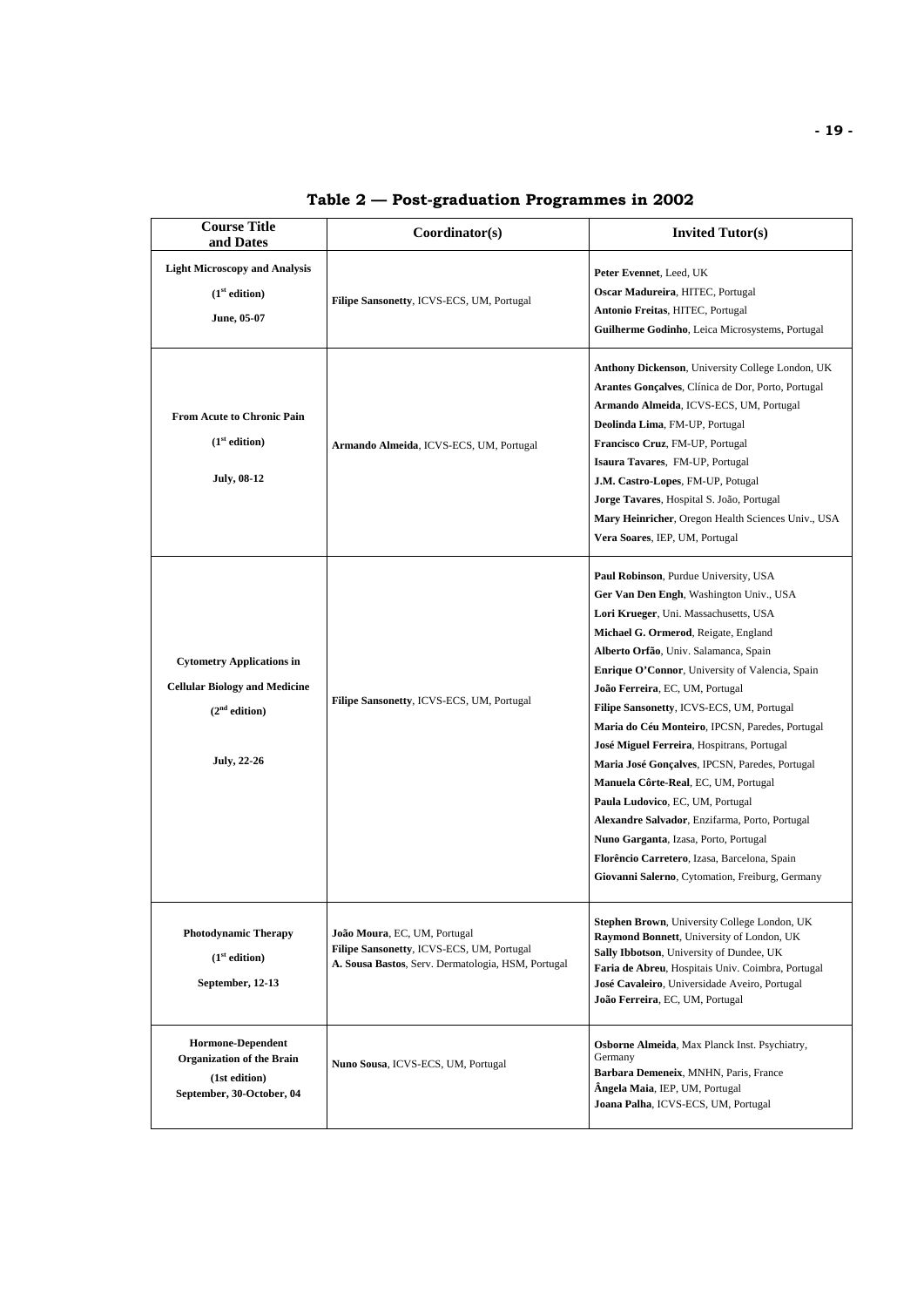| <b>Aspiration Cytology:</b><br>from Clinical Applications<br>Fernando C. Schmitt, IPATIMUP, Portugal<br>to Research in Oncology<br>(2 <sup>nd</sup> edition)<br><b>November, 27-30</b> | Ednéia Tani, Karolinska Hospital, Sweden<br>Fernanda Milanezi, IPATIMUP, Portugal<br>Fernando C. Schmitt, IPATIMUP, Portugal<br>Filipe Sansonetty, ICVS-ECS, UM, Portugal<br>Manuel Sobrinho Simões, IPATIMUP, Portugal |
|----------------------------------------------------------------------------------------------------------------------------------------------------------------------------------------|-------------------------------------------------------------------------------------------------------------------------------------------------------------------------------------------------------------------------|
|----------------------------------------------------------------------------------------------------------------------------------------------------------------------------------------|-------------------------------------------------------------------------------------------------------------------------------------------------------------------------------------------------------------------------|

expected to develop and accept its specificities, namely in what concerns five essential aspects: : **(i)** the perspective of the programme, as a project to be constructed and developed in a participated way within the School; **(ii)** the student-centred learning process, in which the traditional formal lecturing looses most of its significance; **(iii)** the horizontal integration of the curricular contents and the modular organisation of the curriculum, meaning that the coordination competences traditionally associated with individual subjects are transferred to the coordinators of the curricular areas and modules; **(iv)** the role of the Medical Education Unit, in terms of support, coordination and monitoring in connection with the pursuit of the educational objectives; **(v)** the role of research, as a crucial element for a research-based learning process, and the submission of the research projects to the strategic guidelines and priority areas defined for the Research Institute.

It is important to understand that, in quantitative terms, there are severe administrative limitations imposed by the Government on the maximum number of FTE teaching staff that can be hired, as a function of the number of students enrolled (ratio 1:6). During the installation period, special provisions were negotiated aiming at recruiting the necessary staff one year in advance regarding student enrolment. Thus, the standard number of FTE for the current academic year is 25 and must already include the teaching staff for the third curricular year. Considering the admission of 50 new students next September, the maximum number of FTE for 2003/2004 will be 33.

At present the School has a faculty of 36 members (23 FTE) and counts also with 5 regular collaborators from University of Porto (2 FTE) and many occasional collaborators. The full composition of the regular teaching staff is listed in Table 3, together with their qualifications, rank and scientific area.

| <b>Name</b>                     | <b>Oualifications</b> | Rank                       | <b>Research/Teaching</b> | Area       |
|---------------------------------|-----------------------|----------------------------|--------------------------|------------|
| Joaquim Pinto Machado           | MD, PhD, Agregação    | Prof. Catedrático Emeritus | <b>Medical Education</b> | IM         |
| Maria Cecília L.P. Estrela Leão | PhD, Agregação        | Prof. Catedrática          | Micology                 | МC         |
| António Gil Pereira de Castro   | PhD                   | Prof. Auxiliar Exc.        | Immunology               | <b>BP</b>  |
| Armando Pinto de Almeida        | PhD                   | Prof. Auxiliar Exc.        | <b>Neurosciences</b>     | <b>SOF</b> |
| Fernando dos Santos Rodrigues   | MD, PhD               | Prof. Auxiliar Exc.        | Micology                 | МC         |

#### **Table 3 — Academic Staff**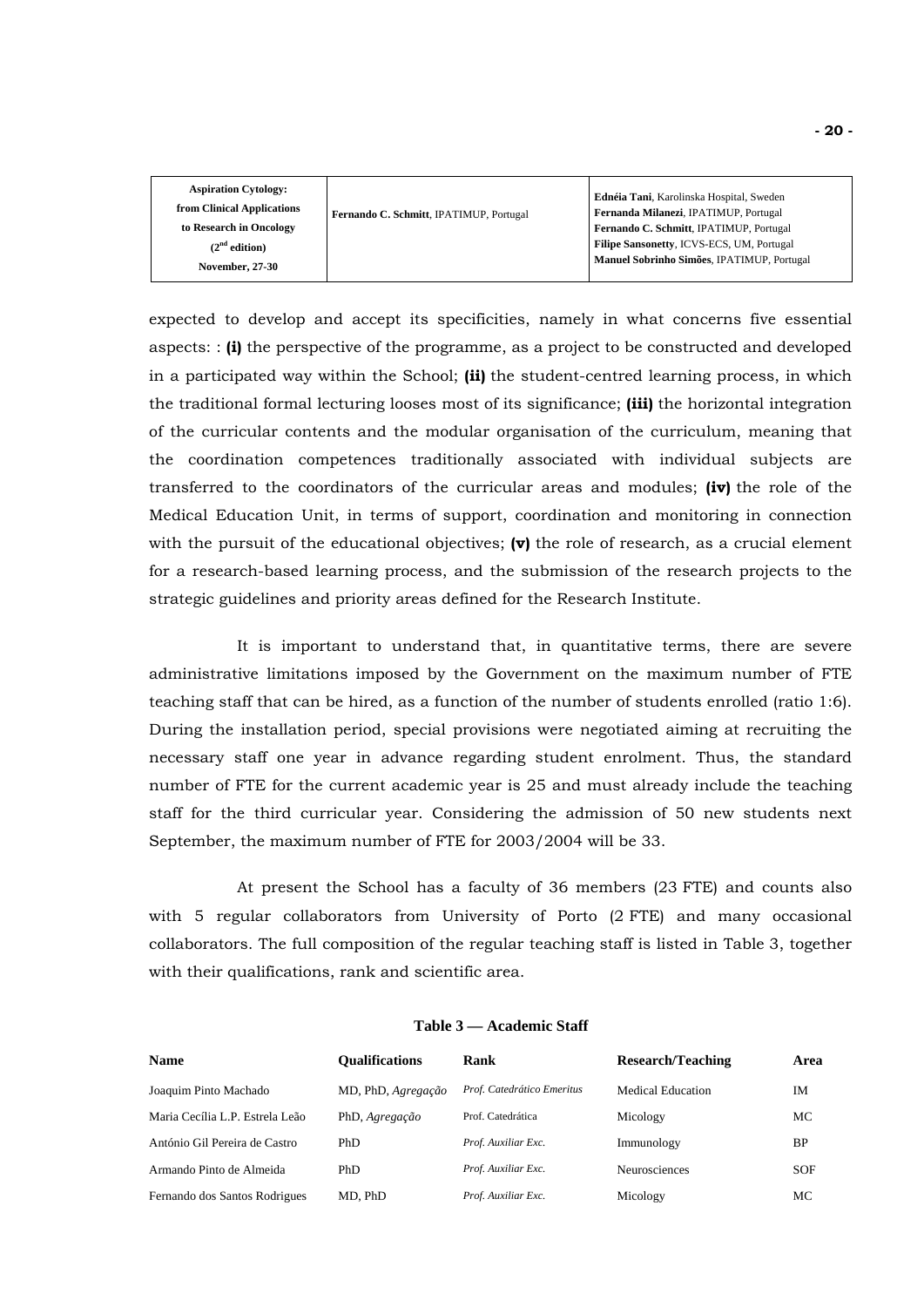| Isabel Palmeirim Esteves | MD, PHD | Prof. Auxiliar Exc. | Development   | МC  |
|--------------------------|---------|---------------------|---------------|-----|
| Joana Pacheco Palha      | PhD     | Prof. Auxiliar Exc. | Genetics      | SOF |
| Jorge Manuel Pedrosa     | PhD     | Prof. Auxiliar Exc. | Immunology    | BP  |
| Nuno Carvalho de Sousa   | MD. PhD | Prof. Auxiliar      | Neurosciences | SOF |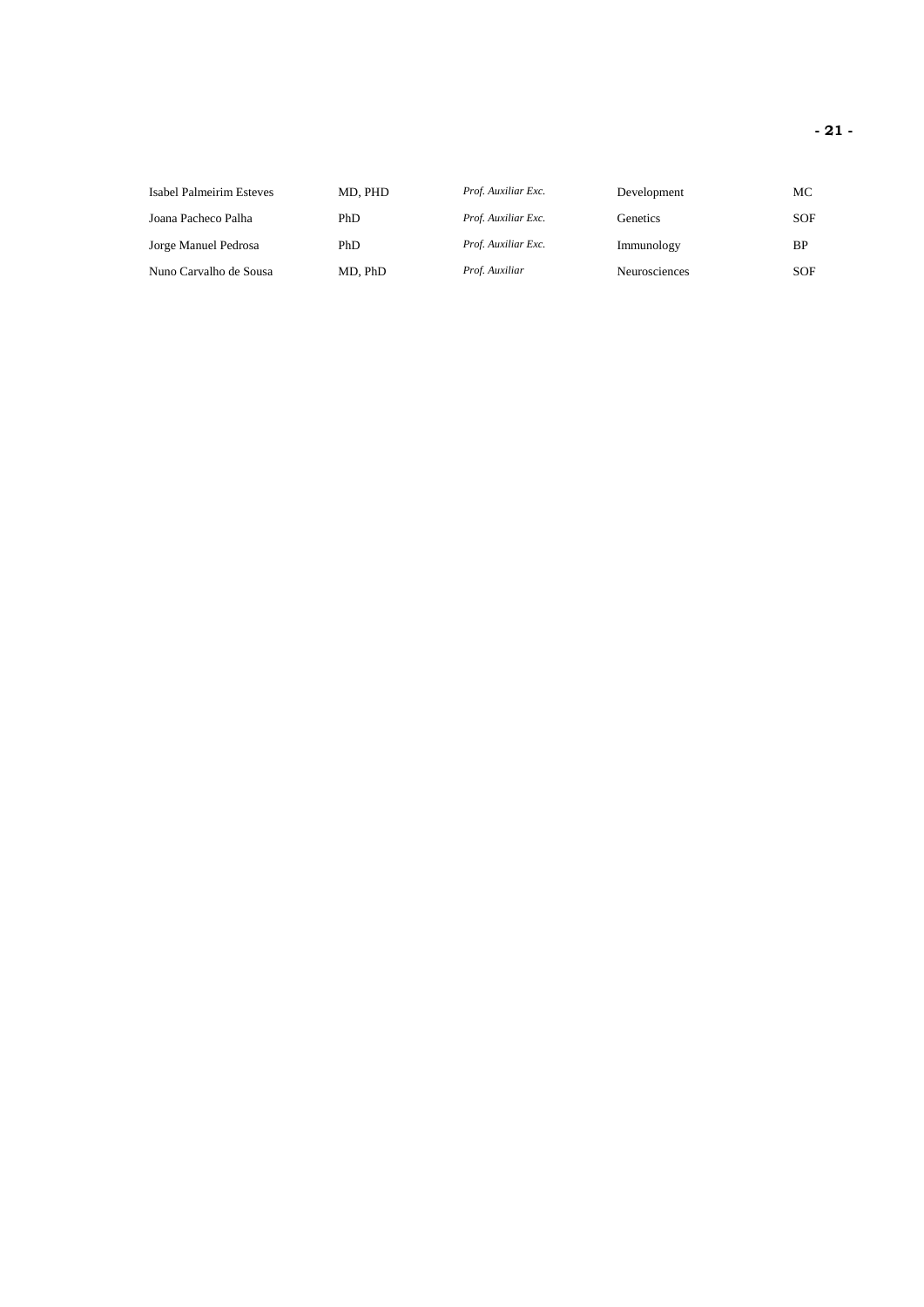| Name                                          | Qualifications     | Rank                           | <b>Research/Teaching</b>   | Area                 |
|-----------------------------------------------|--------------------|--------------------------------|----------------------------|----------------------|
| Patrícia Sá Maciel                            | PhD                | Prof. Auxiliar Exc.            | Genetics                   | SOF                  |
| Paula Monteiro Ludovico                       | PhD                | Prof. Auxiliar Exc.            | Micology                   | МC                   |
| Rui Vieira Reis                               | PhD                | Prof. Auxiliar Exc.            | Cancer                     | BP                   |
| <b>Alberto Filipe Sansonetty</b><br>Gonçalves | MD                 | Prof. Auxiliar Exc.            | <b>Functional Cytology</b> | МC                   |
| Carlos Almeida Valério                        | MD                 | Chefe de Serviço Clínica Geral | Community Medicine         | CM                   |
| António Ferreira Santos                       | MD                 | Assistente Conv. 40%           | Neurosciences              | SOF                  |
| Carla Rocha Gonçalves                         | MD                 | Assistente Conv. 40%           | Development                | SOF                  |
| Filipa Pinto Ribeiro                          | Lic <sup>a</sup>   | Assistente Conv. 50%           | Neurosciences              | <b>SOF</b>           |
| Isabel Ribeiro Oliveira                       | MD                 | Assistente Conv. 40%           | Development                | SOF                  |
| Luís Gonçalves Torrão                         | MD                 | Assistente Conv. 40%           | Development                | SOF                  |
| Manuel Costa Rodrigues                        | MD                 | Assistente Conv. 50%           | Neurosciences              | SOF                  |
| Maria Fernanda G. Milanezi                    | MD                 | Assistente Conv. 40%           | Cancer                     | BP                   |
| Maria João Leite Baptista                     | MD                 | Assistente Conv. 40%           | Development                | BP                   |
| Maria Leonor Barbosa Gonçalves                | MD                 | Assistente Conv. 40%           | <b>Neurosciences</b>       | SOF                  |
| Sónia Rodrigues Magalhães                     | MD                 | Assistente Conv. 40%           | Development                | <b>SOF</b>           |
| André Couto Carvalho                          | MD                 | Monitor                        | Neurosciences              | SOF                  |
| Gustavo Alves Rocha                           | MD                 | Monitor                        | Development                | SOF                  |
| Hugo Almeida Tavares                          | MD                 | Monitor                        | Neurosciences              | SOF                  |
| João José Cerqueira                           | MD                 | Monitor                        | Neurosciences              | <b>SOF</b>           |
| João Bessa Peixoto                            | MD                 | Monitor                        | Neurosciences              | <b>SOF</b>           |
| João Soares Fernando                          | MD                 | Monitor                        | Development                | SOF                  |
| José Miguel Moreira Pêgo                      | MD                 | Monitor                        | Neurosciences              | SOF                  |
| Mário Alves Oliveira                          | MD                 | Monitor                        | Neurosciences              | SOF                  |
| Pedro Alexandre Teixeira                      | MD                 | Monitor                        | Neurosciences              | SOF                  |
| Rui Pedro Bastos                              | MD                 | Monitor                        | Development                | $\operatorname{SOF}$ |
| Vítor Varandas Moreira                        | MD                 | Monitor                        | Neurosciences              | SOF                  |
| Maria Amélia Ferreira                         | MD, PhD, Agregação | Prof. Catedrática              | Neurosciences              | SOF                  |
| Claudio Sunkel                                | MD, PhD            | Prof. Auxiliar                 | Cell Cycle                 | MC                   |
| Fernando Carlos Schmitt                       | MD, PhD            | Prof. Auxiliar                 | Cancer                     | BP                   |
| Jorge Correia Pinto                           | MD                 | Assistente                     | Development                | SOF                  |
| Manuel Teixeira da Silva                      | MD, Phd            | Investigador                   | Immunology                 | <b>ICVS</b>          |

**Table 3 — Academic Staff (Cont.)** 

## **Non-academic staff**

Five new staff members were recruited, four of them with a University degree. The transfer of two highly qualified and experienced staff members from the University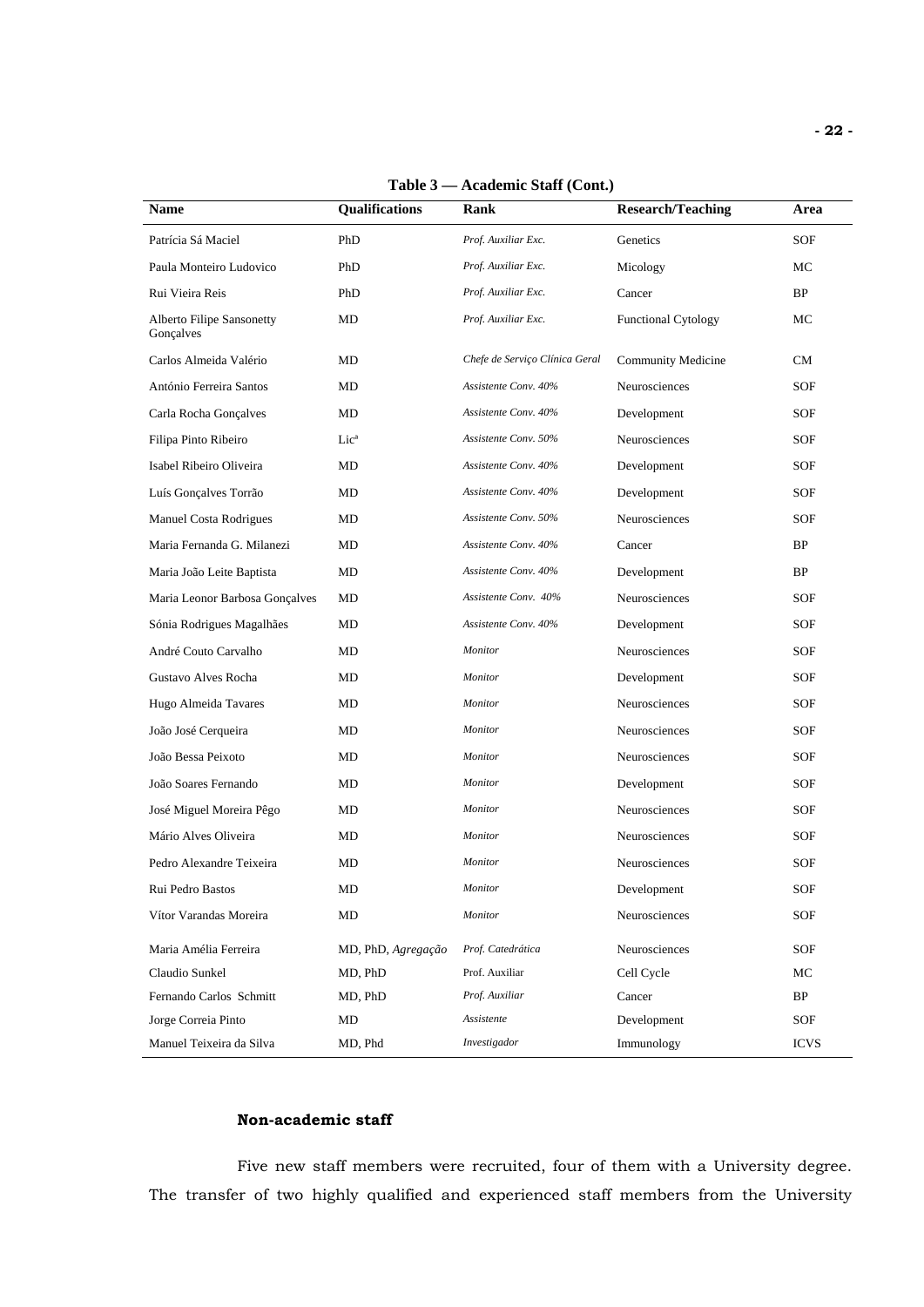central administration to the School allowed the setting up of a Head Office to provide support to the Dean and Deputy Deans. Table 4 indicates the staff members and their qualifications, rank and allocation.

| <b>Name</b>           | <b>Qualifications</b>  | Rank                                   | <b>Service</b>            |
|-----------------------|------------------------|----------------------------------------|---------------------------|
| Teresa Alfonso        | PhD                    | Assessoria (colaboração)               | <b>UEM</b>                |
| José Carlos Henriques | Licenciatura           | <b>Assessor Principal</b>              | <b>Head Office</b>        |
| Paula Gomes Pereira   | Licenciatura           | Técnico Superior Administrativo        | <b>Head Office</b>        |
| Rosália Fontes        | Licenciatura           | Técnico Superior Administrativo        | <b>UEM</b>                |
| Magda Carlos          | Licenciatura           | Técnico Superior Laboratório           | Laboratories              |
| Cláudia Barreira      | Licenciatura           | Técnico Superior Administrativo        | Secretariat PG & Research |
| Lucília Pinto         | Licenciatura           | Técnico de Diagnóstico e Terapêutica   | Laboratories              |
| Jorge Freitas         | Bachelor               | Especialista de Informática Estagiário | <b>UEM</b>                |
| Domingos Dias         | Secondary Education    | Técnico de Informática Adjunto         | <b>ICT</b>                |
| Olga Miranda          | Secondary Education    | Assistente Administrativo              | Secretariat               |
| Helena Nascimento     | Secondary Education    | Assistente Administrativo              | Secretariat               |
| Manuela Neves         | Secondary Education    | Assistente Administrativo              | Secretariat               |
| Susana Santos         | Secondary Education    | Auxiliar Técnico                       | Laboratories              |
| João Malheiro         | <b>Basic Education</b> | Auxiliar Técnico                       | Laboratories              |
| Jorge Paula           | <b>Basic Education</b> | Auxiliar Administrativo                | Laboratories              |
| Celina Barros         | <b>Basic Education</b> | Auxiliar de Manutenção                 | Laboratories              |

**Table 4 — Non-academic Staff**

## **Staff development**

The training of the staff is essential to the integration of new members and to the normal development of the project.

 The Medical Education Unit has organized three new training activities in January, June and October 2002, regarding the learning methodologies. School members and some collaborators from other Schools have participated in those activities (the students were also specifically trained to adapt to the learning methodologies). Also, several formative meetings with the academic staff took place in relation to the docimologic assessment of examinations and the preparation of the exams in a coordinated way.

Regarding staff development, the School was allocated, in June 2002, a total of 13 places for tenure positions (4 places for Full Professors and 9 places for Associate Professors - the rank of *Auxiliar* Professor is not a tenure position.) There are, therefore,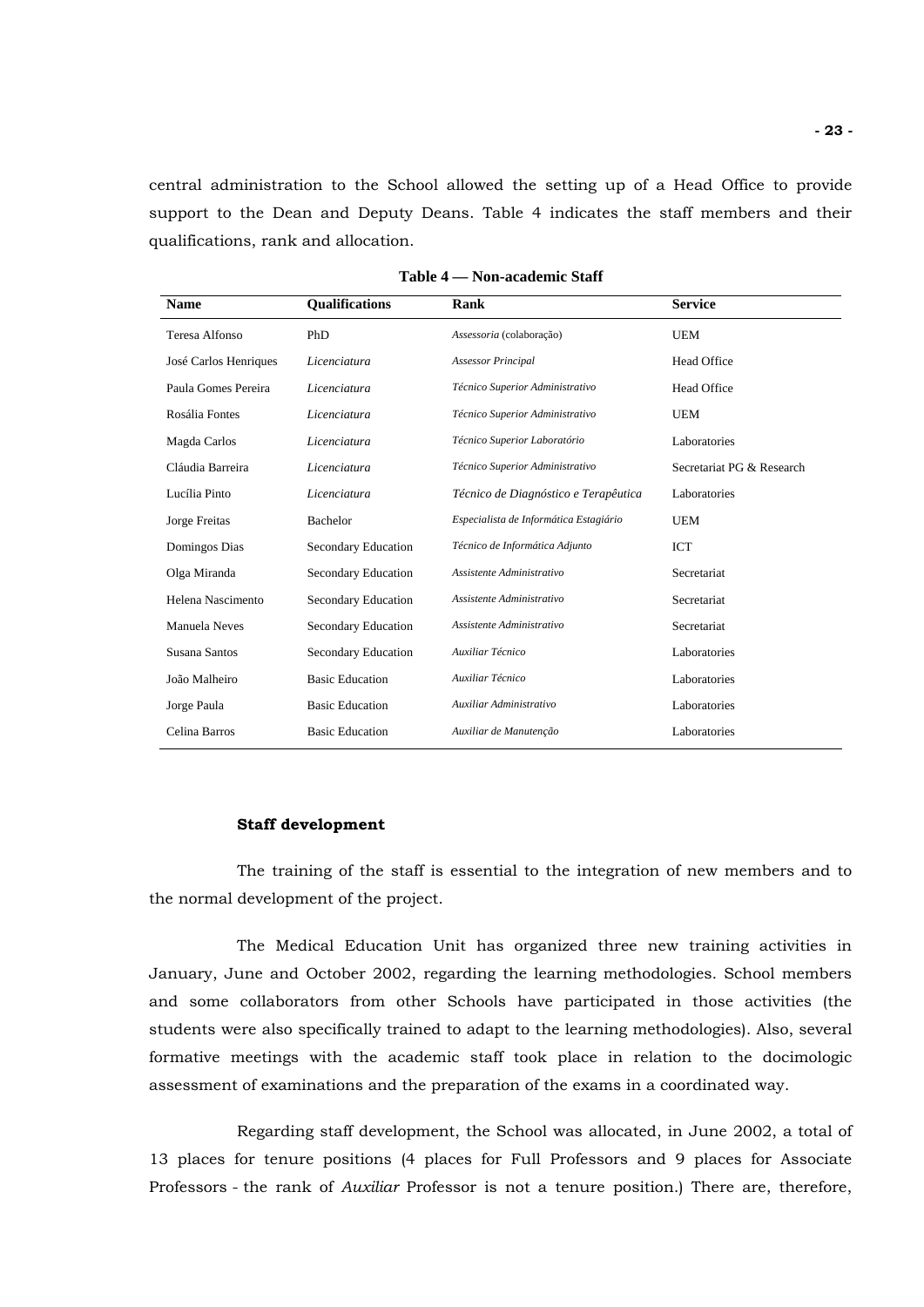conditions for the promotion of staff members with high standard CVs. Competition for some places will be opened soon.

The integration of staff in the national and international scientific community is also important. In 2002 leave of absence and financial support were provided to several staff members.

## **3.5 Infrastructures**

The infrastructures for the School activities continued to be developed in three concomitant lines: the process for the construction of the new buildings, the provisional academic area and the provisional laboratory spaces.

The plans for the new buildings were completed in March 2002, when they were sent to the Ministry of Education for approval and authorization to open the call for tenders. The transition to the Ministry for Science and Higher Education in April, and the difficulties with the operational programme for the financing of higher education infrastructures, meant a big delay in the process. The Minister has meanwhile declared this project as a priority and a formal decision is expected soon, in order to open the call for tenders in the first trimester of 2003.

As a consequence of this delay, the provisional spaces will have to hold until the end of 2004. Thus, additional space was found to expand both the academic and research areas and detailed contingency planning was made to allow for the operation of four curricular years (keeping the *numerus clausus* at 50 places).

 For the current academic year, there was an expansion of the academic area (2 extra tutorial rooms fully equipped) and all the rooms in the laboratory facilities were made operational.

A brief account of the provisional facilities is presented next.

## **Pedagogical Complex II**

In the Pedagogic Complex II of the Gualtar Campus, part of the third floor is occupied by the Health Sciences School. This area, with a floor space of about 1 000  $m^2$ , comprises self-learning and tutorial classrooms (**1**), seminar rooms (**2**) and traditional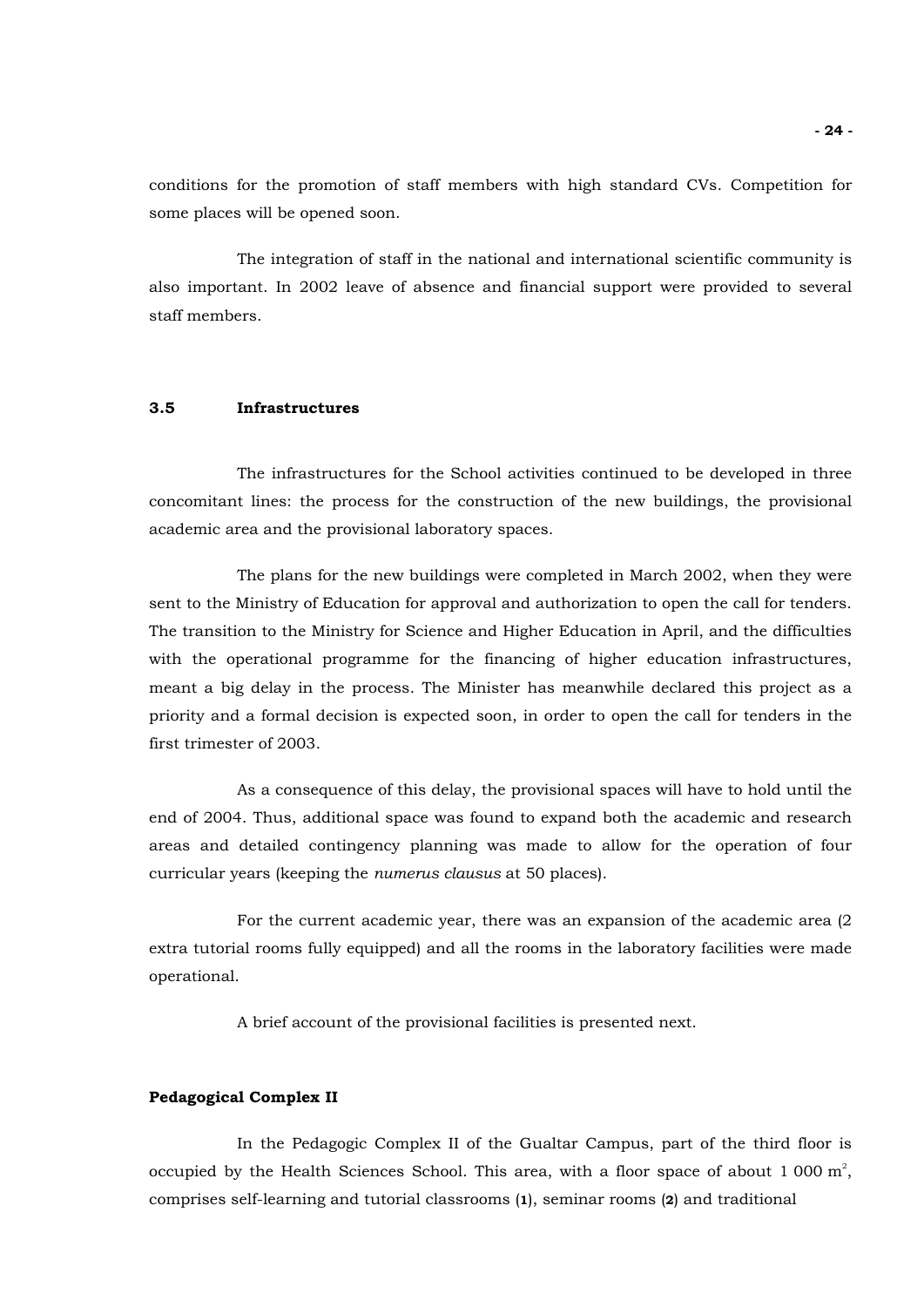# **Health Sciences School Facilities - Gualtar Campus 1- Pedagogic Complex II**

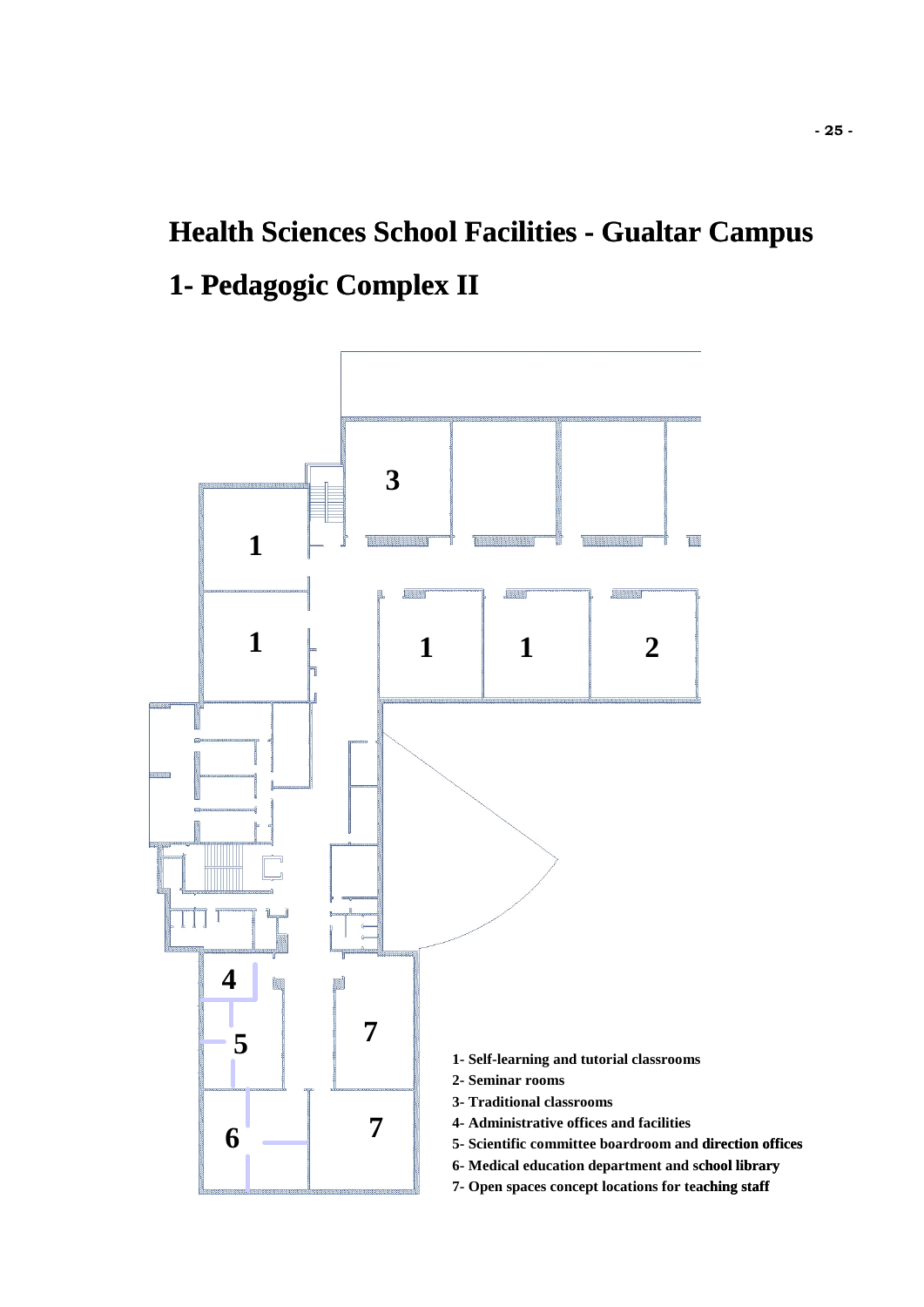classrooms (**3**). In addition, administrative offices and facilities (**4**), the scientific committee boardroom and direction offices (**5**) and the medical education unit and school library (**6**) are also located in the same floor. The Pedagogic Complex II also provides two more locations for the use of the teaching staff (**7**), in a collective "open-space" concept.

Each of the four tutorial classrooms presently available has a capacity for 26 students, with one computer per student connected to the Internet and the Intranet.

Each tutorial classroom is equipped with a multimedia projection system, 3 worktables to accommodate groups of up to nine students and one bookcase per group where the pedagogical materials for the academic year are permanently available.

## **Laboratory facilities**

The laboratory facilities of the Health Sciences School/Life and Health Sciences Research Institute occupy an area of  $1,500m^2$  and are located about 100 meters from the classrooms of Pedagogical Complex II. The Health Sciences School will use these facilities for a few years (before and during the construction of the Medical School Building). In the future they will be used as a Post-graduation Centre, servicing several Schools of the University.

The laboratory facilities are divided in two different areas: the academic area and the area dedicated to research, postgraduate activities and specialised community services.

#### *Academic area*

The academic area is composed of four distinct laboratories, as well as of central support facilities. Based on the concept of the integrated learning system, the four distinct laboratorial areas are: Anatomy (**1**), Biochemistry and Molecular Biology (**2**), Physiology and Clinical Skills (**3**) and Histology and Cytology (**4**) with an accommodation for 26 students each.

 The central support facilities include the student locker area (**5**), a decontamination and material cleaning room (**6**), a sterilization room (**7**), a solutions preparation and stock reagents room (**8**) and, finally, a post-graduation secretariat room (**9**).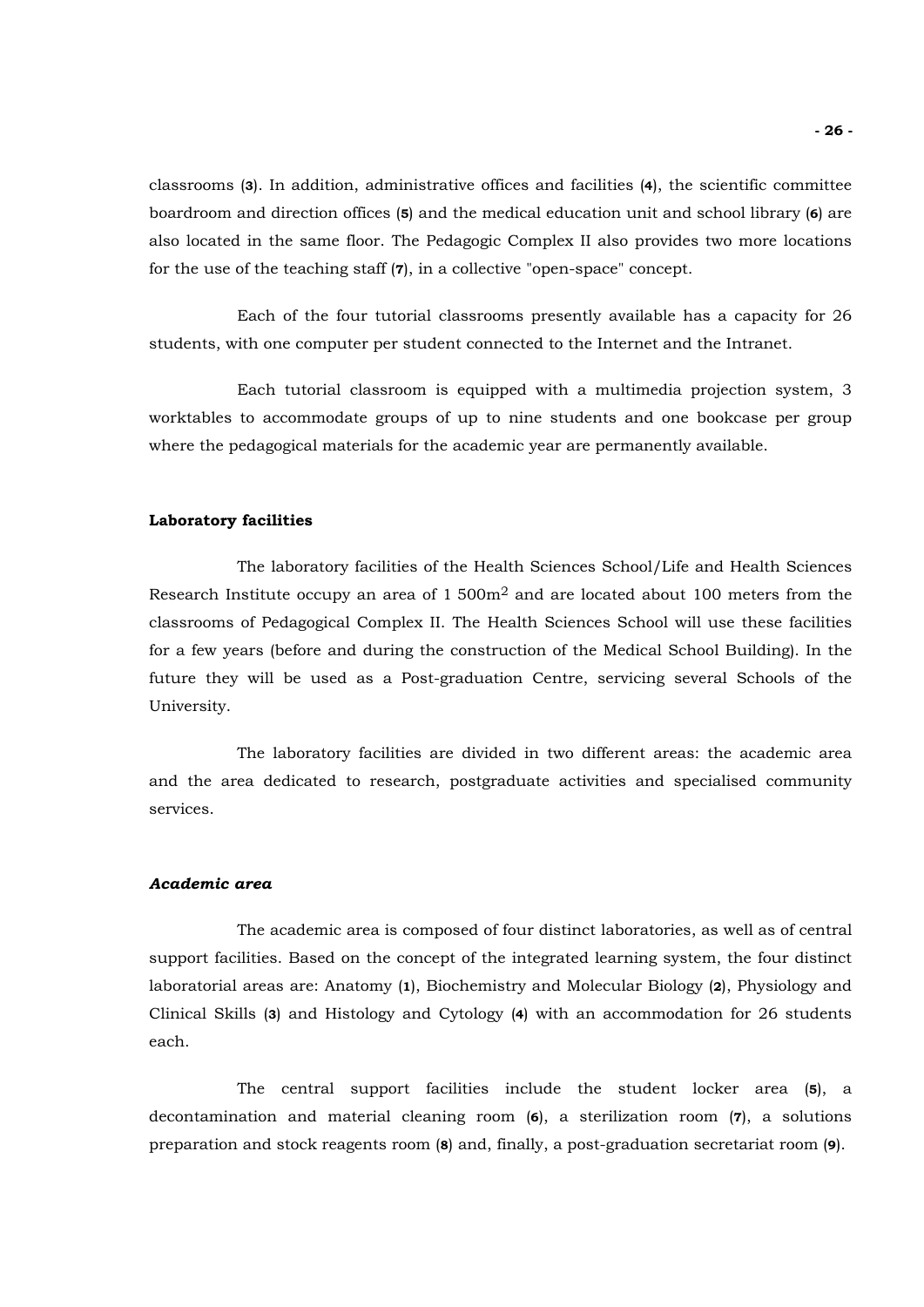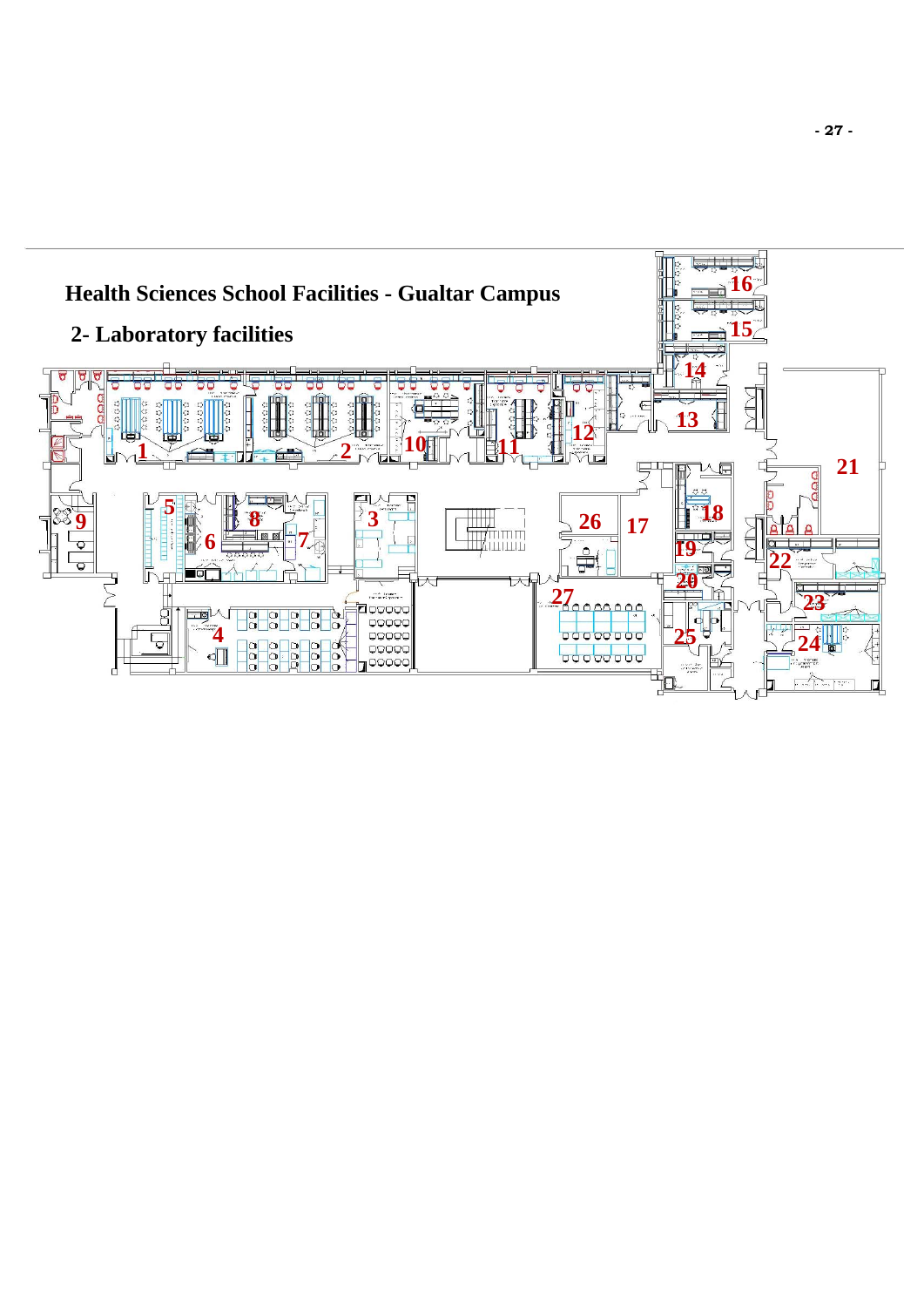All the rooms and the corridors of the academic area provide access to Internet and Intranet using cable/wireless network and all teaching laboratories include a multimedia projection system.

## *Area for research, postgraduate studies and specialised services*

The medical students may have access to the research area to perform specific techniques or to carry on the "Optional Project" under the supervision of the project instructor.

The area for research, for postgraduate studies and for specialised community services is organised into different, functionally specific laboratories, concerning the following areas: Molecular Microbiology (**10**), Molecular and Cell Biology (**11**), Cell Culture (**12**), Microscopy (**13**), Flow Cytometry (**14**), Histology and Cytology (**15**) and, finally, Toxicology and Development (**16**). These laboratories are shared by both researchers and postgraduate students of the Life and Health Sciences Research Institute. Each research group has a 'home base' in the laboratory most closely related to its specialisation.

Furthermore, there are several support rooms: a centrifuge and ultra freezer room (**17**), an anatomy cadaver preparation room (**18**), a dark room (**19**), an embryo explants research room (**20**), a storage room (**21**), a 4º C temperature controlled room (**22**), a 37º C temperature controlled room (**23**) and a small area for animal experimentation. This animal facility comprises two rooms: a level three security negative pressure area (**24**) for animal models of infection, and a positive pressure clean area (**25**) for surgery in animal models as well as for animal models of behaviour studies.

In addition to these support rooms, the laboratory facilities also include two medical consultation offices (**26**) that could be used to collect materials (or information) related to community specialised services or be used by medical students in their training of clinical interviews.

 There is also a seminar room (**27**) for internal meetings, as well as for postgraduate seminars. In the research area, it is also possible to access the Internet and Intranet using a cable or wireless network.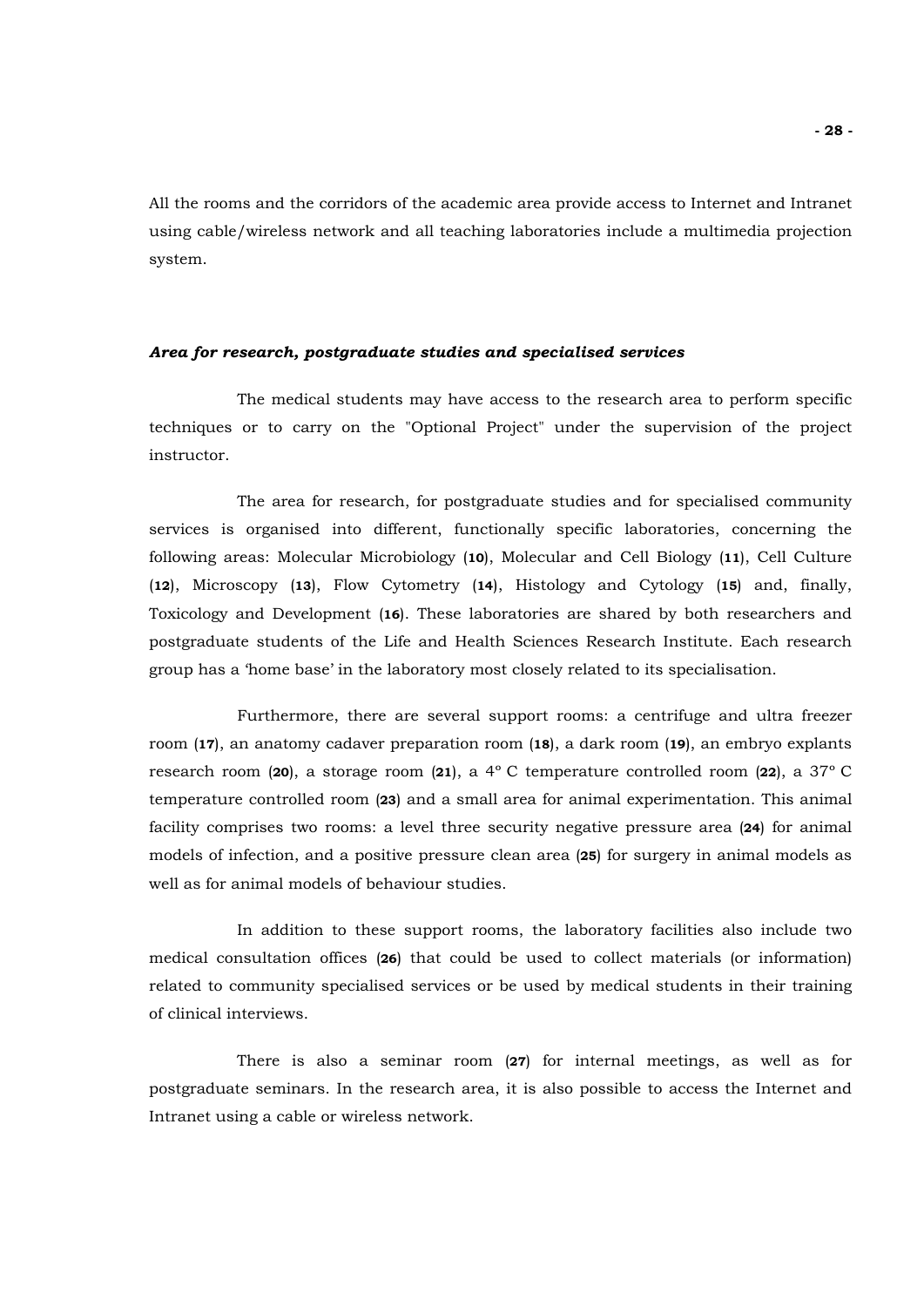## **3.6 Financial Resources**

Since 2000, an annual lump sum has been allocated to the School of Health Sciences to cover current expenses, including salaries and small equipments. As said before, all the possible saves were made in order to shift as many resources as possible to pedagogical and research equipments.

The income and expenses in 2002 are indicated in Table 5. The expenses are categorized as "salaries", "other current expenses" and "capital investments" (equipments), to show their relative weight. The surplus from 2001 originated from two different sources: the value of some equipments ordered in late 2001 that were delivered and paid for in 2002, and a sum from the budget of 2001 that the Ministry, with the agreement of the University, transferred only in 2002.

Unit: 103 Euro

|                 | <b>Expenses</b><br>Income |         |          |                           | Surplus               |             |         |
|-----------------|---------------------------|---------|----------|---------------------------|-----------------------|-------------|---------|
| Surplus<br>2001 | Annual<br>allocation      | Total   | Salaries | Other current<br>expenses | Capital<br>investment | Total       |         |
| 827.0           | 1 367.1                   | 2 194.1 | 524.9    | 461.8                     | 1 256.1               | 2 2 4 2 . 8 | $-48.7$ |

## **Table 5 – Financial resources (2002)**

## **4. PLANS FOR 2003**

The dynamics of the School operation is now well established and the experience of the first academic year permitted a consolidated overall view of the curriculum of the undergraduate programme. The main problems to be solved in the coming year relate to the reinforcement of the School facilities and of the human resources available, the completion of the detailed curricular development for the full undergraduate programme and the consolidation of the links and cooperation with the health services. Specific objectives for 2003 are, therefore:

- to finish the preparation of courseware for the third curricular year of the undergraduate programme and to complete the curricular development of the third phase (years 4 and 5);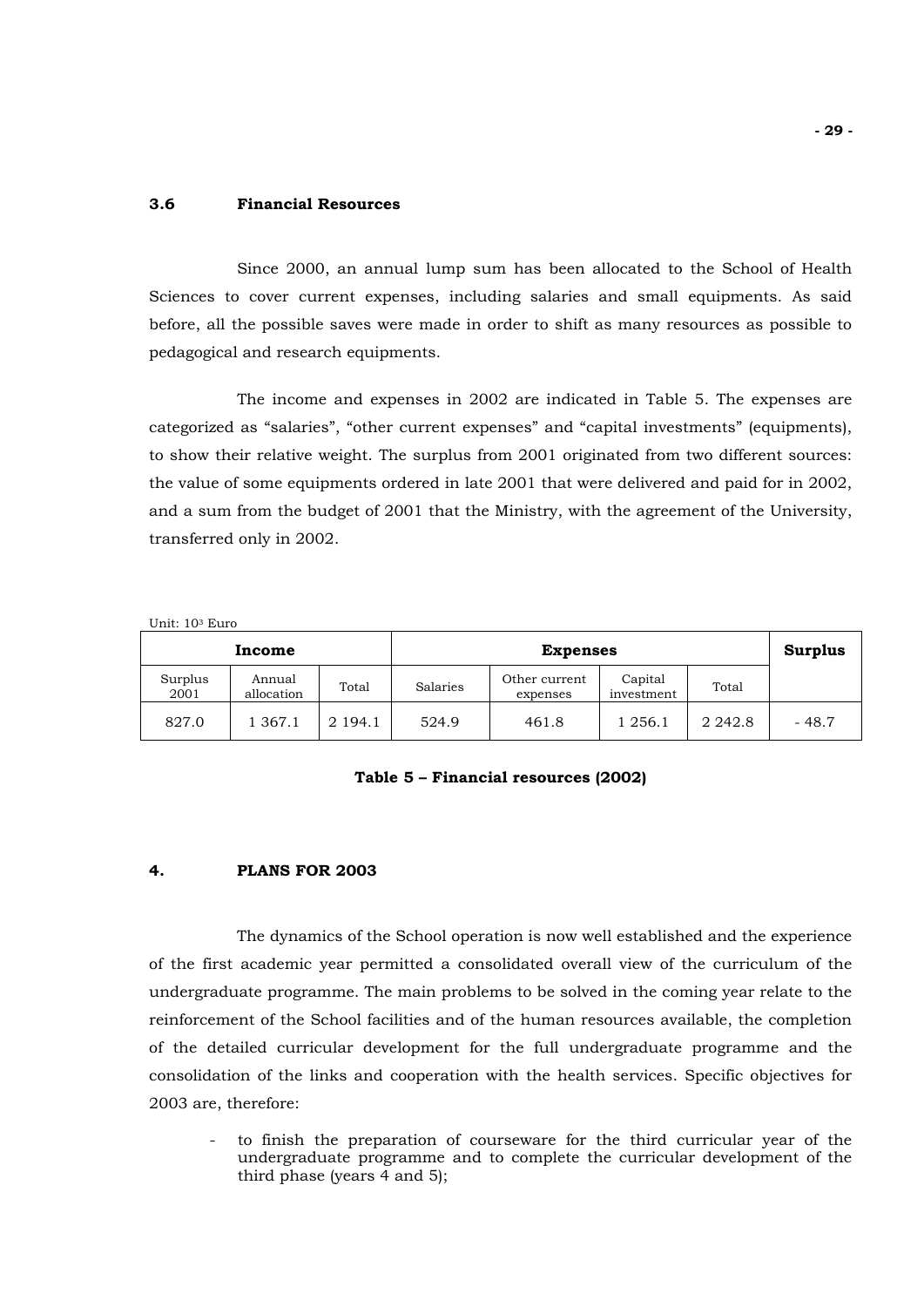- to admit a new batch of 50 students:
- to proceed with the post-graduation programmes and to have formal Master and Doctoral programmes approved;
- to continue to stabilize the conditions for a steady participation of the academic staff in research projects and for attracting new researchers on fellowship schemes;
- for this effect, to establish the contracts with the Foundation for Science and Technology for the financing of ICVS;
- to start offering specialized services to the health system and the local community, as soon as the proper facilities are ready;
- to accelerate the process for the construction of the new buildings and to finish the preparation of extra provisional spaces;
- to recruit and train new staff members, with a growing emphasis on the academic staff for the clinical subjects;
- to review the protocol with ARS-N concerning the *Unidade de Saúde de Gualtar*, aiming at a stronger interaction between the School of Health Sciences and the Health Centre in order to create a role-model "pedagogical laboratory" for the practical training of students on community health;
- to extend the cooperation to other Health Centres;
- to deepen the dialogue with Hospital de São Marcos and to define the terms for a detailed protocol aiming at two complementary objectives: to help shift the profile of Hospital de São Marcos to a true University Hospital, complying with the requirements for the accreditation of health services regarding the participation in teaching activities; and to guarantee the education and training of the undergraduate students on the clinical subjects accordingly to adequate standards;
- to continue to pay special attention to the monitoring and improvement of quality.

Some of the problems to be addressed are common to all the other Medical Faculties in Portugal and must be dealt with in cooperation. This is particularly the case of two important and complex issues:

- the establishment of the requirements for the accreditation of health services as teaching units, which will act as an essential incentive for some Hospitals and Health Centres to redefine and focus their specific mission in relation to the opportunity and ambition to participate in the medical training of students;
- the (re)organization of the sixth curricular year, taking into consideration the Directive from the European Parliament and the European Council concerning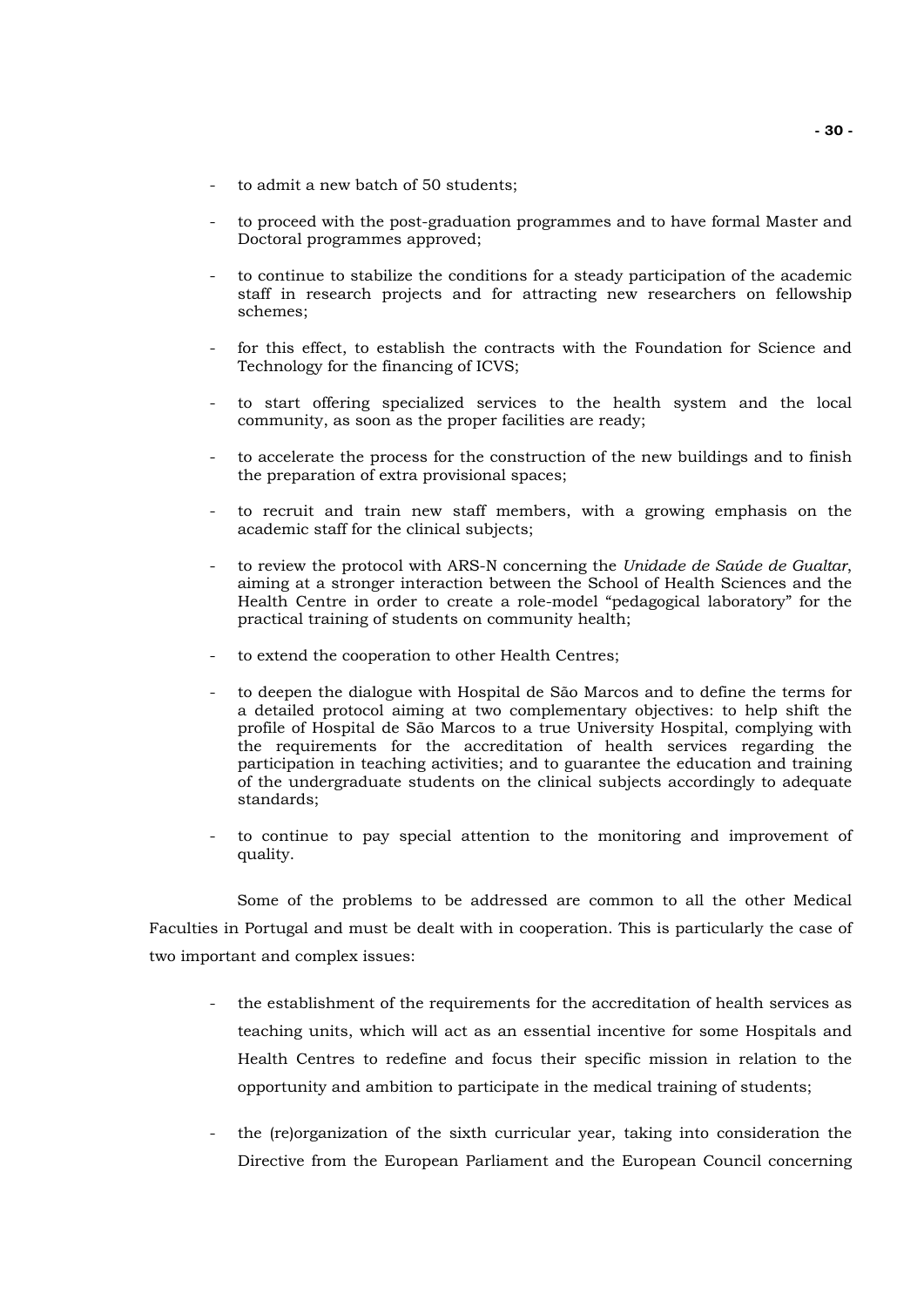the recognition of professional qualifications (proposal from the European Commission 2002/0061 (COD), article 26th).

The School of Health Sciences will actively participate in the initiatives that the *Grupo de Missão* is taking in this regard, viz. the meetings of the Medical Faculties.

## **5. CONCLUSIONS**

## **5.1 Analytical Summary**

In a brief SWOT analysis of the School operation, the first main conclusion is that the strategies set up for 2002 were implemented in their essential aspects, although with some delays regarding the construction of the new buildings and of the new Hospital. As in the previous years, the enthusiasm, commitment, permanent availability and competence of all School members constitute the principal asset for the School.

Some other important strengths worth mentioning are:

- the qualification and youth of the staff and the easy recruitment of new qualified members;
- the willingness of all staff to adhere to the innovative ways of the School operation, at all levels, and their acceptance and participation in the training activities;
- the quality of the students and their capacity for action;
- the standards of the working spaces and equipments, in spite of their provisional status;
- the innovative and flexible coordination and management procedures;
- the good relations with the health services and with *Ordem dos Médicos*;
- in summary, the favourable teaching and research environments.

There are, however, some points of concern that have deserved a very special attention and care from the School bodies. As stated in a former report, a main question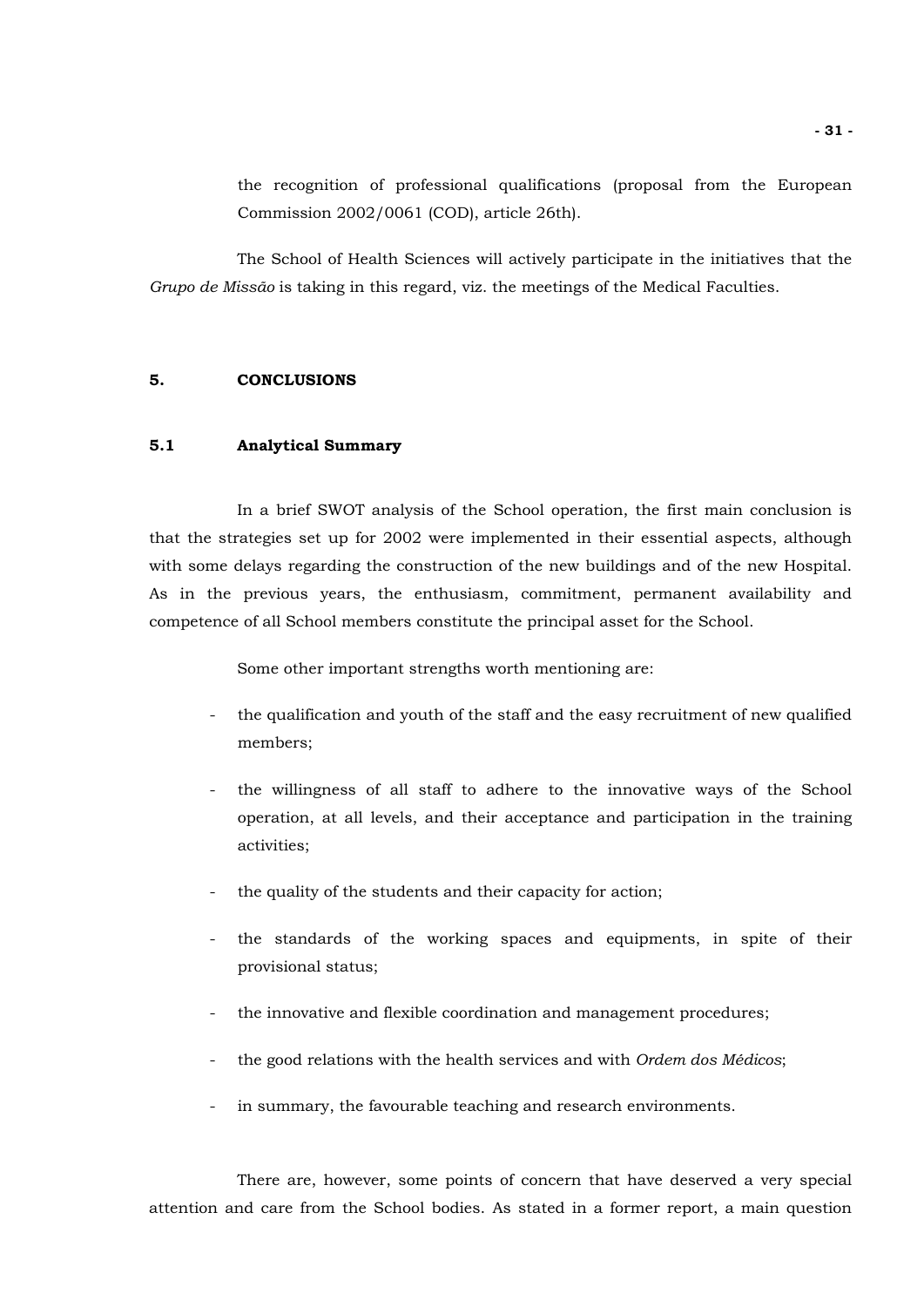relates to the necessary innovation in the clinical training of the students within the health services. The experience of the cooperation with the Health System so far is positive, there are good links established and many medical doctors are enthusiastic about the project, but there is need for a more adequate legal framework for the operation of the University Hospitals and the still prevailing traditions may raise some difficulties. In particular, the Nuclear Hospital and the Nuclear Health Centre, in Braga, still need some shifting in their profiles to reach a proper balance between their traditional mission of health care services and the new responsibilities concerning teaching.

As said before, the work of the *Grupo de Missão* is of strategic importance to push forward a new legal environment for the participation of health services in teaching and research.

The delays in the construction of the new School buildings and the new Hospital are also worrying. However, the Government is reaffirming its political priority for these projects, raising our expectations for their launching in the short term.

Regarding opportunities, it can be said that the new medical degree is highly relevant in the context of the growing national concern with pedagogical methods and education outcomes, namely the horizontal and transversal graduate skills that can hardly be acquired without an adequate active and student centred learning environment. It is hence raising a great interest in other Schools within and outside University of Minho, playing in some way a role of pilot-project and enhancing the chances of strong external support.

Another window of opportunity is opened by the Foundation for Science and Technology, regarding the financing of ICVS, which will have a strong impact on the working conditions and in improving critical mass for research.

As a new and innovative project, there is always the danger that the programme will drift into just one more traditional project. We reiterate, however, that to counteract this latent threat we count on important assets, like the previous experience of University of Minho in accomplishing innovative educational projects, the institutional support from the Rector and the University, the strong and informed leadership at all levels within the School, and the commitment of staff and students to the project identity, not forgetting the permanent monitoring of the project. As an extra and essential safeguard, we count on the support and watchful attention of the External Advisory Committee.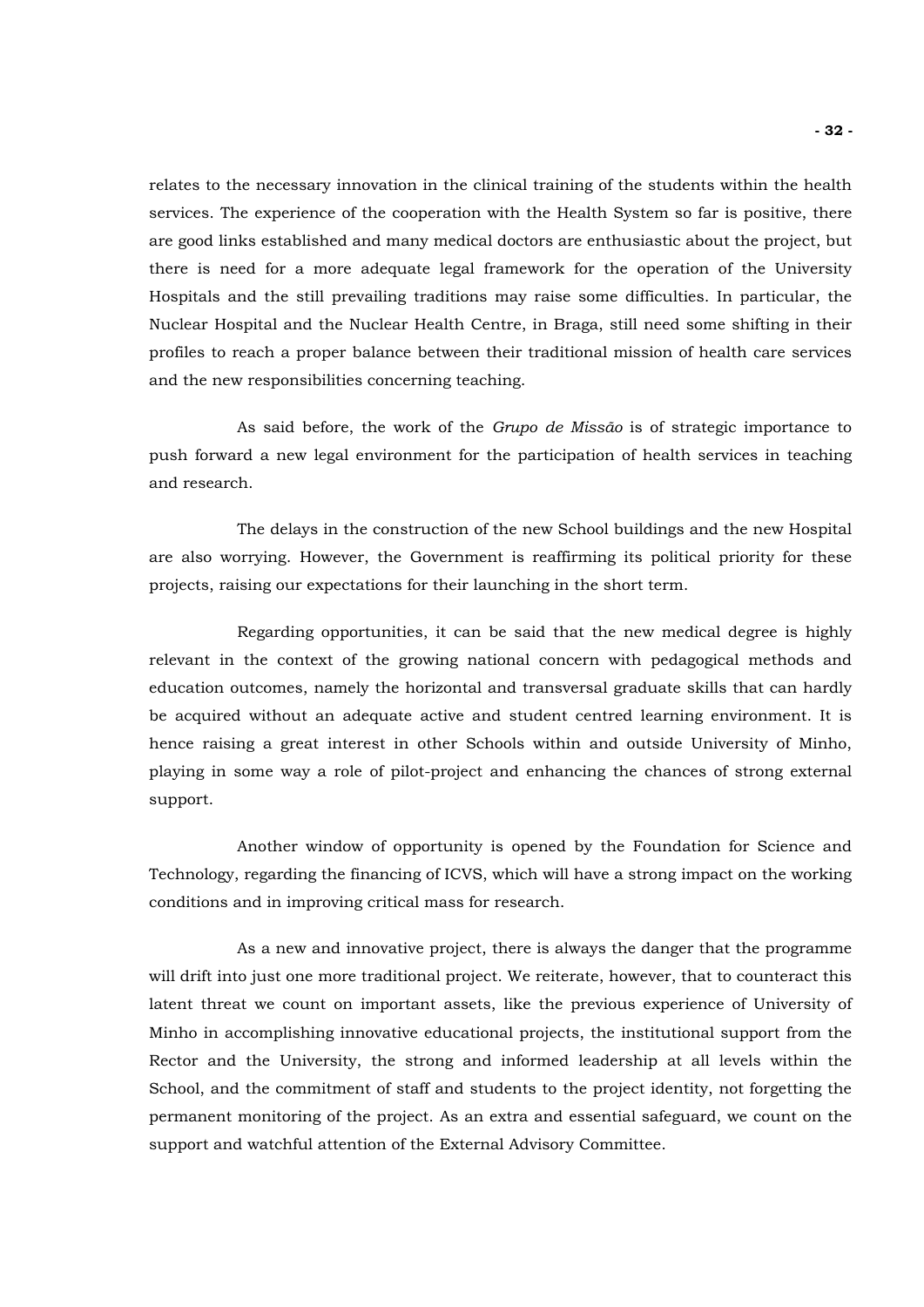Another threat may relate to the negative financial conjuncture in Portugal. However, in times of crisis the establishment of priorities and the support of innovation are more important than ever. It is our conviction that this understanding is subscribed by the Government and the financial means defined by contract will be made available on due time.

## **5.2 The Recommendations from the External Advisory Committee**

The opinions and recommendations from the External Advisory Committee are of the utmost importance for the School and the medical degree. There is a strong commitment from the School not only to address and take into consideration all those views but also to make explicit on the annual report what was done (or could not be done) in relation to each of them. Thus, the recommendations included in the last report of the EAC, as expressed in section 2.2.6, are addresses next, point by point.

## **Rec. 8.1 Public relations**

 $\overline{a}$ 

A good awareness can be felt amongst the scientific community about the innovate educational philosophy we are developing at the School. Papers have been presented at relevant Seminars, where they raised great interest, and several visits to the School were organised for visitors from other institutions (e.g. higher education institutions, Gulbenkian Foundation, Foundation for Science and Technology).

The press has also been interested in the project, referring frequently to it. For example, one of the main daily newspapers (*Público*) dedicated two pages to the undergraduate programme, on the  $22<sup>nd</sup>$  of July 2002, at a very appropriate moment when the high school leavers were applying to enter higher education. It included the articles [2](#page-32-0) "*O primeiro ano dos cursos de Medicina* – *Alunos do Minho rendidos a métodos de ensino inovadores*", "*Uma licenciatura organizada por objectivos*", "*Diana notou muito a diferença*" e "*Cristina diz que são 'como uma família'* " (Annex III).

The School took no initiative to publish paid announcements to advertise the degree programme, because there is no need for it. We are attracting the top candidates and

<span id="page-32-0"></span>**<sup>2</sup>** "The first year of the new medical degree – students in Minho conquered by innovative teaching methods", "A degree organised by objectives", "Diana noticed strongly the difference" and "Cristina says that they are 'as a family' ".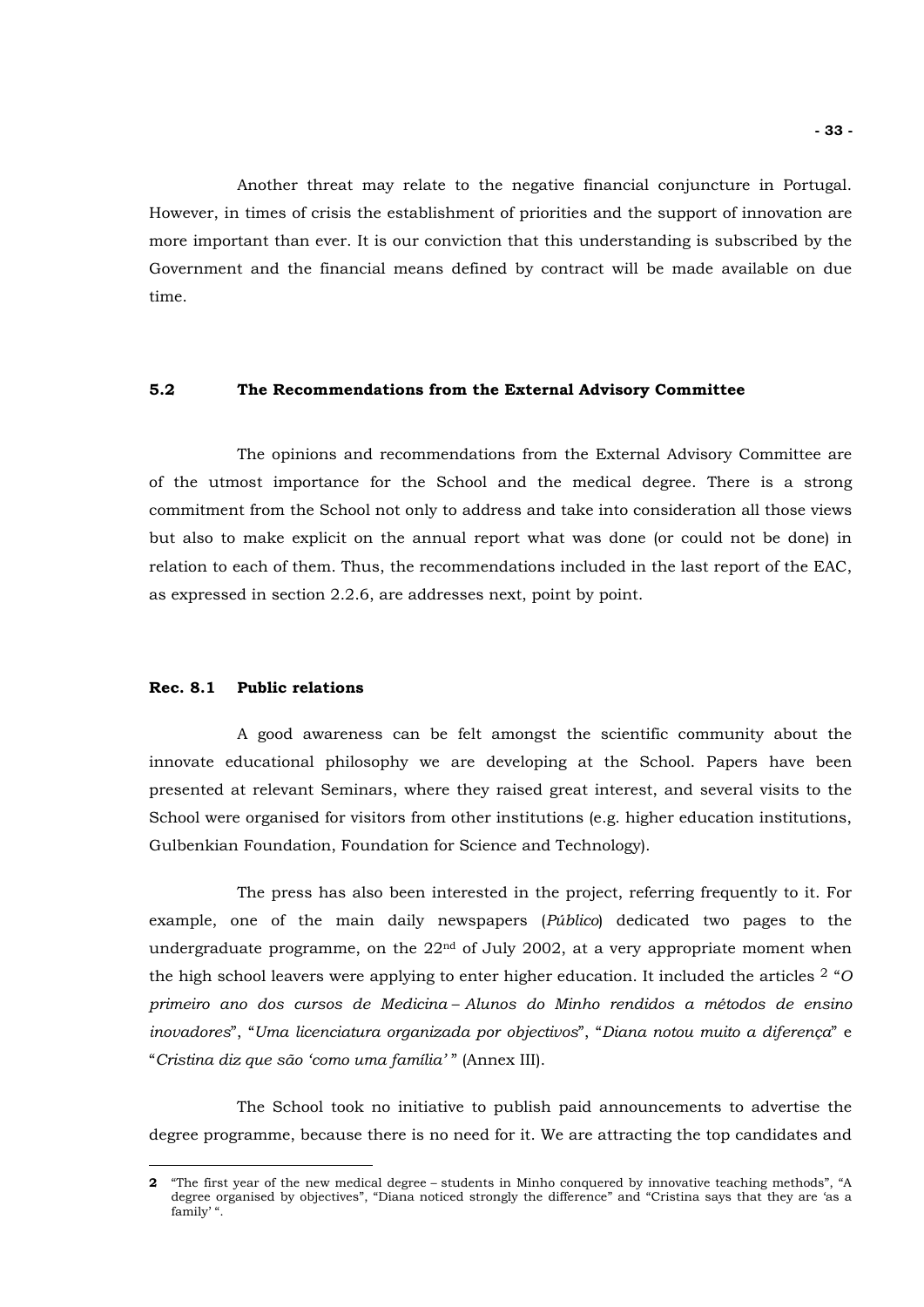the students are our best ambassadors. It is interesting to notice that in 2002 the number of the new students who choose University of Minho as their first option was 66 %, as compared with 35 % in 2001.

## **Rec. 8.2 Organisation of the Health Sciences School**

The Statutes of University of Minho establish that a department can only be created when the School, at that particular domain, has at least 12 full time academic staff, of which at least three with a doctoral degree. At present, only one of the foreseen departments (Biomedical Sciences) fulfils that requirement. This, however, raises no problems, since, as a result of the horizontal integration of the curriculum, the curricular areas are very comprehensive, and therefore it makes sense to organise the human and laboratorial resources around such areas. That is why, from the very beginning, strong and explicit leadership was defined for the curricular areas, both at area and module levels, as mentioned in point 2.2.4.

The organisational structure of the School and the lines of responsibility are indicated in section 2.2 of this report.

## **Rec. 8.3 Selection of staff**

The EAC recommendations on the selection criteria for clinical teaching staff are in line with our thinking and practice. The Scientific Council and the area coordinators so far had no difficulties in finding willing qualified candidates. As said in section 3.4, all care is taken to ensure the affinity of the selected candidates with the School programme.

## **Rec. 8.4 Curriculum: specific aspects**

The outline of the curriculum as a whole is available and is presented in the annual report concerning the undergraduate programme. Detailed specifications for goals/learning objectives/contents/methodologies are available for the third curricular year and in good progress for phase III (years 4 and 5), as documented in the reports from the curricular areas.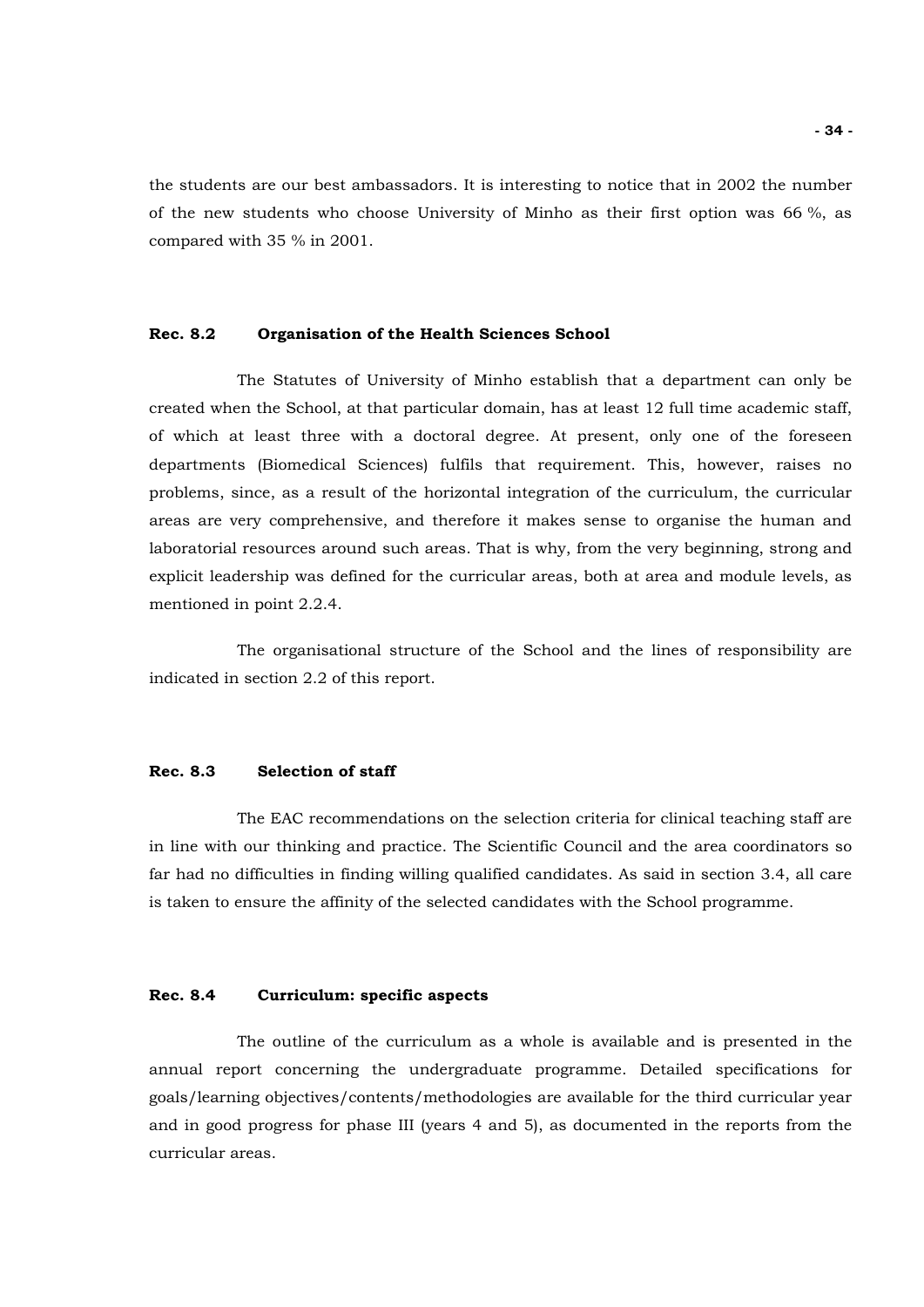The systematic review of the curriculum at the end of each academic year is an essential part of the monitoring and self-evaluation process that the School has defined from start. An internal Seminar was organised on the  $3<sup>rd</sup>$  and  $4<sup>th</sup>$  of September, with the participation of all the academic staff. Chapter II of the undergraduate programme report details the contents and conclusions of the assessment and Chapter III show the effects of the assessment on the planning for the next year.

Regarding the examples of basic or general subjects that could be missing in the curriculum, the 'Vertical Themes" will deal with a number of them and other areas like the optional projects, 'family, society and health' or the Seminars will also give an important contribute. We understand the EAC's recommendation as a concern to do with the whole curriculum of the programme, which does not aim at amassing more contents on the first curricular year.

## **Rec. 8.5 Integration of clinical subjects**

There were strong reasons to push the *attaching of a student to a family* into the second curricular year, preceded by a new area - *family, society and health* – for the acquisition of some necessary cognitive competences, as explained in the undergraduate programme report (Section 3.1). We believe that some aided-value was introduced with this new approach.

The protocols with the health services are in good progress – two of them are already signed – following the legal background provided by *Portaria* 36/2002.

The School can not follow the recommendation "to make plans for Postgraduate Training, including the number of resident posts available and how the assessment of residents will be organised", because in Portugal the Universities have no responsibilities (neither capacity for intervention) in it. May be the legal framework will change in the future, but for the time being this is not an issue for the School, although we will accompany the discussions that may occur between Medical Faculties, Ordem dos Médicos and the Ministry of Health.

As said earlier, the postgraduate programmes are forerunners for the formal Master and Doctoral degrees on health sciences. In the coming year the School will propose the formal creation of those degrees, since the minimum requirements for the effect, concerning the qualification of the academic staff, are now being met. This will fulfil one more aspect of the School mission statement.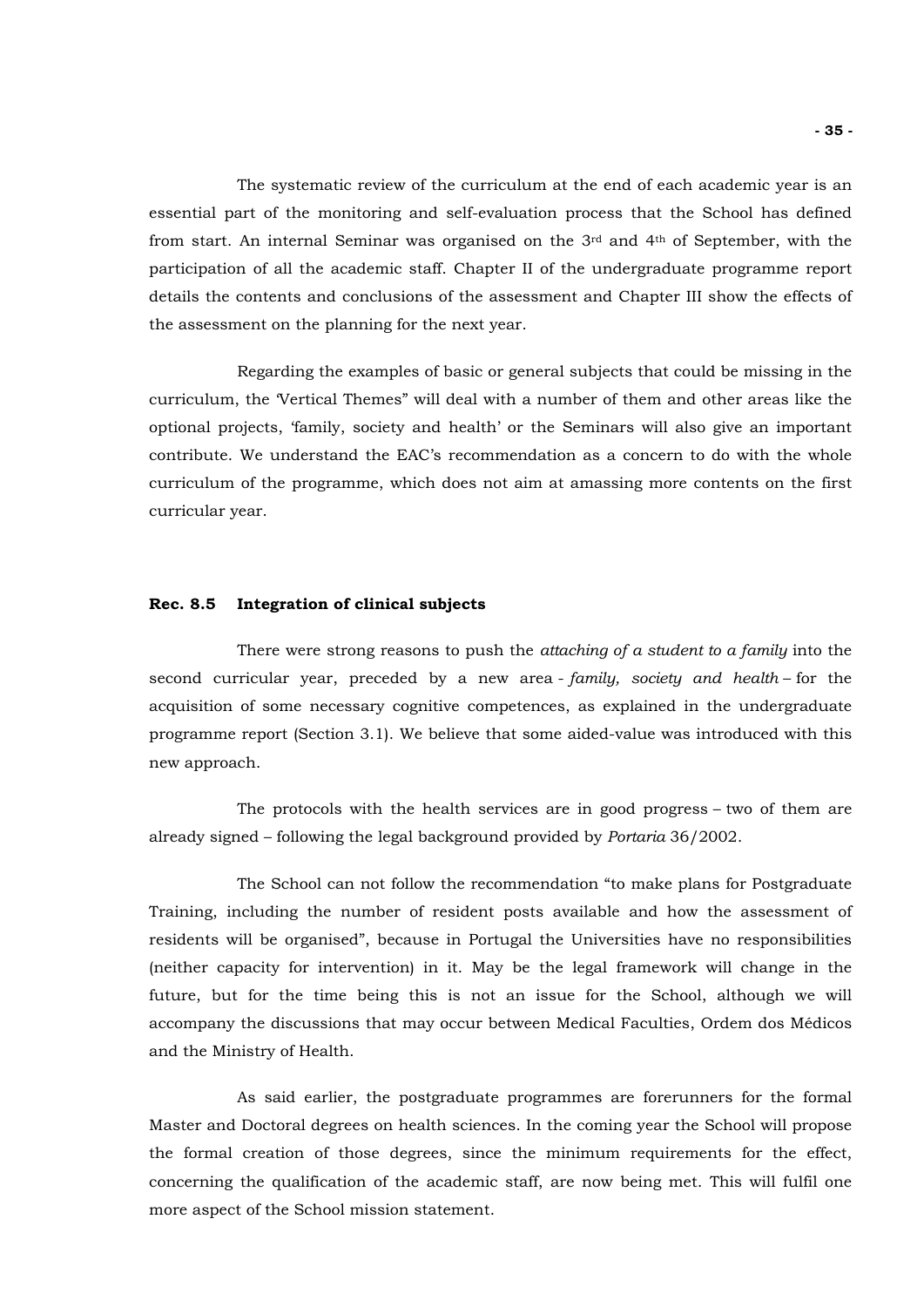## **Rec. 8.6 Database on entrants**

The admission of a new highly experienced member of staff for the Medical Education Unit created the conditions to launch this project, to which the School will be highly committed. Data is already being collected and very soon the questionnaires will be passed to the students.

There is a cultural problem to surpass, regarding the confidentiality of the questionnaires. The question will be thoroughly discussed with the students and we hope to convince them about the usefulness of the project.

## **Rec. 8.7 Student participation**

In the student's centred learning environment we are pursuing, the participation of students at all levels, including monitoring and assessment, is indeed essential. The students are motivated and cooperate very well (the question raised by the EAC related to the way the questionnaires were collected and was solved very quickly).

Feedback is provided to students and staff, namely by the publicitations of the results in the Intranet. Some technical problems initially delayed the reading and processing of the questionnaires, but they are being solved.

The School is happy with – and proud of – the capacity of initiative of its students. A reference must be made to the association they have created (NEMUM – *Núcleo de Estudantes de Medicina da Universidade do Minho*), which is carrying out a very ambitious programme of activities within and outside the School and the University, deserving all the possible support from the School. The protocol that the NEMUM signed with the *Ordem dos Médicos* on the 19th of December had a great public visibility and constituted a good opportunity to present the degree programme to the local and regional health authorities.

In October 2002 the students started the publication of a monthly Newsletter (*HAJA SAÚDE*!) that can help to make the degree programme better known. For example, the December issue dealt with the Vertical Themes *Tomar o Pulso à Vida*.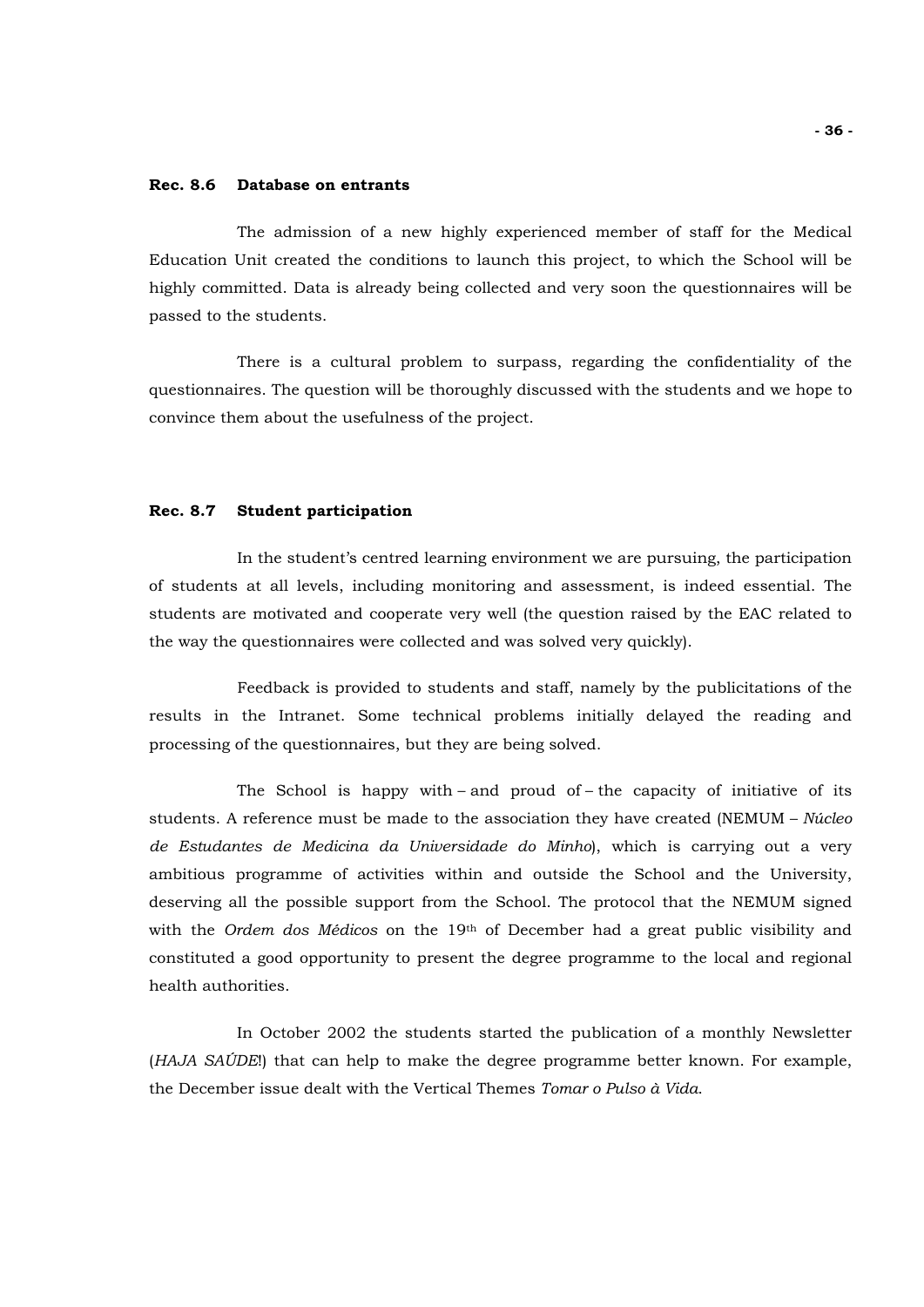## **Rec. 8.8 The role of the EAC**

The School fully supports the understanding of the EAC about its role and values very high the EAC's opinions and recommendations.

## **Additional recommendations**

 $\overline{a}$ 

The EAC's report includes some additional recommendation in points 3 to 5, in relation to:

*Students' assessment and academic success***:** the student's assessment is indeed multidimensional, testing factual knowledge, problem-solving capacities, skills and attitudes, as explained in detail in the report from the Medical Education Unit. The relative weight of the different dimensions obviously vary from one curricular area to another, in articulation with their specified objectives.

For example, the quality of the essays presented by the students in the Optional Project is a good demonstration of the attention paid to the acquisition of skills other than the factual knowledge. We must, however, keep in mind that the acquisition, and capacity of use, of basic scientific knowledge is of unquestionable importance and should have a significant weight in the first years of the curriculum.

The second question raised by the EAC, concerning the student's who fail, is foreseen in the assessment regulations and is dealt with by the Evaluation Committee **[3](#page-36-0).** It is also relevant to remember that a tutorial system is in place, involving 18 tutors for the 102 students. Each tutor is assigned a group of 6 to 7 students, in a random way, and accompanies them through the six years of the programme with the aim to guide the students in the planification of their studies and follow the evolution in their learning processes.

*Research***:** the central role of research is well emphasized throughout this report. The transfer of Prof. Maria Cecília Leão to the School on a full time basis and the recruitment of highly qualified researchers, some of whom will shortly have the opportunity of a promotion to the rank of *Professor Associado*, together with the active participation of

<span id="page-36-0"></span>**<sup>3</sup>** *Medical Degree Course*, Health Sciences School, Universidade do Minho, September, 2001, p.21-22.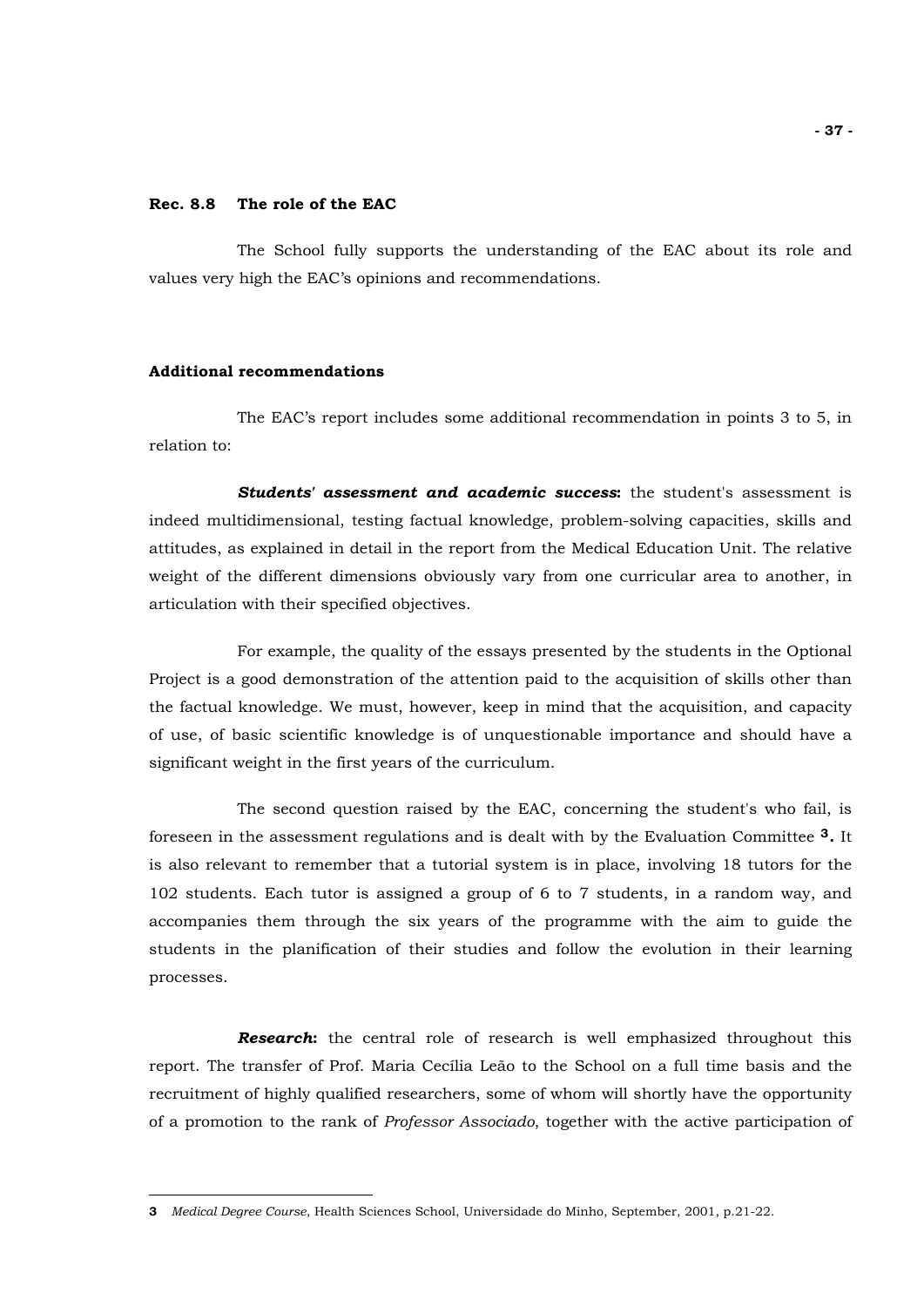senior collaborators, provide a research environment that attempts to answer the question raised by the EAC.

 There are cooperative post-graduation and research projects with other Faculties, as documented in the ICVS report. In particular, the "Multidisciplinary Research Infrastructures for Life and Health Sciences" project presented to FCT is a joint proposal from the Schools of Health Sciences, Sciences and Engineering.

The potential to carry out Health Services research will come up as we move to Phase II and III of the undergraduate programme and recruit the human resources to deal with these phases. Also, the shifting in the profile of Hospital de São Marcos will create additional facilities for clinical research. The post-graduation programme is already covering specialized clinical areas, attracting a growing number of medical doctors and motivating them to participate in the multidisciplinary research teams we are setting up (47% of the participants in the 2002 postgraduate courses had a medical background).

The first educational project is the database on students, to track them until graduation and beyond. The post-graduation programme will also cover medical education. Other projects will certainly come, as the enormous effort that is being done to plan and develop the undergraduate programme starts wearing off a little.

As for the percentage of time available for research, the goal proposed by the EAC is already met on an annual basis and all the efforts are being made to enable the members of the academic staff to have significant periods to concentrate full time on research. Within the same reasoning, in some periods the teaching activities are predominant. Indeed, the modular organisation of the curriculum implies periods of very intensive teaching, although they are short.

When a particular module operates for the first time, there is a huge amount of work to define objectives and methodologies and prepare contents and courseware. For that reason, the staff is being recruited one year in advance, which means that the present students/staff ratio is very favourable but can not be kept after all the curricular years are running.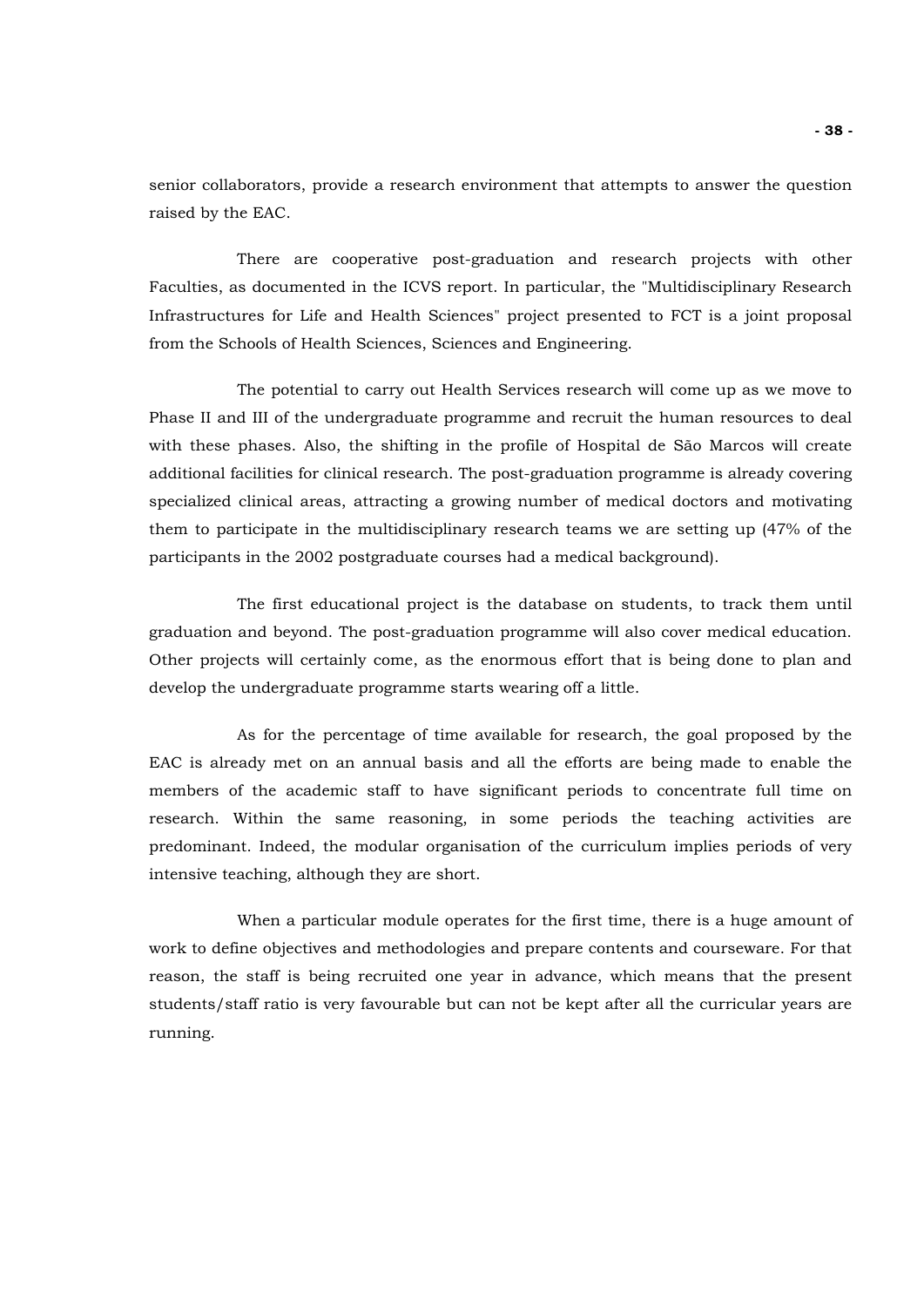## **5.3 A Final Comment**

Once again, it is reassuring and impelling to verify that the ambitious ideas and goals formulated on the School mission statement in relation to new attitudes and methods in medical education, which are starting being validated by practice, are so soundly adopted and supported by the EAC. It is also encouraging to ascertain the institutional support from the University and the interest from many university sectors in our project.

We are convinced that the School is using its resources to the limits of their potential and a lot has been achieved through the enormous commitment and enthusiasm of all staff members and students – a sincere word of thanks is due to them. We are also aware that many things still remain to be done and that the plan of activities for 2003 is a portentous task. We are equally sure that everyone will continue with the same eagerness the efforts to build a School of Health Sciences of which we want to be proud in the future.

> Sérgio Machado dos Santos President of the Steering Committee January. 2003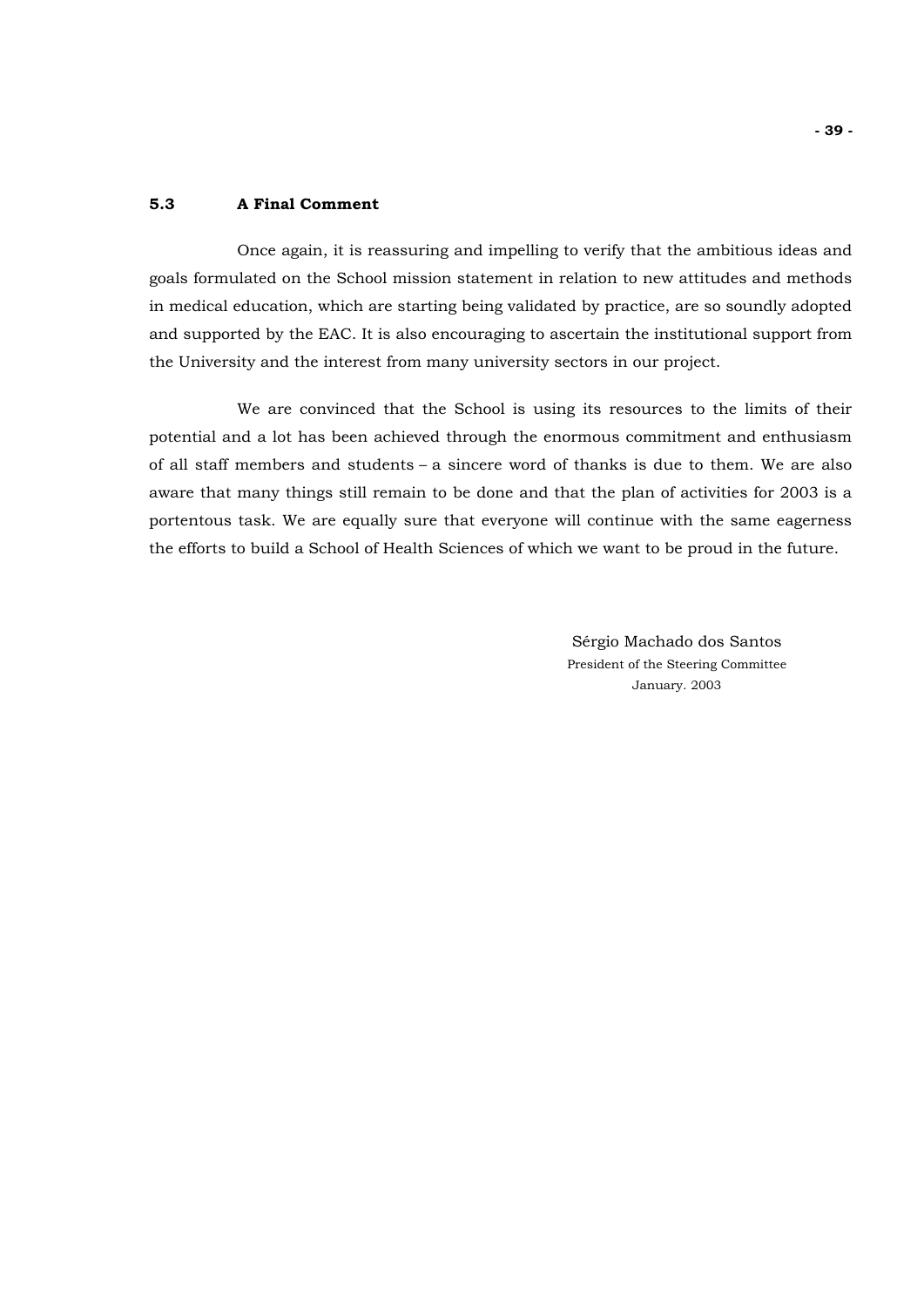# **MEDICAL COURSE COMMITTEE REGULATIONS**

## **Summary**

The University of Minho has established general regulations applying to the Course Committees. However, they do not apply well to the Medical degree programme, due to the specificities of the curricular organisation, particularly in relation to the horizontal and vertical integration of the curriculum and the important role played by its organisation by phases.

Specific regulations for the Medical Course Committee were therefore adopted by the University Academic Council, following a proposal from the School of Health Sciences.

The regulations deal with the managing bodies of the undergraduate programme (Course Director and Course Committee). The innovative aspects relate essentially to the composition of the Course Committee (Course Director, *Coordinator of Phases I o IV*, *Coordinator of the Vertical Themes*, *Scientific Director of the Medical Education Unit* and six students representing the six curricular years) and to the *nomination* (and not election) of the Course Director.

The main competences of the Medical Course Committee are to watch over the normal operation of the degree programme and the continuing review of the curricula, to propose changes in the curricula and to adopt the course annual report prepared by the Director. It will also keep a look on the actions taken as a result of the recommendations from the External Advisory Committee and on the organization and updating of the course dossier under responsibility of the Medical Education Unit.

 The Course Director represents the undergraduate programme, chairs the Course Committee, manages the project current affairs and, with the support from the Medical Education Unit, prepares the annual report concerning the degree programme. The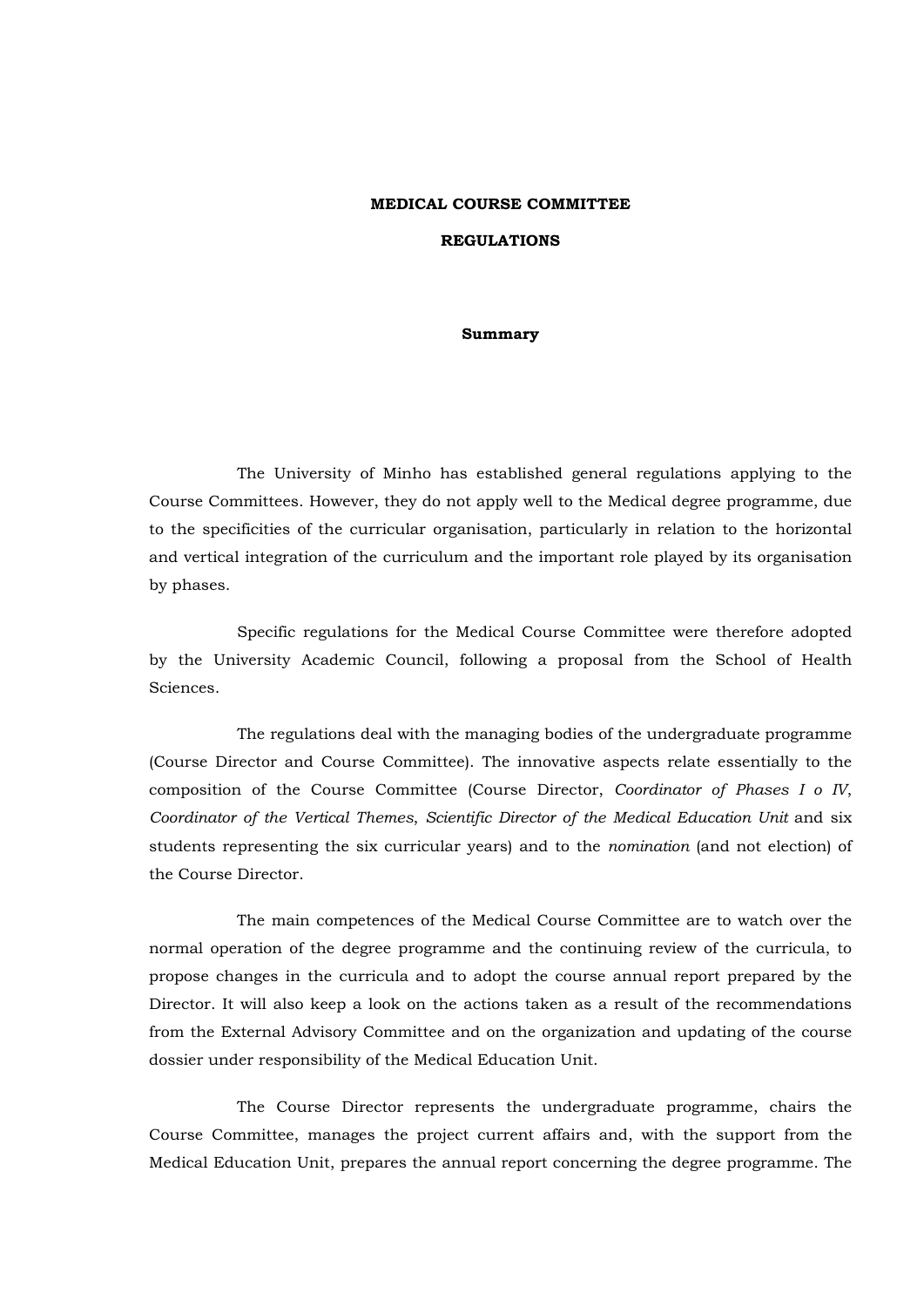Course Director may nominate one of the academic members in the Committee as Deputy Director.

 During the installation period the composition of the Committee will be established, each year, by the Steering Committee, on a proposal from the Dean, guaranteeing parity between students and academic staff apart from the Course Director.

At the end of the installation period, these regulations shall be reviewed.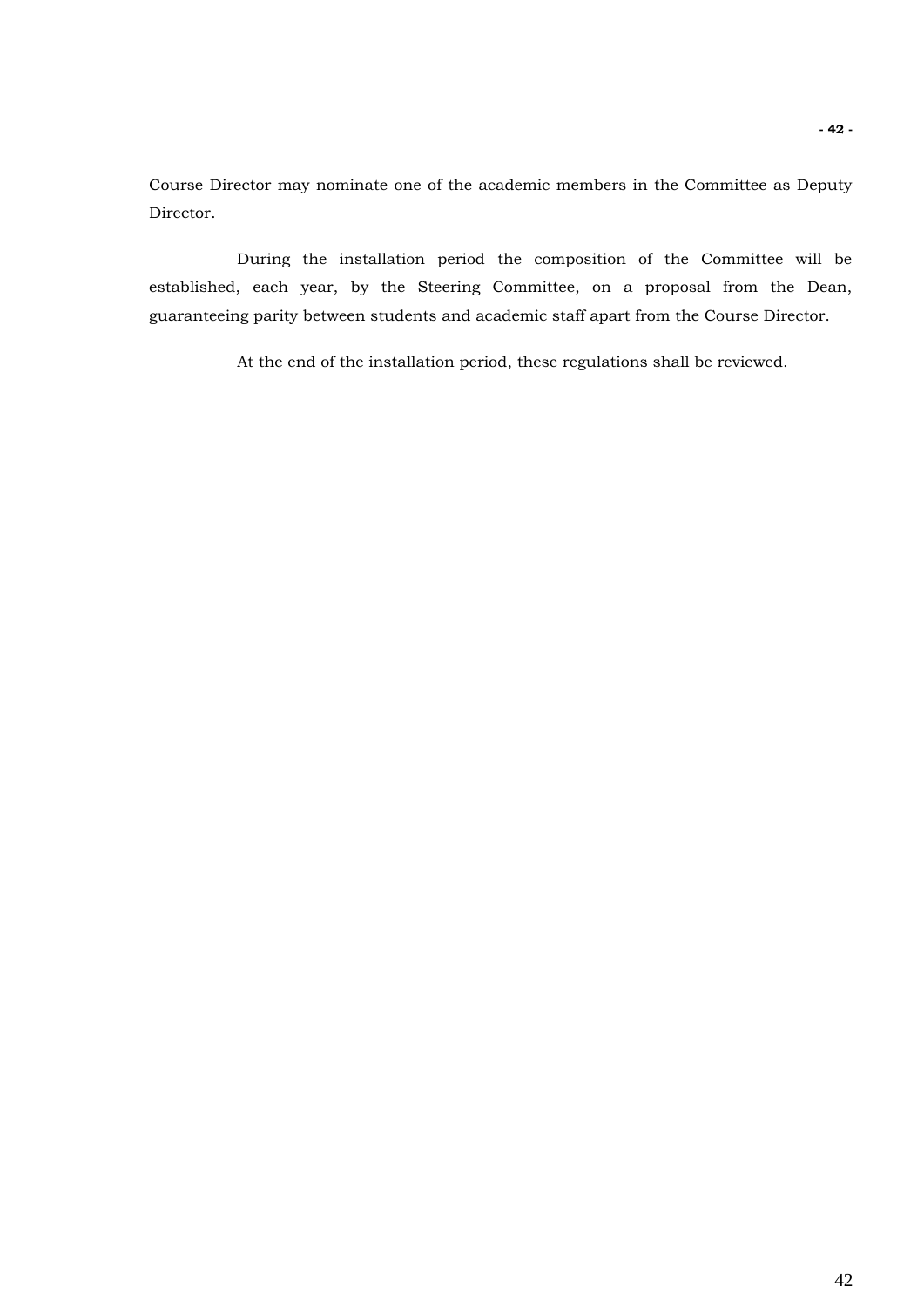# **THE ROLE OF** *HOSPITAL DE SÃO MARCOS* **IN THE MEDICAL UNDERGRADUATE PROGRAMME**

#### **Summary**

This paper was prepared to answer a request from *Grupo de Missão Parcerias.Saúde*, which was appointed by the Council of Ministers to prepare the specifications and the legal and administrative procedures concerning the call for tenders and the contracts in relation to the private *project financing* of several new Hospitals, including the Hospital of Braga. The *Grupo* wanted our proposals on the requirements to include in the call for tenders, due to the teaching functions to be assumed by the Hospital.

The paper starts with a presentation of the framework in which the new School of Health Sciences was created under the terms of Resolution 140/98 of the Council of Ministers and the vicissitudes associated to the new Hospital of Braga. Then, it develops the idea that the specification of the requirements to include in the call for tenders is not reducible to a single question of making operational a few requirements but, on the contrary, implies a clear vision for the Hospital mission in its tripartite function of health care, education and research.

Strong emphasis is put on the concept that education and research are central to the mission of a University Hospital, recalling arguments from different sources, in particular from the report on the OECD/IMHE Conference on *Universities*, *Medical Schools and the Health Sector* (Paris, August 2001). An important conclusion from that report is that "introducing evidence-based practice and service innovation, translating research to practice, managing a growing knowledge base, and developing new forms of working each require a tripartite approach (inter-relationship between education, research and service); each are core priorities to the mission".

On a more practical approach, a number of suggestions are identified for an adequate profile of the University Hospital, in relation to health care, research based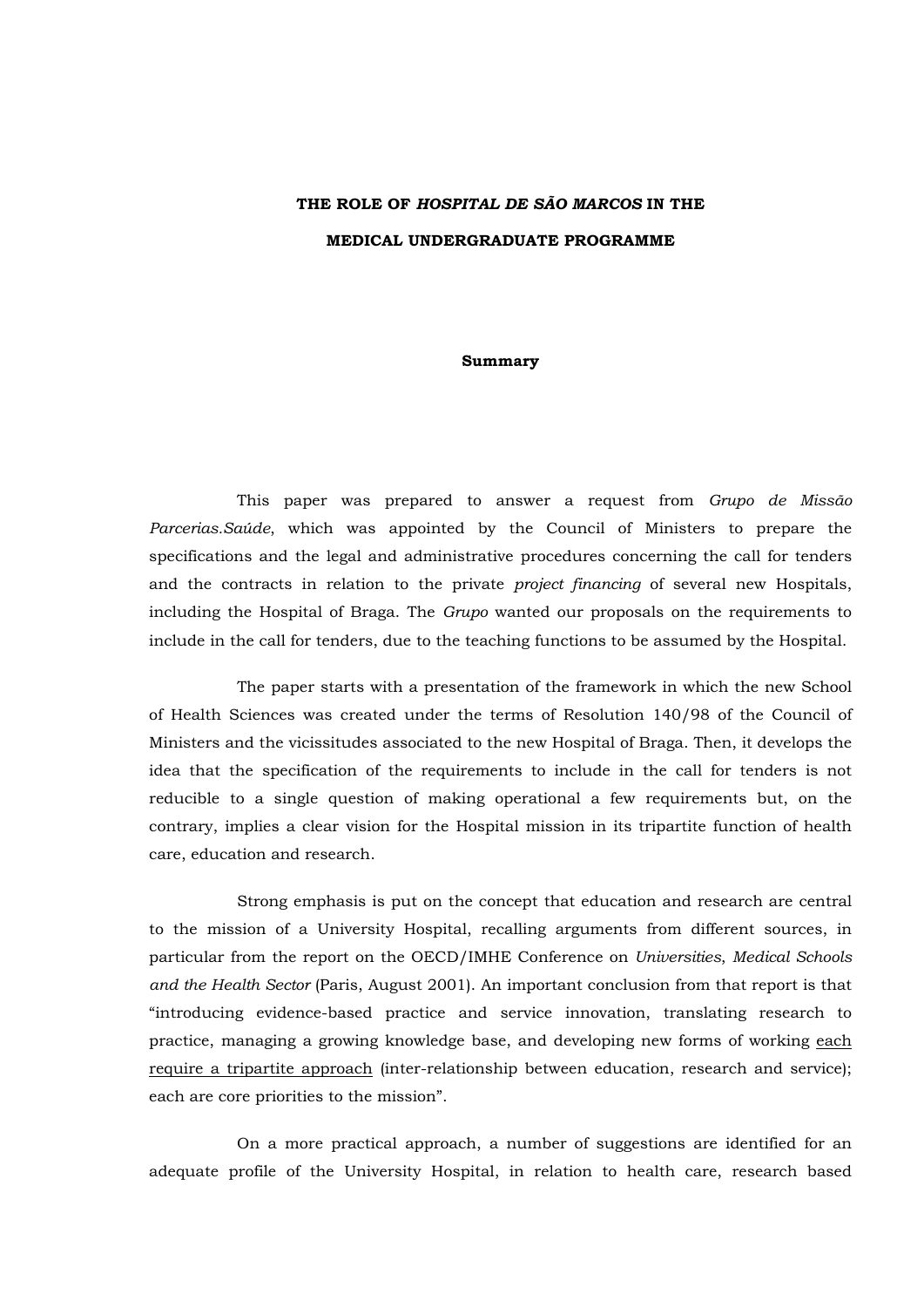teaching, organisation and management, and the pedagogical training of the medical doctors involved in teaching.

In this context, it is concluded that for the *Hospital de São Marcos* to become a true University Hospital it is necessary, in the first place, that the Hospital assumes this specific profile in its institutional mission, within the tripartite approach afore-mentioned, and extracts from that fact all the due consequences for the definition of its strategic development planning, namely in terms of infrastructures, human resources, organisation and management. As a complement to this institutional and systematic approach, it is necessary to identify the expectations that the schools of health in the region (Medicine, Nursery, Health Technologies) present in relation to the Hospital, in order to allow the Hospital to crosscheck them with its own perceptions and embrace them in its institutional mission.

Having this in mind, a separate document (annexe) identifies the main aspects to be considered in relation to undergraduate medical education, post-graduation and clinical research, in which the cooperation between *Hospital de São Marcos* and the School of Health Sciences is essential to the prosecution of the objectives inherent to their missions of, respectively, Nuclear Hospital and School of medical education and research, in a process that must necessarily be guided by innovation and by a systematic search of excellence.

Finally, it is proposed that, due to the great complexity of the problem, the project financing approach is limited to the infrastructural dimension, i.e., that to the organisation and management of the new Hospital in Braga follow the same regulations that are applied to the other University Hospitals.

Both papers were endorsed by the Administration of *Hospital de São Marcos*.